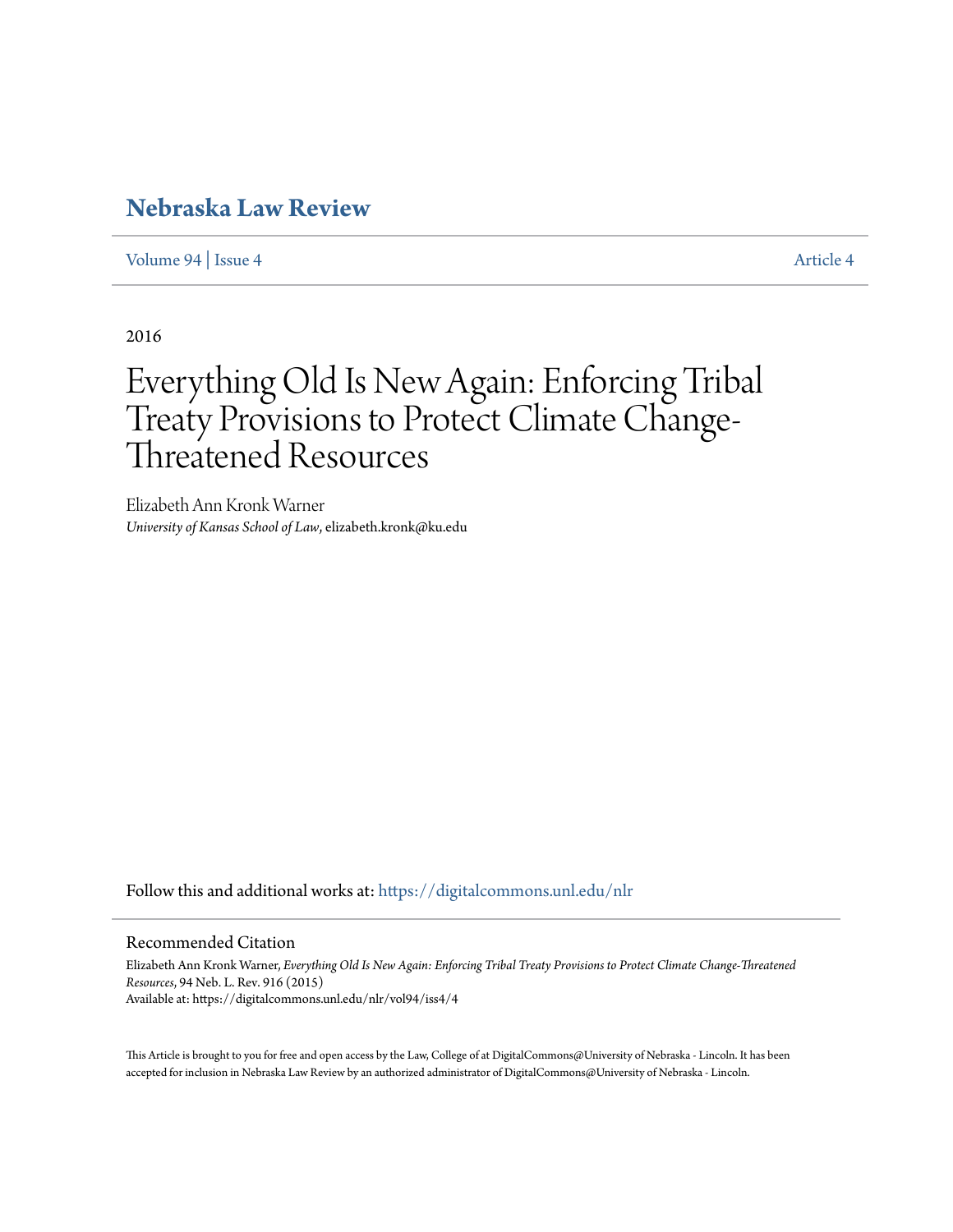Elizabeth Ann Kronk Warner\*

# Everything Old Is New Again: Enforcing Tribal Treaty Provisions to Protect Climate Change-Threatened Resources

# TABLE OF CONTENTS

|     |                                                                                               | 917 |
|-----|-----------------------------------------------------------------------------------------------|-----|
| II. |                                                                                               | 922 |
|     | A. What Do the Relevant Treaties Say?                                                         | 923 |
|     | 1. Swinomish Indian Tribal Community                                                          | 923 |
|     | 2. Nez Perce Tribe                                                                            | 925 |
|     | B. Judicial Interpretation of Treaties                                                        | 927 |
|     | C. Considering Treaty Language Within a Climate                                               |     |
|     |                                                                                               | 932 |
| Ш.  | Potential Legal Arguments Beyond the Treaties                                                 |     |
|     | Themselves $\dots\dots\dots\dots\dots\dots\dots\dots\dots\dots\dots\dots\dots\dots\dots\dots$ | 934 |
|     | A. Domestic Law: The Federal Trust Responsibility                                             | 935 |
|     | 1. Historical Development of the Federal Trust                                                |     |
|     |                                                                                               | 935 |
|     | 2. Contemporary Federal Trust Relationship                                                    |     |
|     | Decisions Based on the Tucker Act                                                             | 937 |
|     | 3. Contemporary Federal Trust Relationship                                                    |     |
|     | Decisions Based on the APA                                                                    | 947 |
|     | Application of the Federal Trust Relationship<br>4.                                           |     |
|     | Within the Climate Change Context                                                             | 950 |
|     | B. Potential Application of International Law                                                 | 955 |
| IV. |                                                                                               | 961 |
|     |                                                                                               |     |

© Copyright held by the NEBRASKA LAW REVIEW

916

Associate Dean of Academic Affairs, Professor of Law, and Director, Tribal Law and Government Center at the University of Kansas School of Law. Professor Kronk Warner also serves as Chief Judge for the Sault Ste. Marie Tribe of Chippewa Indians Court of Appeals and is a citizen of the same Tribe. She sincerely appreciates the feedback of Professors Chris Drahozal and Lou Mulligan on an earlier version of this Article. She also thanks her research assistant, Corey Adams, for his exceptional assistance in preparing this Article. Of course, any mistakes are her own.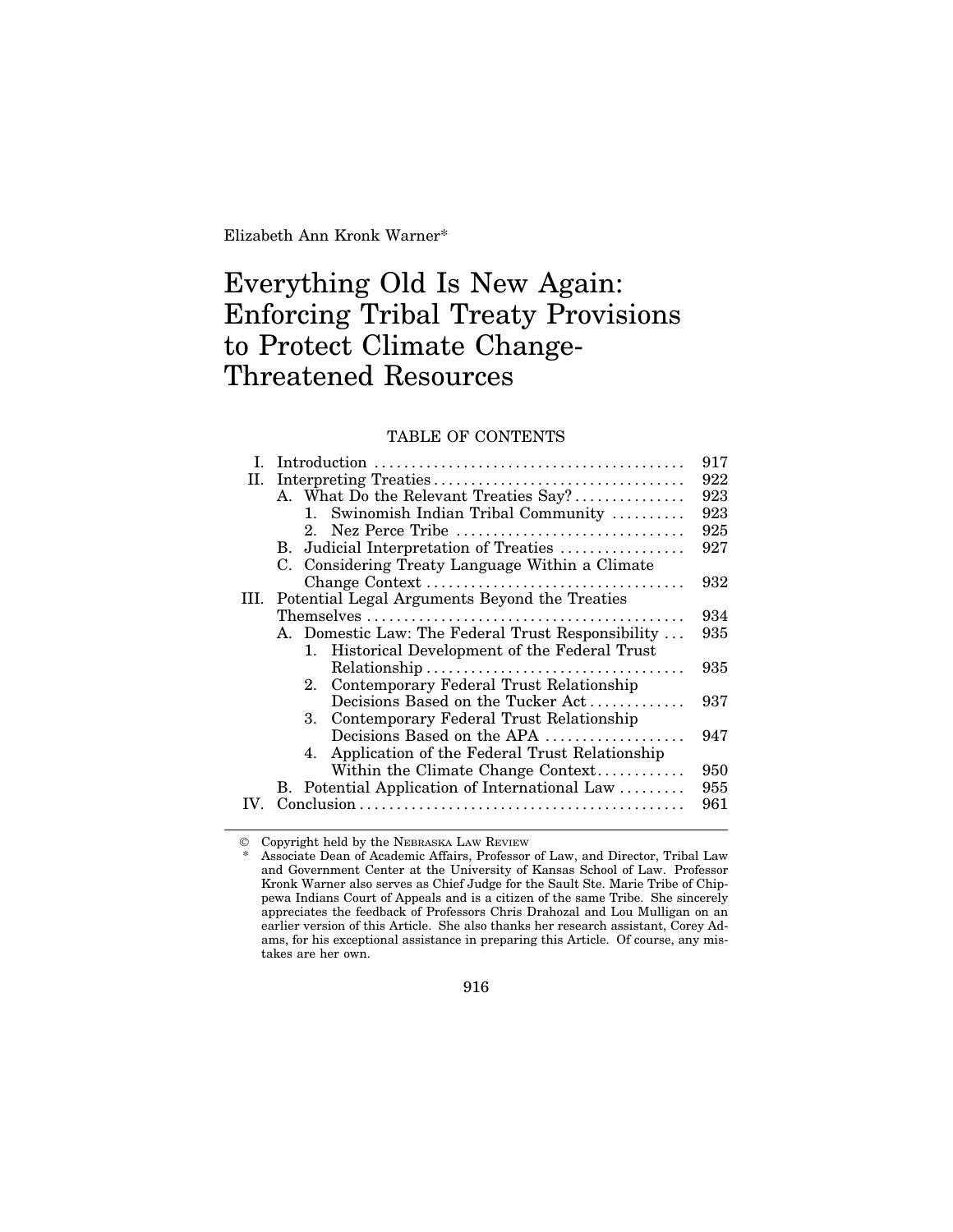*Great nations, like great men, should keep their word.*

Federal Power Commission v. Tuscarora Indian Nation, 362 U.S. 99, 142 (1960) (Black, J., dissenting)

*My ancestor . . . who signed the treaty . . . accepted the word of the United States—that this treaty would protect not only the Indian way of life for those living, but also for all generations yet unborn.*

Jerry Meninick, Citizen of the Yakama Nation1

#### I. INTRODUCTION

The idiom goes that "Everything old is new again." This Article examines whether the same can be said for federal Indian law. For centuries, tribes have relied on their treaties with the United States to enforce such crucial rights as access to water, fish, and hunting areas. Today, an environmental challenge looms over Indian country—climate change—prompting one to wonder whether such tribally revered text, treaties, can be applied in new ways to provide a legal avenue with the potential to alleviate the impact of climate change.

Climate change threatens the very territorial existence of tribes in the United States.2 Tribes, who often rely closely on their environments for legal, spiritual, cultural, and subsistential reasons, have been particularly hard hit by the negative impacts of climate change. For example, in its Climate Adaptation Action Plan, the Swinomish Indian Tribal Community3 details the projected impacts of climate change on its reservation community, explaining that upwards of 15% of its river uplands are subject to potential flooding, 160 residential and 18 non-residential/commercial structures could be inundated, 2,218 acres and over 1,500 properties are at risk for wildfires, vital

<sup>1.</sup> Mary Christina Wood, *The Indian Trust Responsibility: Protecting Tribal Lands and Resources Through Claims of Injunctive Relief Against Federal Agencies*, 39 TULSA L. REV. 355, 356 (2003) (citation omitted).

<sup>2.</sup> T.M. BULL BENNETT ET AL., *Indigenous Peoples, Land, and Resources*, *in* CLIMATE CHANGE IMPACTS IN THE UNITED STATES 297 (2014), *archived at* http:// perma.unl.edu/64FU-BWS4 (detailing the impacts of climate change on indigenous peoples in the United States).

<sup>3.</sup> *See* OFFICE OF PLANNING & CMTY. DEV., SWINOMISH INDIAN TRIBAL CMTY., SWI-NOMISH CLIMATE CHANGE INITIATIVE CLIMATE ADAPTATION ACTION PLAN 7 (2010), *archived at* http://perma.unl.edu/UYV4-7RZX [hereinafter SWINOMISH INDIAN TRIBAL CMTY.] ("The Swinomish Indian Reservation is located on the southeastern peninsula of Fidalgo Island, west of the Swinomish Channel and adjacent to low-lying mainland areas of western Skagit County, in western Washington. . . . The Reservation encompasses approximately 7,450 upland acres and approximately 2,900 acres of tidelands for a total of 10,350 acres. Roughly 4,700 acres are forested uplands with interspersed rural development and surrounding urban development. Approximately  $7,675$  acres are held by the Tribe or Tribal members, with the remaining 2,675 acres held in private non-tribal ownership. . . . There are upwards of 1,300 homes on the Reservation, and total Reservation population is estimated at somewhat over 3,000 (approximately 2,600 as of 2000 census).").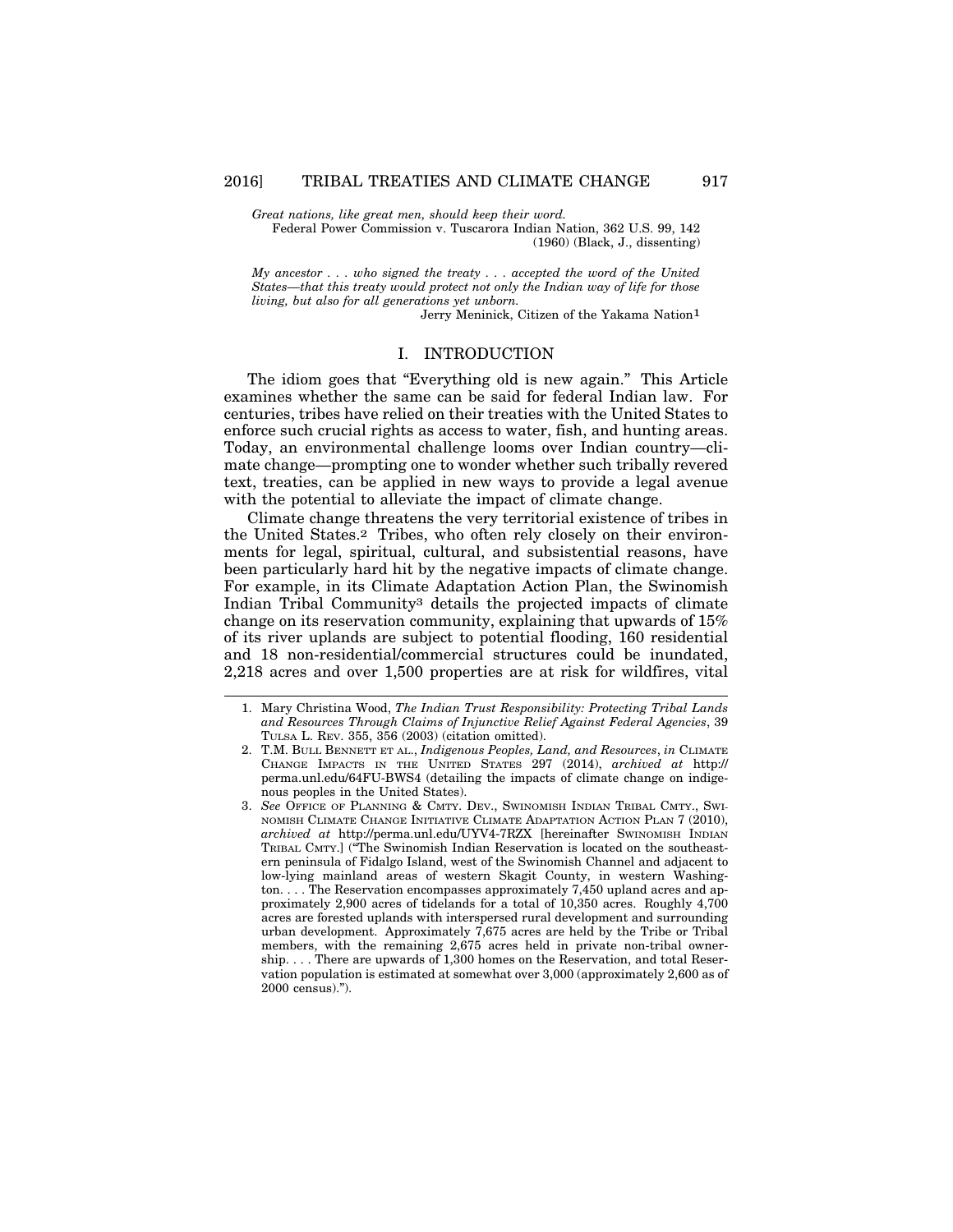transportation links are at risk for inundation, significant seafood and shellfish areas are at risk of loss, the Tribe's elders face significant risk of heat-related illnesses, and the Tribe may lose sensitive cultural sites and traditional native species.4 Ultimately, the Tribe concludes that "[t]he principle areas and resources within the Swinomish Indian reservation vulnerable to climate change impacts are shorelines, beaches, low-lying terrain, and forests, along with the assets within those areas."5

Similarly, the Nez Perce Tribe also is facing profound impacts from climate change:

Air temperatures in the region have increased about 1.5 °F during the 20th century and models predict a future increase of  $+2.0$  °F by 2020,  $+3.2$  °F by 2040, and  $+5.3$  °F by 2080 . . . . April 1st snowpack has decreased overall in the Pacific Northwest, with losses . . . earlier in the spring throughout the western United States, leading to reduced summer streamflows, increased competition for water, vulnerability to drought, increases in summer water temperatures and a higher risk of winter flooding. The changes already being seen are substantial, and by the end of the century [the Nez Perce Tribe] will likely be facing unprecedented changes to [its] natural environment and the economies that depend on it.6

Unfortunately, climate change exacerbates the environmental degradation already facing many Native communities as a result of environmental pollution, natural resource development, and sacred site destruction.7 For many tribes, land constitutes more than dirt and plants as, "[f]or Native peoples, land is often constitutive of cultural identity. Many Indian tribes, for example, identify their origin as a distinct people with a particular geographic site."<sup>8</sup> For many tribes, culture and spirituality can be connected to a specific area or piece of land. In some parts of the country, climate change threatens the very land upon which Natives and tribes are located.<sup>9</sup> In this way, climate change threatens not only the territorial sovereignty of Indians and tribes, but also tribal cultural sovereignty as well. Accordingly, the negative impacts of climate change that threaten the very land underlying some Native communities may be particularly hard on Native

<sup>4.</sup> *Id.* at 26.

<sup>5.</sup> *Id.*

<sup>6.</sup> KEN CLARK & JENIFER HARRIS, NEZ PERCE TRIBE WATER RESOURCES DIV., CLEAR-WATER RIVER SUBBASIN (ID) CLIMATE CHANGE ADAPTATION PLAN 9 (Toby Thaler & Gwen Griffith eds., 2011), *archived at* http://perma.unl.edu/2YA5-5DAQ.

<sup>7.</sup> *Id.*

<sup>8.</sup> Rebecca Tsosie, *Sacred Obligations: Intercultural Justice and the Discourse of Treaty Rights*, 47 UCLA L. REV. 1615, 1640 (2000).

<sup>9.</sup> Chris Mooney, *The Remote Alaskan Village that Needs to Be Relocated Due to Climate Change*, WASH. POST (Feb. 24, 2015), https://www.washingtonpost.com/ news/energy-environment/wp/2015/02/24/the-remote-alaskan-village-that-needsto-be-relocated-due-to-climate-change/, *archived at* http://perma.unl.edu/4M5U-5ZRG.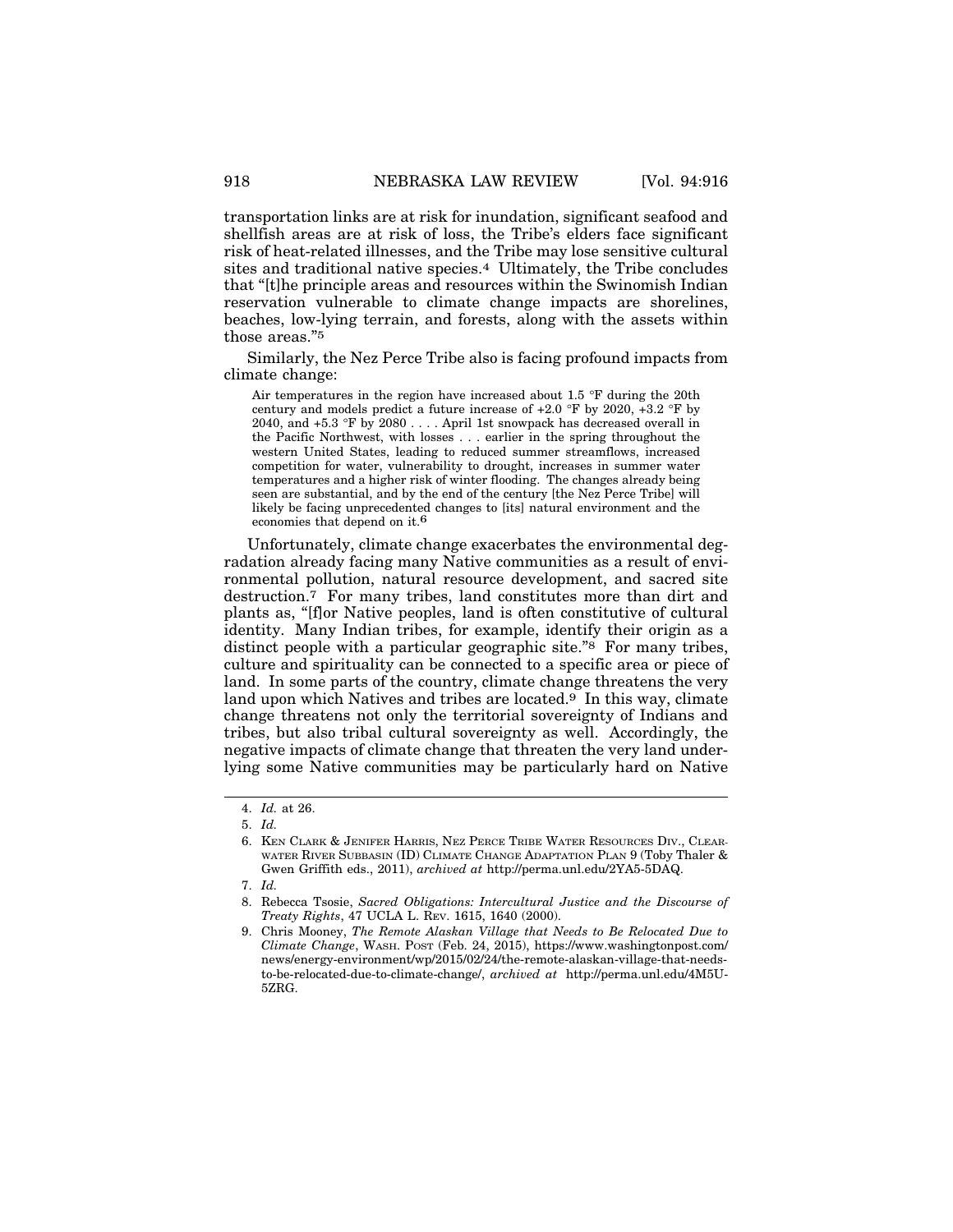communities, where land is the "linchpin" for survival.10 Land is also of great importance to many tribes because "reservations are sanctuaries where land is not subject to taxation; where individual Indians are free of most taxes; where many state laws do not apply; and where Indian customs and traditions are supreme."<sup>11</sup> Ultimately, land may play a more important role in the lives of individual Indians and tribes than it does for most non-Indians.12

Because of the important role that land and natural resources play to many Native communities, advocates looking to protect such resources from the negative impacts of climate change may look to treaties and the federal trust responsibility.13 For example, in its Climate Adaptation Action Plan, the Swinomish Indian Tribal Community explains its goal to "[p]reserve [the] ability to fully exercise treaty rights and cultural practices and to improve physical and spiritual health."14 Additionally, the Nez Perce Tribe calls for a discussion of its treaty rights and the resources protected by its treaties with the United States in response to the negative impacts of climate change on those rights.15

These references to tribal treaties rights within tribal climate change adaptation planning documents raise the question of whether treaty rights can be used to require the United States to protect important tribal resources threatened by climate change. Given that many treaties protect natural resources that are particularly hard hit by climate change—such as fisheries, animals that are typically hunted for subsistential purposes, and water<sup>16</sup>—enforcing treaty rights may be a helpful legal tool to assist efforts to combat against the negative impacts of climate change. Development of such legal tools may be particularly important because of the value of the environment to many tribal communities and also because tribes may not be otherwise included in state and regional discussions of how to combat climate change.17 Because of the small size of some tribal communities, non-tribal governments may not focus on tribes and

- 13. *See, e.g.*, Wood, *supra* note 1, at 356 ("The trust responsibility should play a role in protecting tribal lands and resources . . . .").
- 14. SWINOMISH INDIAN TRIBAL CMTY., *supra* note 3, at 51.
- 15. CLARK & HARRIS, *supra* note 6, at 55.
- 16. Wilkinson & Volkman, *supra* note 11, at 618–19.
- 17. Chairwoman Karen Driver, chairwoman of the Fond du Lac Band of Lake Superior Chippewa in northern Minnesota, provided an example of how tribes were not being included in local and state climate change planning:

<sup>10.</sup> Wood, *supra* note 1, at 356 ("While environmental disease may sooner or later affect everyone in the United States, the impacts on Indian country are magnified, because the land base is the linchpin for tribal survival.").

<sup>11.</sup> Charles F. Wilkinson & John M. Volkman, *Judicial Review of Indian Treaty Abrogation: "As Long as Water Flows, or Grass Grows Upon the Earth"—How Long a Time Is That?*, 63 CALIF. L. REV. 601, 604–05 (1975) (citations omitted).

<sup>12.</sup> *Id.* at 605.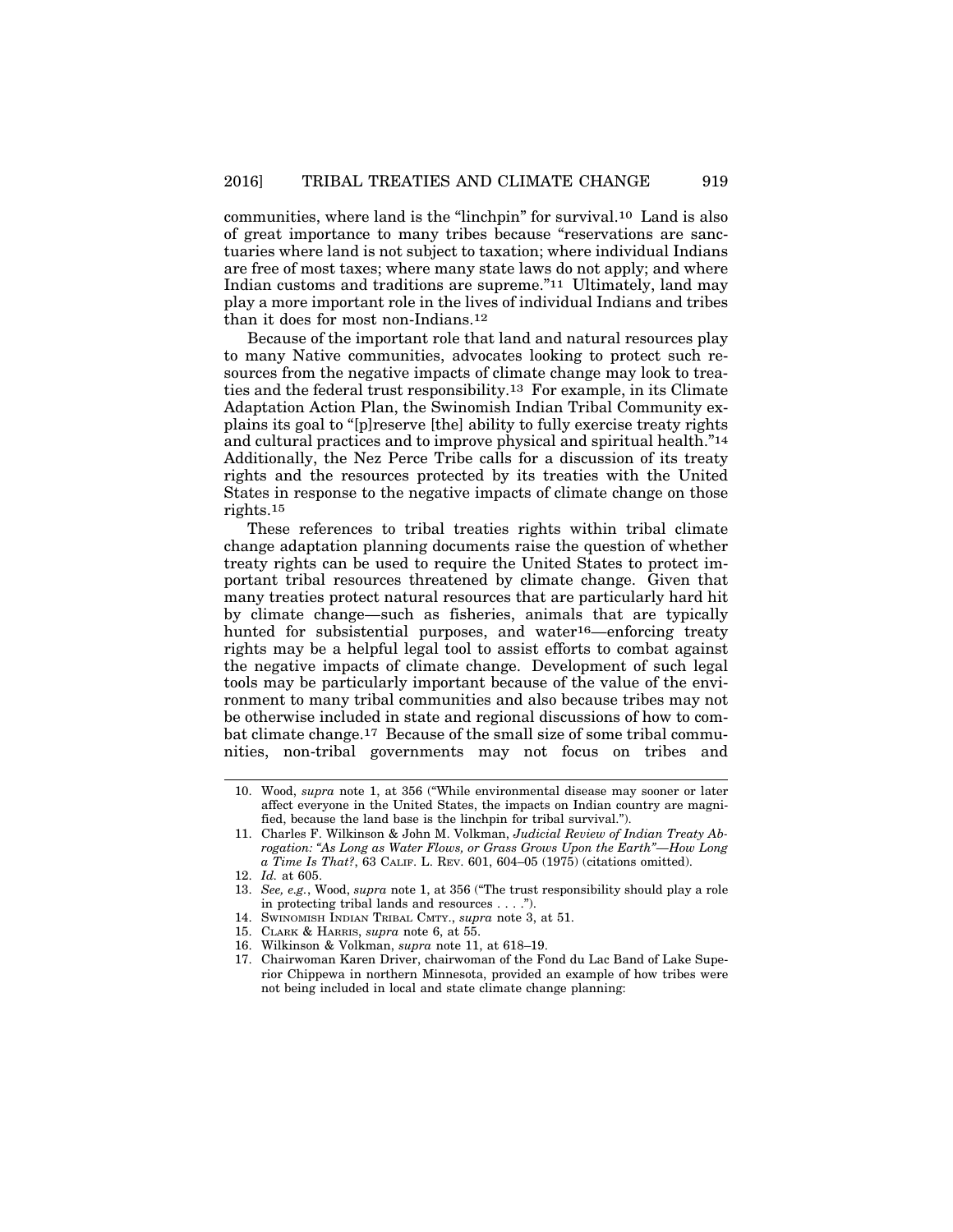Natives18—leaving it to the communities themselves to develop their own solutions to climate change. Also, despite the fact that President Obama has acknowledged the profound impacts of climate change on tribal communities,19 it is highly unlikely that new federal laws will be passed any time soon to assist tribes.20

Tribes may therefore want to reexamine existing legal tools, such as treaties, to determine how such past precedent might be creatively applied in the climate change context. To date, little attention has been paid to examine whether treaties may prove effective legal resources for tribes seeking to protect valuable resources from the impacts of climate change. This Article therefore seeks to fill the scholarly void and begin the conversation on the role that treaties may play in providing tribes legal redress for the negative impacts of climate change.

Tribes exercising their treaty rights have found success in the past, such as with the protection of water rights and fishing access, although treaties have not previously been relied upon to protect resources vulnerable to the impacts of climate change. In general, treaties have historically played an important role in many tribes, as they have a profound cultural connection and are "a powerful testament to [tribes'] inherent sovereign authority has separate nations and governments."21 Accordingly, treaties may be used as expressions of both political and cultural sovereignty because treaties were negotiated between two separate sovereigns, the United States and tribes, and because treaties often protect valuable cultural resources such as tribal resources.22

- 19. Robin Bravender, *Global Warming Threatens Tribes' Survival, Culture—McCarthy*, EE NEWS (Dec. 3, 2014), http://www.eenews.net/eenewspm/stories/ 1060009881/, *archived at* http://perma.unl.edu/QK6L-737X (quoting U.S. EPA Administrator Gina McCarthy) ("President Obama sees climate as part of the legacy issues that he wants to move forward to address, and he very clearly recognizes that tribal issues are . . . driven in so many ways by the changing climate . . . and the tremendous impacts that that can have on both the ability of tribes to survive, but also to maintain their culture.").
- 20. *Id.*

She recounted how a recent flooding event underscored the feeling that her community is left on its own during disasters. Instead of achieving a greater level of resilience, she said her band is "ghettoized." "Nobody showed up" to help during the flood, Diver said. "I was calling people and saying, 'Hey, I could use some evacuation assistance.' And they're like, 'Well, you're not in our plan.'

Evan Lehmann, *White House Describes Climate Change Impacts as Symptom of Inequality*, EE NEWS (July 10, 2015), http://www.eenews.net/climatewire/stories/ 1060021562/print, *archived at* http://perma.unl.edu/XB53-3J82.

<sup>18.</sup> *Id.* (quoting Chairwoman Karen Diver's explanation that her community may be deemed a "throwaway communit[y]" because it is too small to be included in state and regional climate change planning).

<sup>21.</sup> Tsosie, *supra* note 8, at 1620.

<sup>22.</sup> *Id.* at 1621.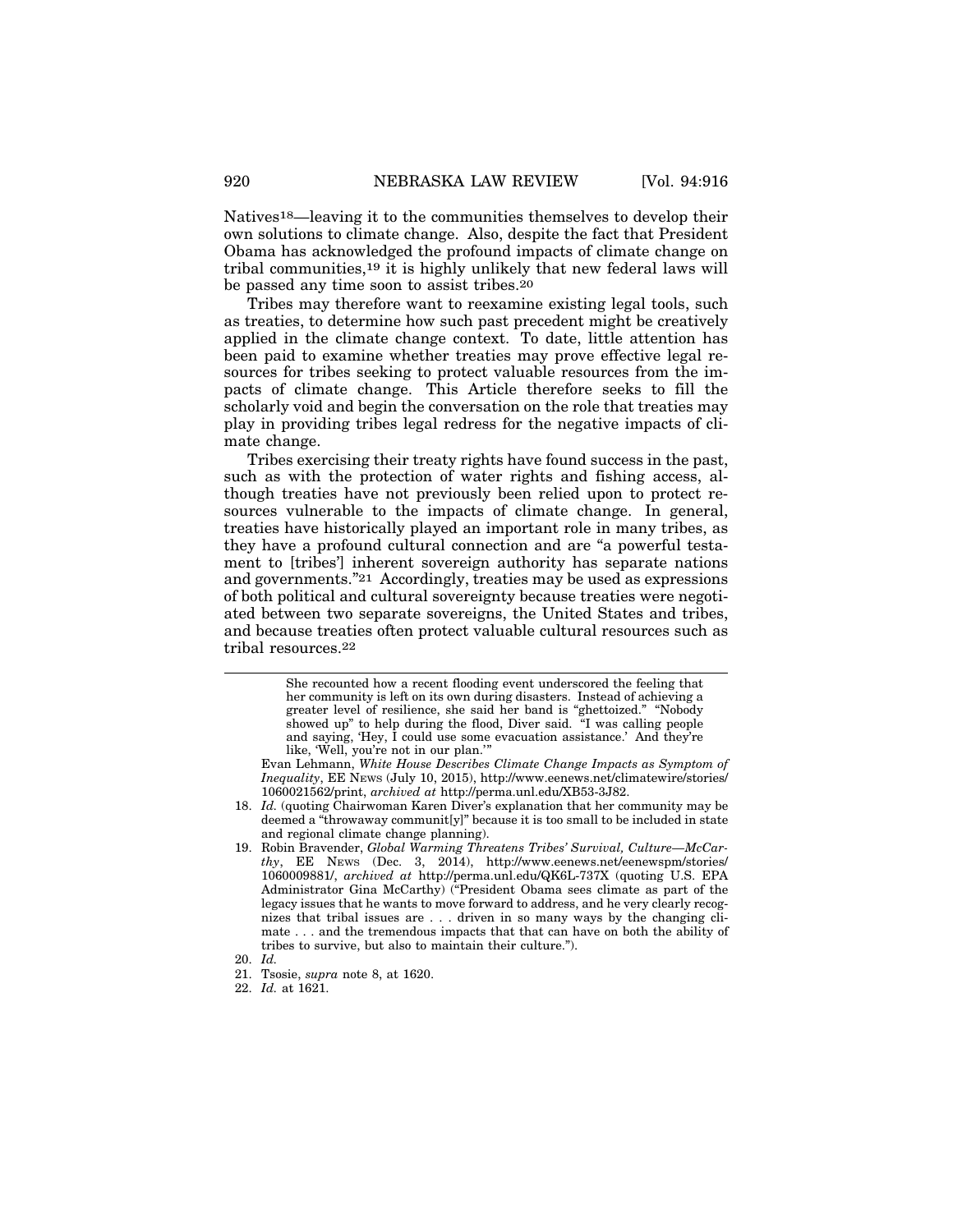Given the importance of treaties, this Article considers the enforceability of the treaty rights themselves in the climate change context, as well as how treaties might be utilized by tribes within the federal trust relationship context.23 Historically, a federal trust responsibility exists between the United States and federally recognized tribes, as tribes surrendered certain rights to the United States in exchange for the federal government's willingness to act in the best interests of tribes. Accordingly, when a tribe believes that the federal government has not acted in its best interest, the tribe may bring a claim based on an alleged breach of the federal trust responsibility. Previously, tribes have successfully claimed a breach of the federal trust responsibility to protect tribal resources, and, moreover, such enforcement is important to the protection of tribal resources. As Professor Mary Christina Wood explained, "Enforcement of the federal trust responsibility is necessary to protect Native America from environmental assault."24 In the climate change context, turning to the federal government for potential protection against the negative impacts of climate change may be particularly relevant given the pervasive role the federal government plays in Indian country. For example, the federal government owns naked fee title to land held in trust for tribes.25

To date, there has been little scholarly attention on whether tribal treaties may be helpful legal tools in efforts to protect tribal natural resources from the negative impacts of climate change. This Article fills the void by more closely examining how treaties may be applied in the climate change context. To do this, the Article starts by examining treaties and how they are interpreted. Part II first focuses on the treaty language of two tribes, the Swinomish Indian Tribal Community and the Nez Perce Tribe, as these two Tribes contemplated the use of their treaties as legal tools to protect their natural resources from the impacts of climate change. Part II then goes on to discuss how treaties are typically interpreted, concluding with a discussion of how the treaties of these two Tribes might be interpreted in relation to protecting certain resources in the climate change era. The Article then turns to an examination of how such treaty claims might be raised in federal courts. Part III takes a close look at the federal trust relationship and how a treaty claim might be used in conjunction with a claim of a breach of the federal trust relationship. Part III examines potential claims under both domestic law and international law. Ulti-

<sup>23.</sup> Admittedly, tension exists between the concepts of fully expressed tribal sovereignty and the federal trust relationship. However, this antithetical relationship is the cornerstone of the relationship between tribes and the federal government. Accordingly, this Article considers the enforceability of tribal treaties themselves as expressed by the sovereigns that negotiated them, and also within the context of the federal trust relationship.

<sup>24.</sup> Wood, *supra* note 1, at 355.

<sup>25.</sup> Johnson v. M'Intosh, 21 U.S. (8 Wheat.) 543 (1823).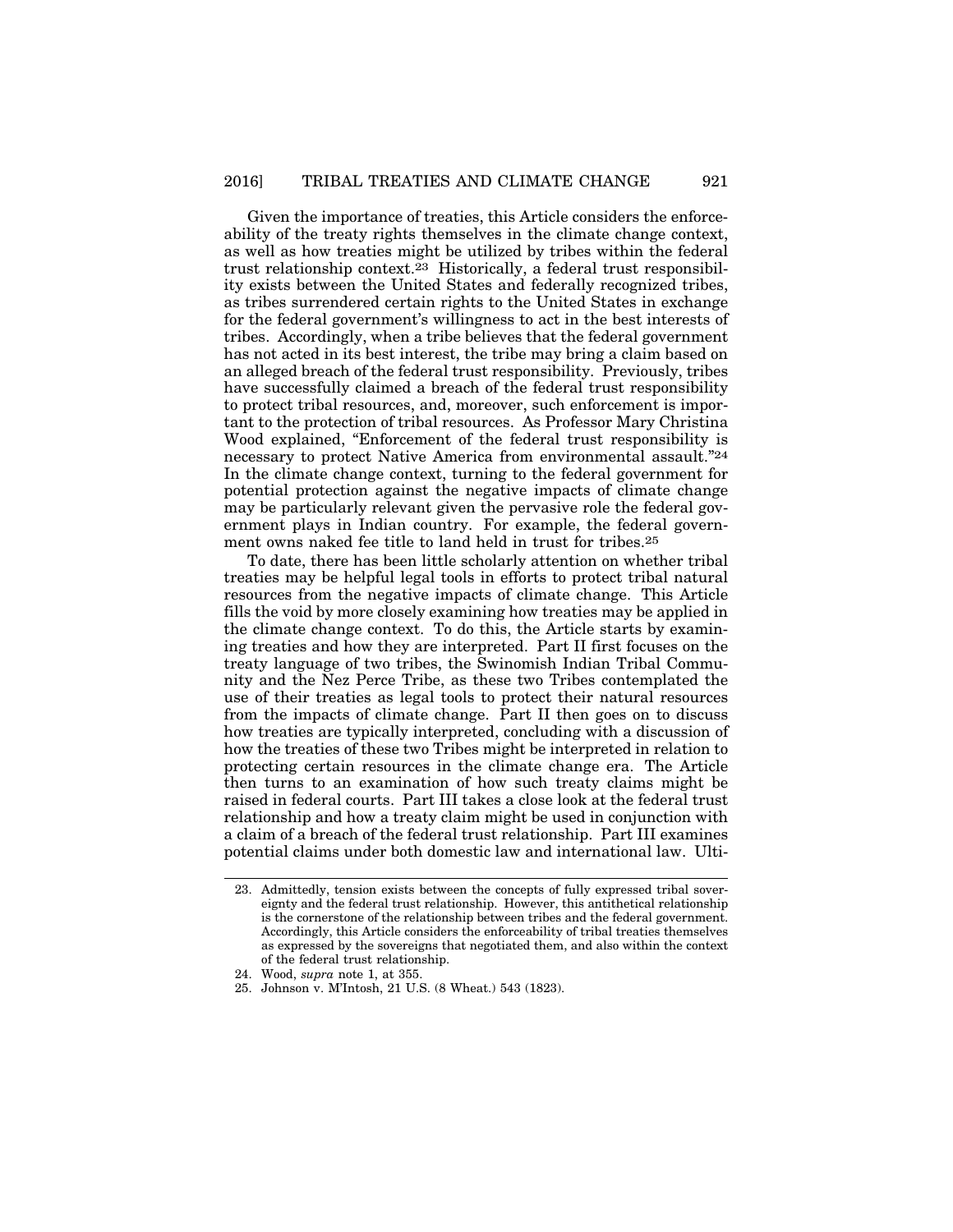mately, this Article concludes that it may be possible to successfully use certain treaty provisions to require the United States to work to protect tribal resources through enforcement of treaty provisions. By looking back to the historical rights attached to tribal treaties, tribes may be able to apply such protections in a new fashion to combat the negative impacts of climate change.

### II. INTERPRETING TREATIES

Tribes have often turned to their treaties with the United States as a way of protecting valuable rights. For example, the Swinomish Indian Tribal Community successfully asserted its treaty rights to fish, a "cultural keystone" for the Tribe, in the 1970s.26 Before examining whether claims based on tribal treaty provisions might be helpful in protecting tribal resources threatened by climate change, the first section of this Part considers the specific language of two Tribes' treaties: the Swinomish Indian Tribal Community and Nez Perce Tribe. With the actual treaty language in hand, the next section examines how treaty provisions are typically interpreted. Finally, the last section speculates as to how the relevant treaty language might be interpreted by a court examining such language to determine whether the resources mentioned in the treaties that are threatened by climate change are guaranteed by the treaty. Ultimately, this Article concludes that treaty language could exist that would protect such threatened tribal resources in the climate change context.

Admittedly, the Article views treaty rights progressively. This would not be, however, the first time that tribal treaty rights are viewed in such a manner. Historically, federal courts have interpreted treaties in expansive and progressive ways given the time of such decisions. For example, in 1908, the U.S. Supreme Court determined that tribal treaties, which made no explicit mention of water rights, reserved water rights sufficient for the primary purposes of a reservation.27 Similarly, in 1974, the U.S. District Court for the Western District of Washington determined that tribal treaties reserved the right of tribes to be co-managers of fisheries along with the states, despite the fact that the treaties involved did not explicitly reference such a right to co-management.<sup>28</sup> While these decisions are well-established and respected today, they were groundbreaking and novel in their time. These decisions and others demonstrate the capacity for federal courts to interpret treaties in broadly in order to protect tribal resources, which is consistent with the Indian canons of construction

<sup>26.</sup> SWINOMISH INDIAN TRIBAL CMTY., *supra* note 3, at 10 (internal quotation marks omitted).

<sup>27.</sup> Winters v. United States, 207 U.S. 564 (1908).

<sup>28.</sup> United States v. Washington, 384 F. Supp. 312 (W.D. Wash. 1974).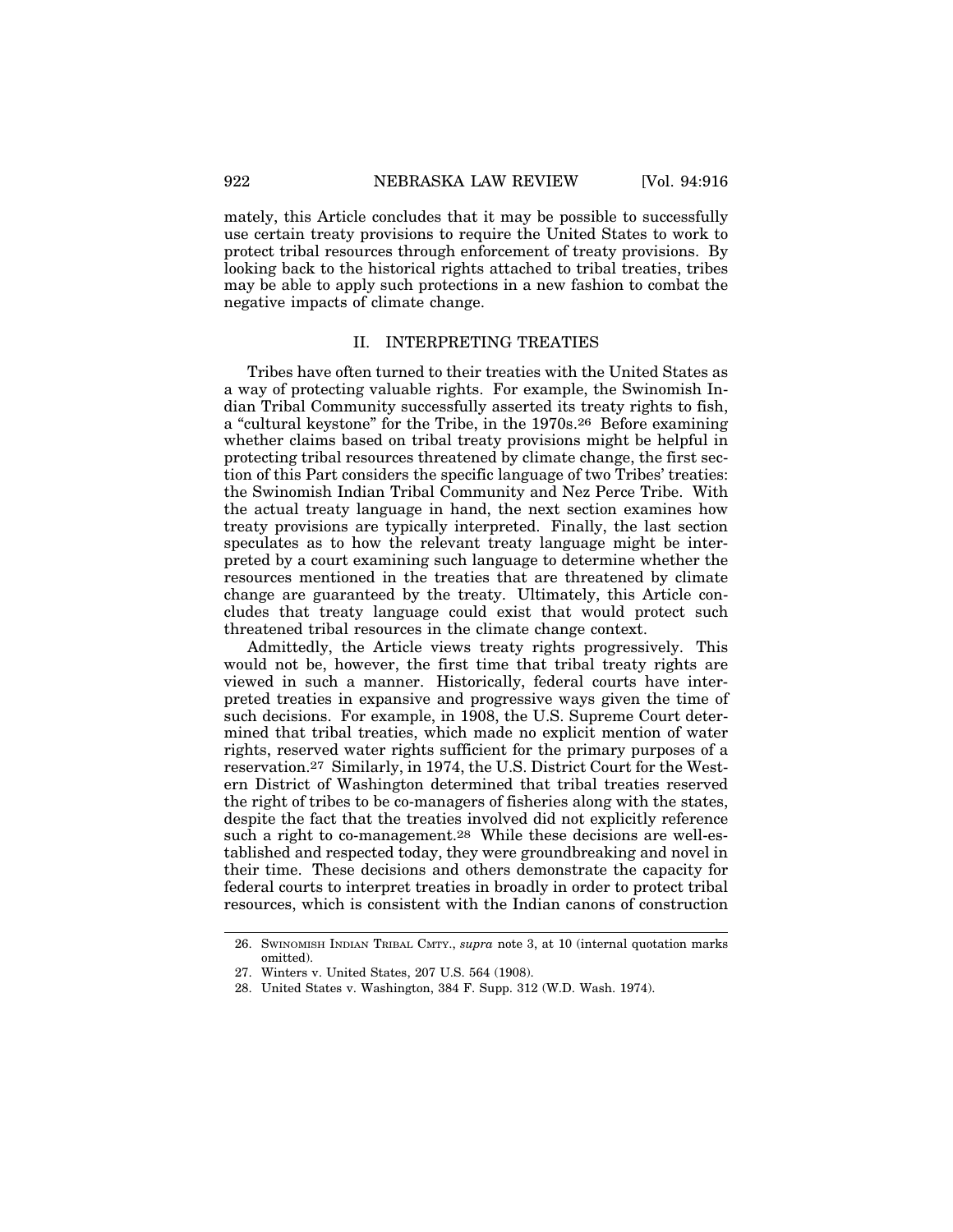discussed below. Moreover, such decisions also demonstrate federal courts' willingness to demand specific action from the federal government on the basis of implicit treaty provisions. It is therefore not outside the realm of possibility that a federal court would decide the same in the context of climate change.

#### **A. What Do the Relevant Treaties Say?**

As mentioned above,29 at least two tribes—the Swinomish Indian Tribal Community and the Nez Perce Tribe—specifically considered their treaty rights within the context of climate change for the purpose of protecting valuable natural resources from its deleterious effects. Accordingly, in order to determine whether the Tribes may be able to rely on their treaties with the United States to protect such resources, it is helpful to first consider the language of these Tribes' treaties.

#### *1. Swinomish Indian Tribal Community*

The United States and the Swinomish Indian Tribal Community entered into the Treaty of Point Elliott on January 22, 1855.30 Article I of the Treaty establishes cessation of lands to the United States.31 Article II, however, reserves lands "for the present use and occupation of the said tribes and bands  $\dots$ ."<sup>32</sup> Article II goes on to specify that:

All which tracts shall be set apart, and so far as necessary surveyed and marked out for their [tribes'] exclusive use; nor shall any white man be permitted to reside upon the same without permission of the said tribes or bands, of the superintendent or agent, but, if necessary for the public convenience, roads may be run through the said reserves, the Indians being compensated for any damage thereby done them.33

This provision is notable for two reasons. First, it is clear that the land was reserved primarily to benefit the tribes, including the Swinomish. Second, despite the fact that the federal government reserved the land for the "exclusive use" of the tribes, the federal government still maintained control over the applicable lands by retaining the right to give permission to non-Natives to settle on the lands and also the right to develop roads, as necessary. As discussed below,34 federal

<sup>29.</sup> SWINOMISH INDIAN TRIBAL CMTY., *supra* note 3, at 51; CLARK & HARRIS, *supra* note 6, at 55.

<sup>30.</sup> Treaty Between the United States and the Dwámish, Suquámish and Other Allied and Subordinate Tribes of Indians in Washington Territory, Jan. 22, 1855, 12 Stat. 927 [hereinafter Treaty of Point Elliott]. The United States Senate ratified the treaty on March 8, 1859, and President James Buchanan accepted, ratified, and confirmed the same treaty on April 11, 1859. *Id.*

<sup>31.</sup> *Id.* at 927–28.

<sup>32.</sup> *Id.* at 928.

<sup>33.</sup> *Id.*

<sup>34.</sup> *See, e.g.*, *infra* subsection III.A.2 & note 147 and accompanying text.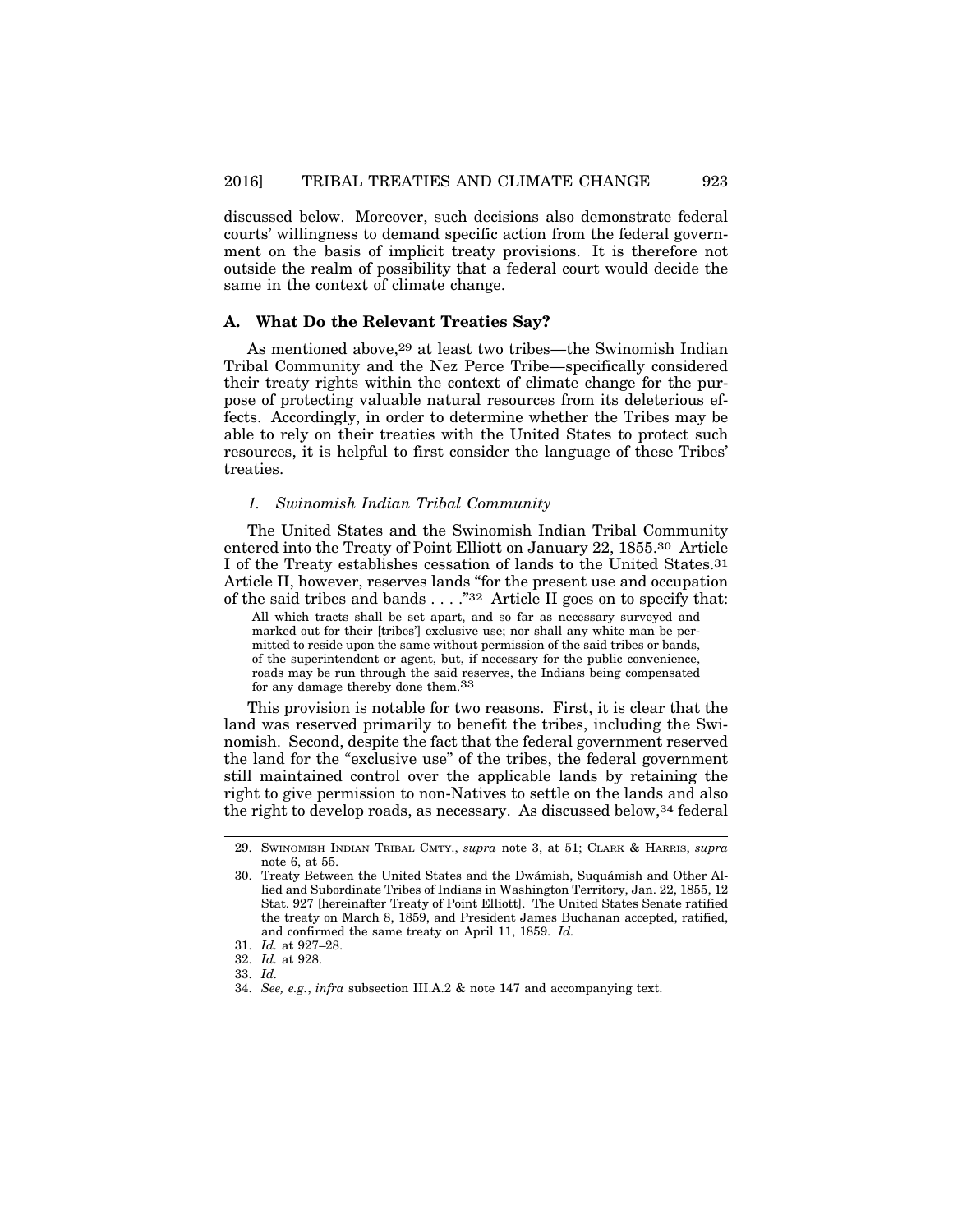control is one factor courts evaluate when considering whether money damages are available for a breach of a federal trust responsibility.35

Article V of the Treaty of Point Elliott is also notable, as it provides that:

The right of taking fish at usual and accustomed grounds and stations is further secured to said Indians in common with all citizens of the Territory, and of erecting temporary houses for the purpose of curing, together with the privilege of hunting and gathering roots and berries on open and unclaimed land.36

Such language recognizing a tribe's right to take "fish at usual and accustomed grounds and stations" is language commonly found in Stevens treaties; a term often used to refer to treaties negotiated by Isaac Ingalls Stevens, who was the Governor and Superintendent of Indian Affairs in the Washington Territory in the 1850s.37 The meaning of this language has been the subject of several court decisions, and, ultimately, the United States Supreme Court determined that this treaty language granted the tribes the right to take substantial portions of available fish in common with non-tribal members.38 Because fish are so important to many tribes, such as the Swinomish, similar provisions to Article V were placed in many treaties in order to ensure tribal access to such a valuable resource.39 In its Climate Adaptation Action Plan, the Tribe explained the importance of fish and shellfish,

- 37. The other Stevens treaties include: Treaty between the United States of America and the S'Klallams Indians, Jan. 26, 1855, 12 Stat. 933 [hereinafter Treaty of Point No Point]; Treaty between the United States of America and the Makah Tribe of Indians, U.S.-Makah Tribe, Jan. 31, 1855, 12 Stat. 939 [hereinafter Treaty of Neah Bay]; Treaty between the United States and the Walla-Walla, Cayuses, and Umatilla Tribes and Bands of Indians in Washington and Oregon Territories, June 9, 1855, 12 Stat. 945 [hereinafter Treaty with the Walla-Walla]; Treaty between the United States and the Yakama Nation of Indians, June 9, 1855, 12 Stat. 951 [hereinafter Treaty with the Yakamas]; Treaty between the United States of America and the Nez Perce Indians, June 11, 1855, 12 Stat. 957 [hereinafter 1855 Treaty with the Nez Perce]; Treaty between the United States and the Confederated Tribes and Bands of Indians in Middle Oregon, June 25, 1855, 12 Stat. 963 [hereinafter Treaty with the Tribes of Middle Oregon]; Treaty between the United States and the Qui-nai-elt and Quil-leh-ute Indians., July 1, 1855, 12 Stat. 971 [hereinafter Treaty of Olympia]; Treaty between the United States and the Flathead, Kootenay, and Upper Pend d'Oreilles Indians, July 16, 1855, 12 Stat. 975 [hereinafter Treaty with the Flatheads].
- 38. Washington v. Wash. State Commercial Passenger Fishing Vessel Ass'n, 443 U.S. 658 (1979).
- 39. SWINOMISH INDIAN TRIBAL CMTY., *supra* note 3, at 8, 10 ("Established in 1855 by the Treaty of Point Elliott, the Swinomish Indian Reservation brought together several Coast Salish groups who shared a culture centered on fishing, and a ceremonial calendar revolving around cedar longhouses.").

<sup>35.</sup> Admittedly, however, the type of federal control discussed in Article II is unlikely to rise to the level of an enforceable trust relationship allowing the Tribe to recover money damages. *See infra* p. subsection III.A.2 and note 147 and accompanying text.

<sup>36.</sup> Treaty of Point Elliott, *supra* note 30, at 928.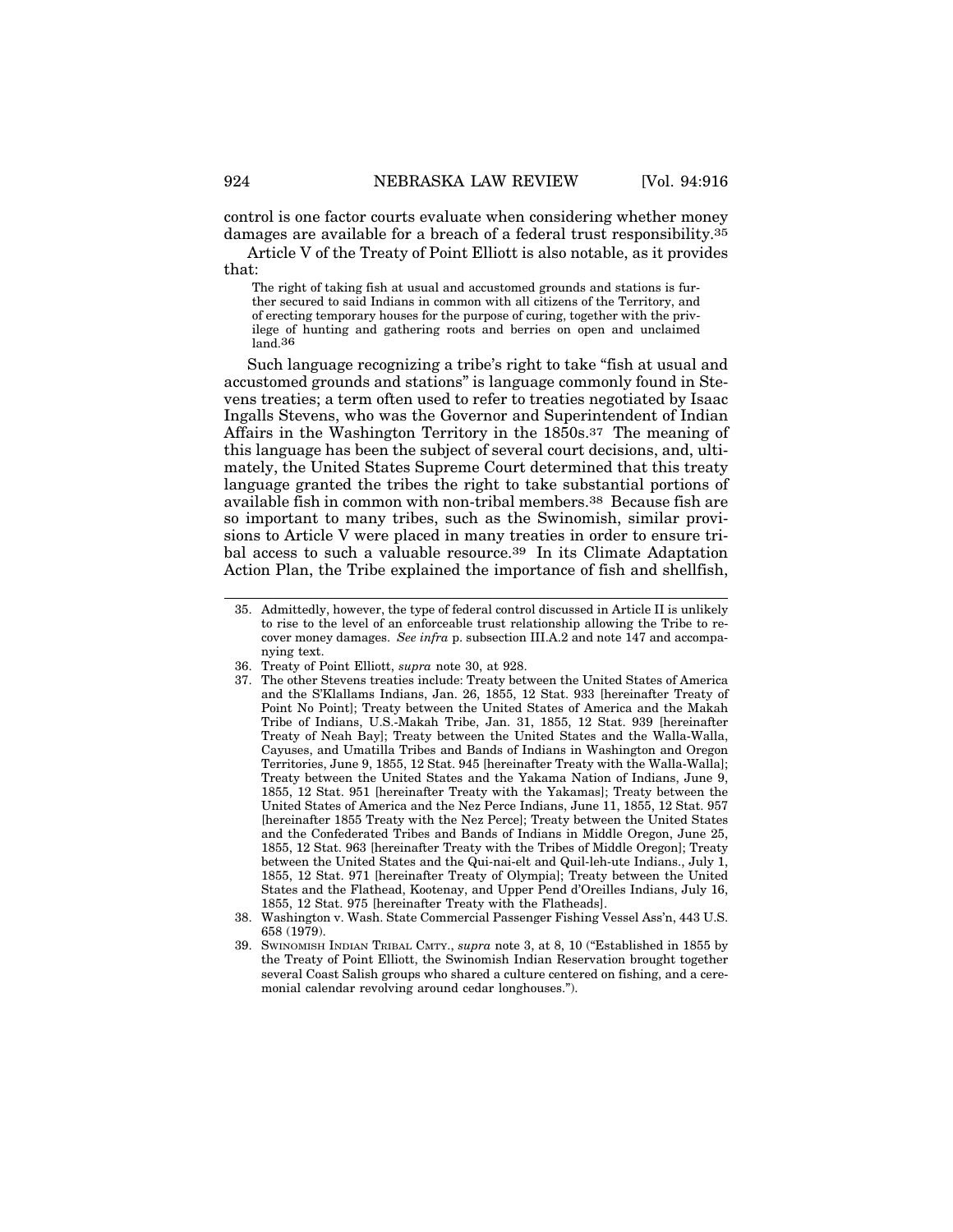as "[t]raditional foods such as salmon and shellfish are 'cultural keystone' aquatic species to the Tribe; much more than a food source, these foods are a vital contribution to the cultural, spiritual, and social life of tribal members."40

Accordingly, Article V of the Treaty of Point Elliott protects a resource of profound importance to the Tribe and contemplates the continued access to this resource. Given that climate change threatens fish and shellfish,41 the Tribe's ability to access this treaty-protected resource is also threatened. This therefore raises the question of whether the treaty right can become the basis of an enforceable trust claim, as discussed below.42

The Treaty of Point Elliott also provides for ongoing federal management of the established reservation. For example, under Article VII the President of the United States possesses the power to remove the Tribe from the established reservation, and the federal government has the authority under the Article to allot the reservation.43 Further, Article XIV declares that the federal government will establish a school for the reservation and provide certain infrastructure and professionals, such as blacksmiths, carpenters, and teachers.44 While it is unlikely that these Articles establish a federal trust relationship mandating money damages for its breach, the Articles certainly created a substantial federal presence on the reservation, allowing for federal control over certain key governing functions—such as land distribution. However, as discussed below,45 once it is determined that a specific law exists wherein the federal government undertook the duty to manage a resource, then courts consider whether the federal government exercises control over that resource.46 Such treaty provisions, therefore, could be read as providing the federal government control over the tribal resources negatively impacted by the impacts of climate change, such as land.

# *2. Nez Perce Tribe*

Like the Swinomish, the Nez Perce Tribe has also entered into treaties with the United States.47 Of the several treaties entered into between the United States and the Nez Perce, three are of interest for purposes of this Article. First, as a result of the Walla Walla Council, the Nez Perce entered into a treaty with the federal government on

<sup>40.</sup> *Id.* at 10 (citation omitted).

<sup>41.</sup> *See supra* note 5 and accompanying text.

<sup>42.</sup> *See infra* section III.A.

<sup>43.</sup> Treaty of Point Elliott, *supra* note 30, at 929.

<sup>44.</sup> *Id.* at 929–30.

<sup>45.</sup> *See infra* subsections III.A.2–4.

<sup>46.</sup> *See, e.g*., United States v. Mitchell (*Mitchell II*), 463 U.S. 206, 224–25 (1983).

<sup>47.</sup> *See, e.g.*, Treaty with the Blackfoot Indians, Oct. 17, 1855, 11 Stat. 657.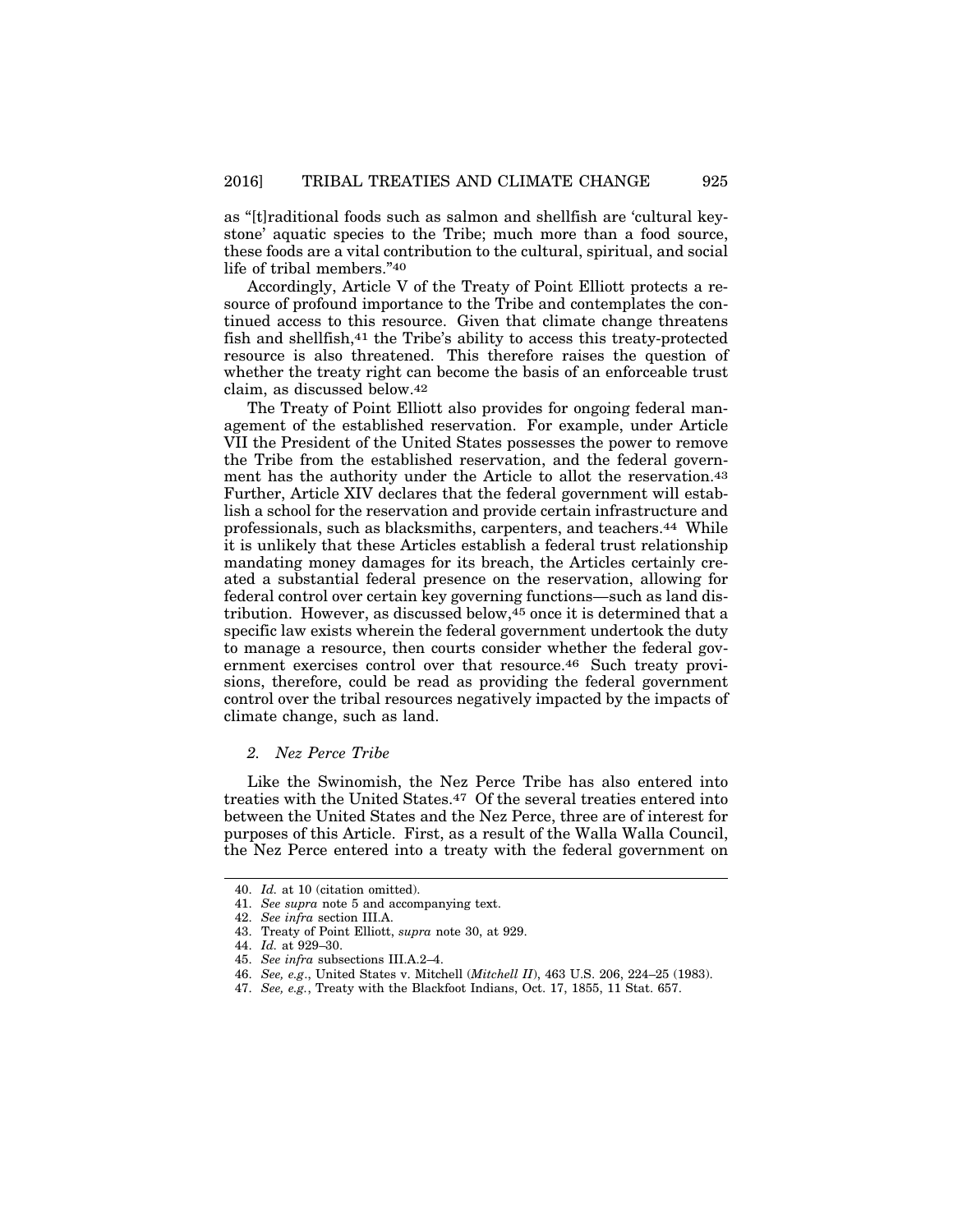June 11, 1855.48 Similar to the treaty between the Swinomish and the United States, the 1855 Treaty between the Nez Perce and the United States established a reservation for the "exclusive use and benefit" of the Tribe.49 Also similar to the Treaty of Point Elliott, "The exclusive right of taking fish in all the streams where running through or bordering said reservation is further secured to said Indians."50 And, furthermore, like the Treaty of Point Elliott, the Nez Perce Treaty provides that the United States shall provide substantial infrastructure development,51 as well as have control over the survey and allotment of the reservation.52 Accordingly, the 1855 Treaty between the Nez Perce and the United States is very similar to the Swinomish Treaty.

On June 9, 1863, the Nez Perce and the United States entered into another treaty.53 The 1863 Treaty uses language somewhat different from the 1855 Treaty. For example, Article II of the Treaty speaks to establishing a "*home* . . . for the sole use and occupation" of the Tribe.54 Further, Article III of the Treaty provides extensive guidance on how the land shall be allotted and distributed to individual members of the Tribe.55 Like the 1855 Treaty, Article V states that the federal government shall provide significant infrastructure development, including construction of a school, hospital, blacksmith's shop, houses, and also provide certain professionals to assist on the reservation for a set period of time.56 Further, Article VIII says that the federal government shall have the right to develop roads, hotels, and stage stands as necessary for the public good.57 Article VIII also establishes that the ferries and bridges on the reservation "shall be held and managed for the benefit" of the Tribe, and that the "rents, profits, and issues" resulting from federal regulation on the reservation "shall inure to the benefit" of the Tribe.<sup>58</sup> Under Article VIII, the federal

<sup>48. 1855</sup> Treaty with the Nez Perce, *supra* note 37. The United States Senate ratified the treaty on March 8, 1859, and President James Buchanan accepted, ratified, and confirmed the treaty on April 29, 1859. *Id.* at 962.

<sup>49.</sup> *Id.* at 957–58.

<sup>50.</sup> *Id.* at 958.

<sup>51.</sup> *Id.* at 959.

<sup>52.</sup> *Id.*

<sup>53.</sup> Treaty between the United States of America and the Nez Perce Tribe of Indians, June 9, 1863, 14 Stat. 647 [hereinafter 1867 Treaty with the Nez Perce]. On April 17, 1867, the United States Senate ratified the Treaty, and on April 20, 1867, President Andrew Johnson accepted, ratified, and confirmed the Treaty. *Id.* at 653.

<sup>54.</sup> *Id.* at 647 (emphasis added). The Treaty does, however, go on to use language similar to the 1855 Treaty when it states that the land is set aside "for the exclusive use and benefit" of the Tribe. *Id.* at 648.

<sup>55.</sup> *Id.* at 648–49.

<sup>56.</sup> *Id.* at 650.

<sup>57.</sup> *Id.* at 651.

<sup>58.</sup> *Id.*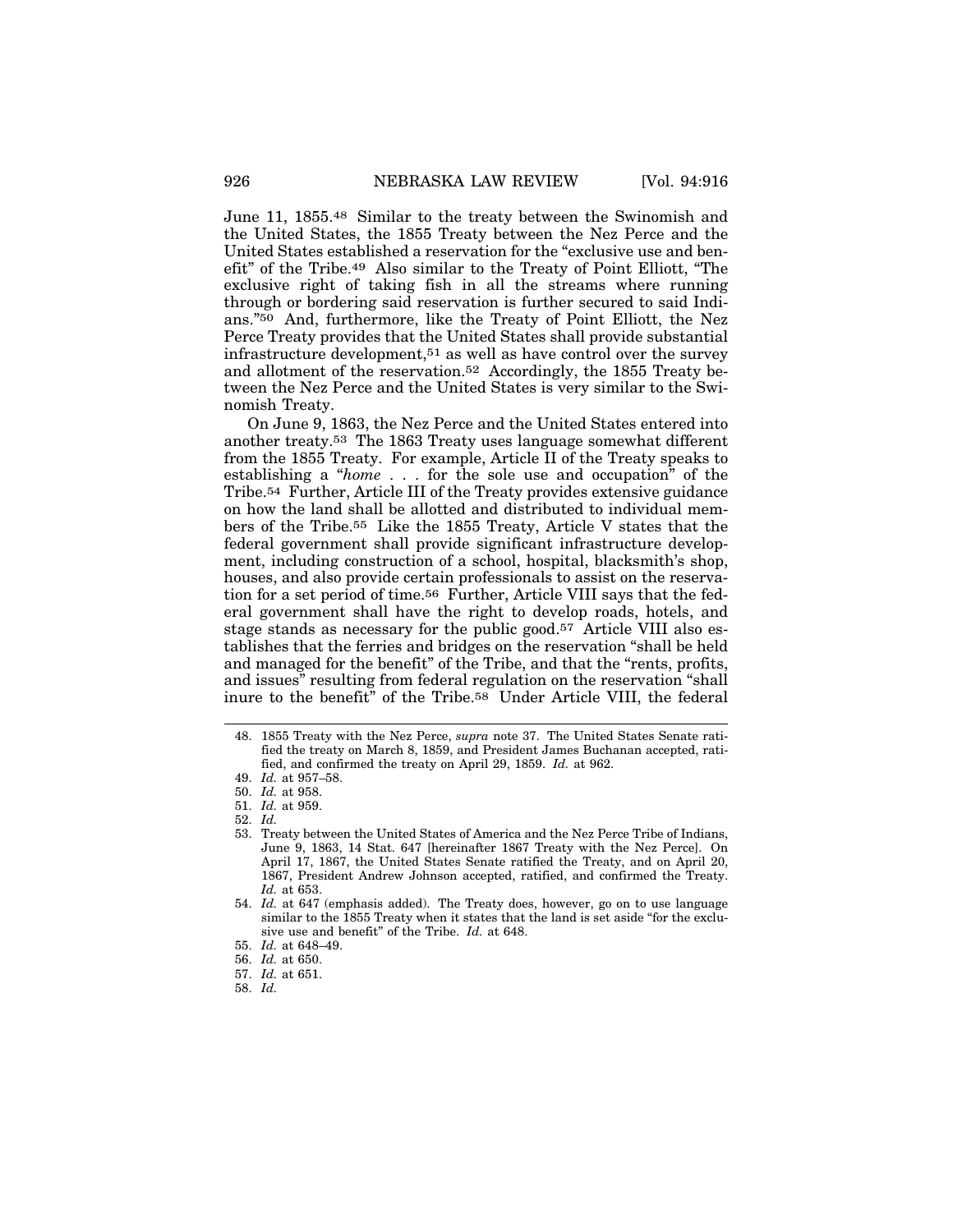government possesses the right to use timber on the reservation.59 The federal government also agreed to reserve "all springs or fountains not adjacent to, or directly connected with, the streams or rivers within the lands hereby relinquished," promising "to keep back from settlement or entry so much of the surrounding land as may be necessary to prevent the said springs or fountains being enclosed."60 Although provisions of 1863 Treaty are similar to the 1855 Treaty, the 1863 Treaty goes much further in describing the responsibilities of the federal government, thus establishing that the federal government possesses significant control over certain aspects of the reservation. It would appear that the federal government played a stronger role on the Nez Perce reservation following the 1863 Treaty than it did under its treaty with the Swinomish.

On August 13, 1868, the Nez Perce and United States entered into another treaty.61 The 1868 Treaty explicitly amended the 1863 Treaty. For purposes of this Article, two portions of the 1868 Treaty are relevant. First, Article I provides for allotments to individual Indians living outside of the reservation.62 Second, Article II offers additional information on how the timber resources on the reservation are to be managed.63 It could be argued that the 1868 Treaty amended the 1863 Treaty in a way that increased the federal role of managing resources both on and off of the reservation.

For purposes of the discussion below regarding an enforceable trust relationship, two overarching points can be taken from the treaties between the Nez Perce and the federal government. First, like the treaty with the Swinomish, the treaties with the Nez Perce specifically contemplate the Tribe having access to certain resources, such as fish—resources that are threatened by the negative impacts of climate change. And, second, that the treaties also make clear that the federal government has a certain amount of management and control over the reservation lands, especially in terms of allotment, timber, and some water resources.

# **B. Judicial Interpretation of Treaties**

Having identified the specific treaty language at issue, it is helpful to now consider how a federal court might interpret such language. Such analysis may aid tribes because of the significance of treaties. Because the rights acknowledged in treaties were supposed to be per-

<sup>59.</sup> *Id.*

<sup>60.</sup> *Id.*

<sup>61.</sup> Amendatory Treaty to the Treaty of June 9, 1863, between the United States of America and the Nez Perce Tribe of Indians, Aug. 13, 1868, 15 Stat. 693 [hereinafter 1868 Amendatory Treaty].

<sup>62.</sup> *Id.* at 693–94

<sup>63.</sup> *Id.* at 694.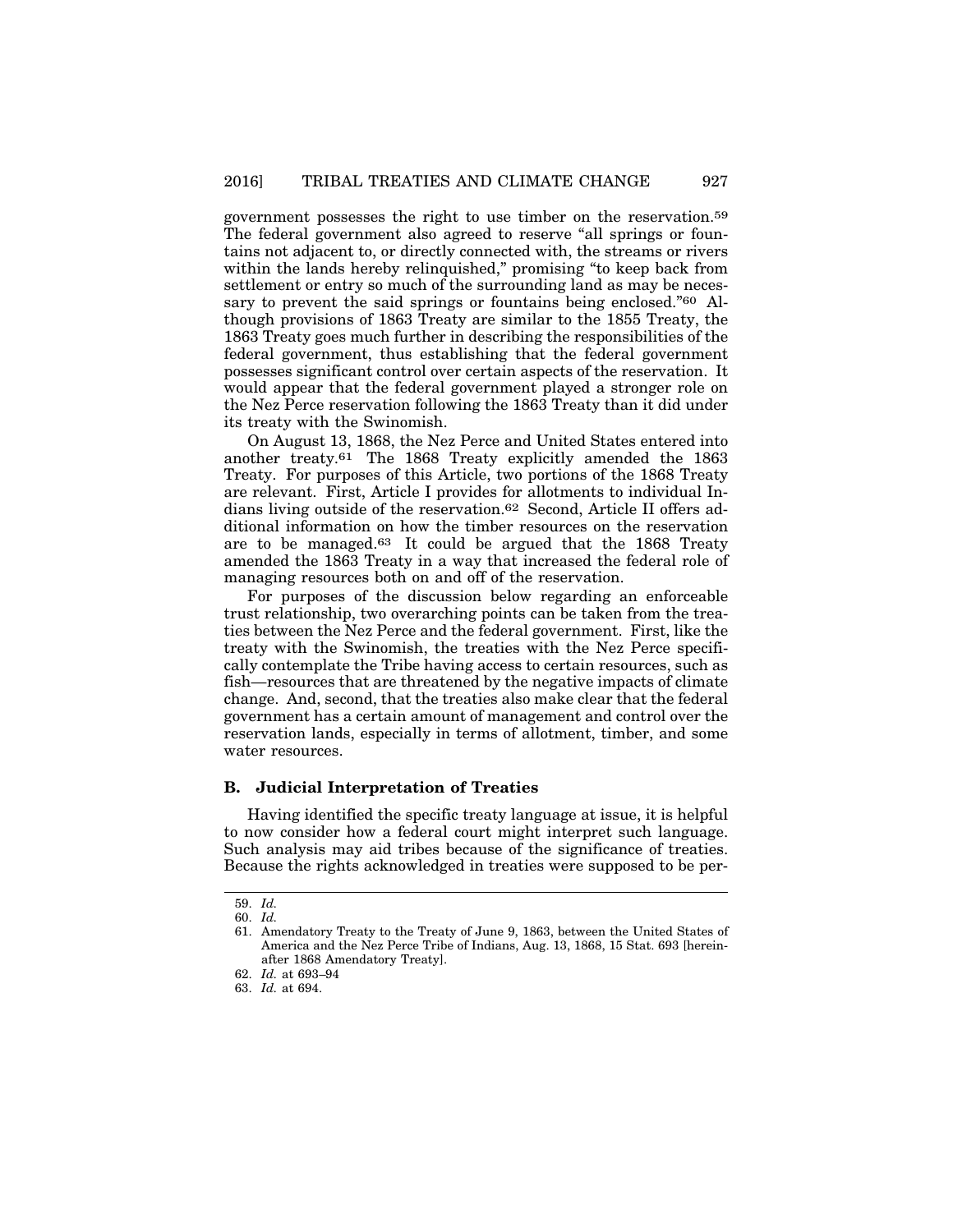manent rights,64 treaties can be particularly powerful tools in protecting natural resources. Treaty rights are, in many cases, intimately connected to the cultural survival of tribes.65

The meaning of treaty terms between tribes and the United States is not always clear. A classic example of the confusion such treaty terms can cause is the phrase: "The right of taking fish, at all usual and accustomed grounds and stations, is further secured to said Indians, in common with all citizens of the Territory  $\dots$  [,]<sup>"66</sup> which was included in many Steven treaties, including the two discussed above. For these tribes, fishing was "not much less necessary . . . than the atmosphere they breathed."67 The tribes therefore vigorously negotiated for a term in their treaties with the United States that would ensure their access to their traditional fishing grounds.68 However, the precise meaning of this phrase that was added to these treaties has been the source of vigorous debate for decades.<sup>69</sup> Similar to the current situation, where the negative impacts of climate change constrain once abundant natural resources, the meaning of these treaty phrases became particularly important when the number and availability of fish dropped.70

A treaty between a tribe and the United States "is essentially a contract between two sovereign nations."71 Such treaties have also been described as "quasi-constitutional" documents.72 However, despite the similarity to both contracts and perhaps constitutional documents, the United States Supreme Court has developed special Indian canons of construction designed to assist federal courts engaged in treaty or statutory construction.73 In essence, "The unequal bargain-

- 67. United States v. Winans, 198 U.S. 371, 381 (1905).
- 68. United States v. Washington, 384 F. Supp. 312, 333 (W.D. Wash. 1974).
- 69. *See generally* Dana Johnson, *Native American Treaty Rights to Scarce Natural Resources*, 43 UCLA L. REV. 547 (1995).
- 70. *Id.* at 549–50.
- 71. Washington v. Wash. State Commercial Passenger Fishing Vessel Ass'n, 443 U.S. 658, 675 (1979) (citation omitted).
- 72. Philip P. Frickey, *Marshalling Past and Present: Colonialism, Constitutionalism, and Interpretation in Federal Indian Law*, 107 HARV. L. REV. 381, 408 (1993) (explaining that tribal treaties are similar to constitutions because they are "fundamental, constitutive document[s]").
- 73. Montana v. Blackfeet Tribe of Indians, 471 U.S. 759, 766 (1985).

<sup>64.</sup> Wilkinson & Volkman, *supra* note 11, at 602. For example, U.S. Senator Sam Houston described the perpetual nature of treaties in the following way: "As long as water flows, or grass grows upon the earth, or the sun rises to show your pathway, or you kindle your camp fires, so long shall you be protected by [the federal government], and never again be removed from your present habitations." *Id.*  $\overline{q}$  (quoting Cong. GLOBE, 33d Cong., 1st Sess. 202 (1854)).

<sup>65.</sup> Tsosie, *supra* note 8, at 1619.

<sup>66.</sup> Treaty with Nisquallys, art. III, Dec. 26, 1854, 10 Stat. 1132. The same or similar language is used in each of the Stevens treaties. *See supra* note 37 and accompanying text (discussing Stevens and listing all Stevens treaties).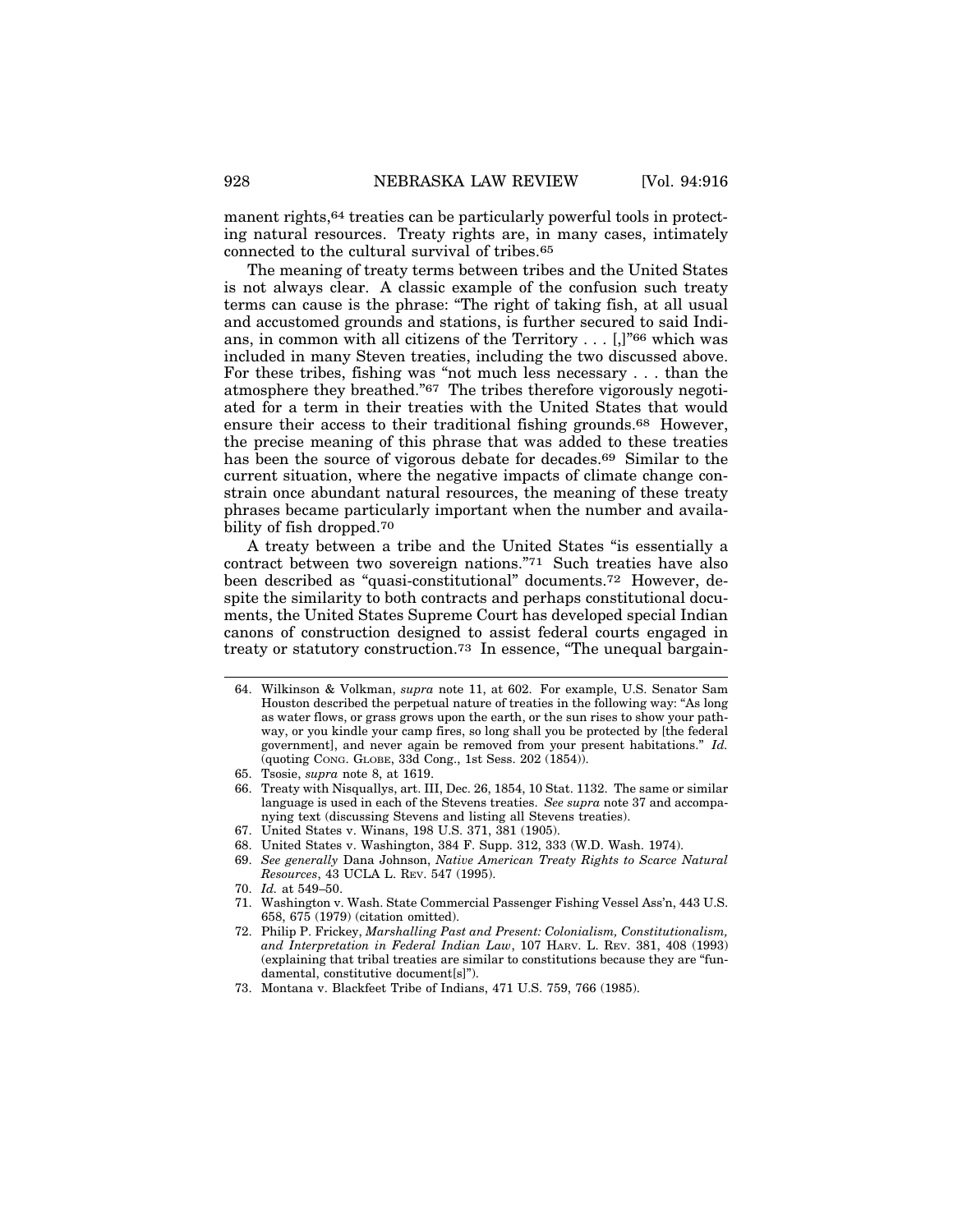ing position of the tribes and the recognition of the trust relationship have led to the development of canons of construction designed to rectify the inequality."74 Since the Court's decision in *Worcester v. Georgia*75 in 1832, it has consistently held that treaties between tribes and the federal government should not be interpreted in a way that prejudices tribes.76

In *Worcester,* the Court considered whether the State of Georgia could apply its laws to the territory of the Cherokee Nation, then located within the external boundaries of Georgia.77 In holding that the laws of Georgia did not apply, the Court interpreted the Treaty of Hopewell between the Cherokee Nation and the federal government, and determined that the relationship between the two was like "that of a nation claiming and receiving the protection of one more powerful."78 Therefore, because of the tribes' dependence on the federal government for protection, the Court explained that "[t]he language used in treaties with the Indians should never be construed to their prejudice."79 In rationalizing this method of construction,80 Chief Justice Marshall explained that it was not "reasonable to suppose, that the Indians, who could not write and most probably could not read, who were not critical judges of our language, should distinguish [the legal meaning of specific words used in the treaty]."81

- 74. Wilkinson & Volkman*, supra* note 11, at 617.
- 75. 31 U.S. (6 Pet.) 515 (1832).
- 76. PHILIP P. FRICKEY ET AL., COHEN'S HANDBOOK OF FEDERAL INDIAN LAW § 2.02 (Nell Jessup Newton ed., Lexis Nexis 2012) (1941).
- 77. *Worcester*, 31 U.S. (6 Pet.) 515.
- 78. *Id.* at 555. As explained more fully below in the discussion of the federal government's trust relationship to tribes, this is not the first time that the Court discussed the relationship between the federal government and tribes in such terms. In *Cherokee Nation v. Georgia*, the Court considered whether it had original jurisdiction to hear a dispute between the Cherokee Nation and the State of Georgia, and the Court ultimately held that it did not have original jurisdiction because the Cherokee Nation was not a foreign nation for purposes of original jurisdiction. 30 U.S. (5 Pet.) 1 (1831). Although the Nation was "a distinct political society," the Court considered tribes "domestic dependent nations" that "are in a state of pupilage. Their relation to the United States resembles that of a ward to his guardian." *Id.* at 16–17.
- 79. *Worcester*, 31 U.S. (6 Pet.) at 582.
- 80. For a more in-depth discussion of the analysis applied in this case, see Note, *Indian Canon Originalism*, 126 HARV. L. REV. 1100, 1102–03 (2013).
- 81. *Worcester*, 31 U.S. (6 Pet.) at 552. Chief Justice Marshall wrote in reference to an argument made by the State of Georgia that the treaty used the term "allotted," which legally generally meant that the land in question had been given to the United States. However, Chief Justice Marshall believed that this language was more consistent with the Tribe's understanding of establishing a boundary between the tribe and the federal government. *Id.* 552–53. Similarly, Justice Mc-Lean, in his concurrence, explained that "[t]he language used in treaties with Indians should never be construed to their prejudice. . . . How the words of the treaty were understood by this unlettered people, rather than their critical meaning, should form the rule of construction." *Id.* at 582 (McLean, J., concurring); *see*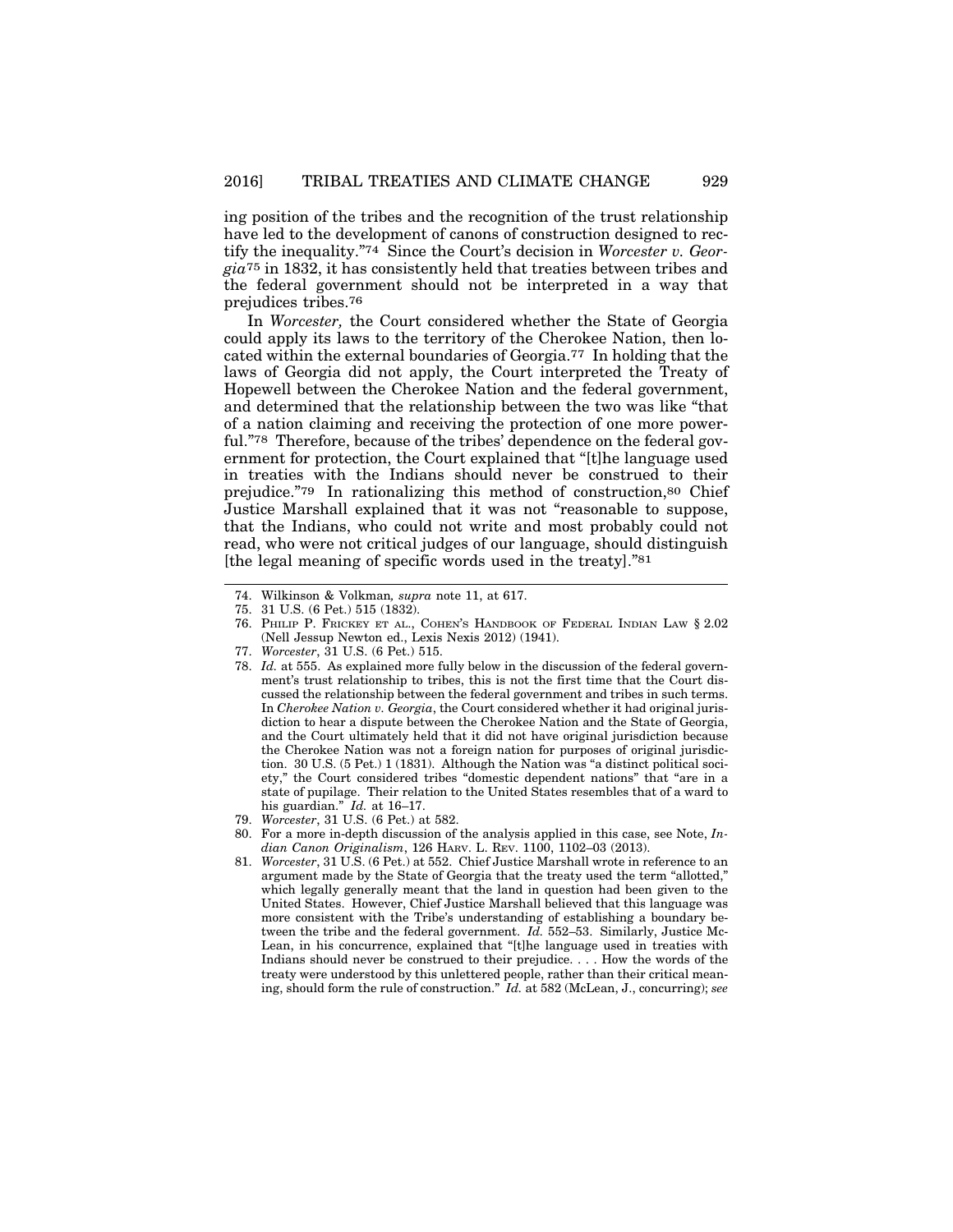This rationale is premised on the recognition that most tribal members, at the time, would not have spoken fluent English nor have been familiar with the legal meaning of certain English words.82 That tribes and the federal negotiators would have different understandings of the terms used in the treaties is therefore likely reasonable. Accordingly, the canons acknowledge that in order to give purpose to the original meaning of the treaty, it may be necessary to view the treaty as the tribe would have viewed it.83 Such interpretation also helps ensure that the court's interpretation of the treaty reflects the will of the signatories.84 The *Worcester* decision also stands for the proposition that the federal government plays the primary role in relations with Indian tribes.85

Over the ensuing years, the canon favoring Indians has only been strengthened. In fact, the canon first developed in *Worcester* has become a "fundamental principle of federal Indian law."86 Throughout the nineteenth century, the canon was applied to treaties with Indians, and, eventually, the courts began to apply the canon to statutes applicable to Indians as well.87 For example, in *Choate v. Trapp*, the Supreme Court considered whether lands that were previously owned by Indians were tax-exempt.88 The lands in question had previously been allocated to individual Indians on a tax-exempt basis, with the understanding that the lands could not be alienated.89 Congress subsequently removed the restriction on alienation and Oklahoma attempted to tax the lands, arguing that the removal of the restriction on alienation meant that Congress intended for the lands to now be taxed.90 The Court rejected Oklahoma's arguments. First, notably, the Court applied the rationale developed in *Worcester* to statutes. Second, the Court elaborated on the method of interpretation first used in *Worcester*, explaining that "doubtful expressions, instead of being resolved in favor of the United States, are to be resolved in favor

- 82. *Indian Canon Originalism*, *supra* note 80, at 1109.
	- The fact that Indian treaties were written in English, a language unfamiliar to the tribes, gave the United States significant leverage when negotiating treaty terms. If read according to its plain meaning, the resulting text would often give the federal government an overwhelming advantage in its relationship with the signatory tribe.
	- *Id.* at 1118.
- 83. *Id.* at 1113.
- 84. *Id.* at 1118.
- 85. *Worcester*, 31 U.S. (6 Pet.) at 561.
- 86. *Indian Canon Originalism*, *supra* note 80, at 1103.
- 87. *Id.*
- 88. Choate v. Trapp, 224 U.S. 665, 667 (1912).
- 89. *Id.* at 672.
- 90. *Id.* at 667–75.

*also* Peter S. Heinecke, Chevron *and the Canon Favoring Indians*, 60 U. CHI. L. REV. 1015, 1026 (1993) (explaining Justice McLean's statement is "the classic formulation of the canon").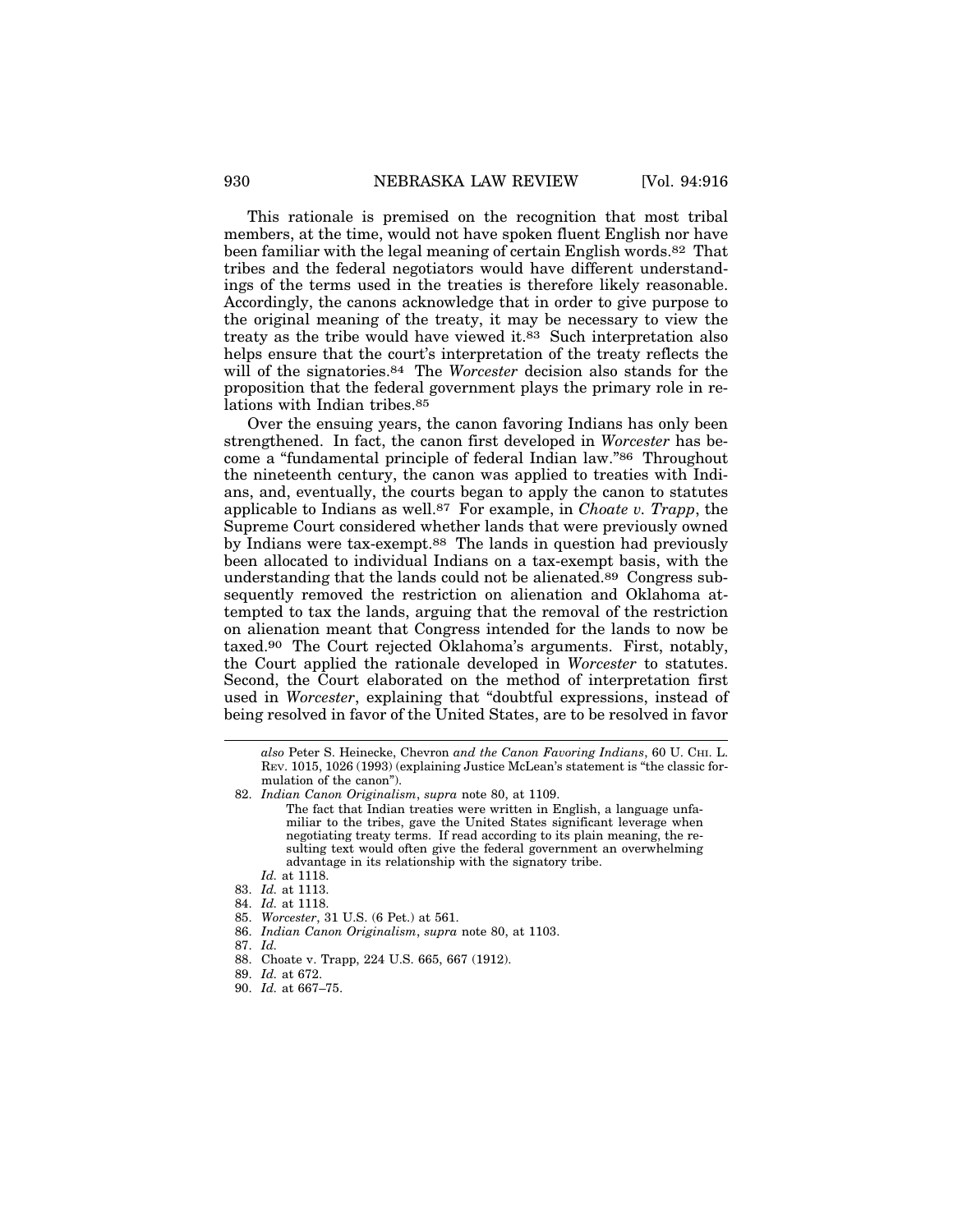of a weak and defenseless people, who are wards of the nation, and dependent wholly upon its protection and good faith."91

Ultimately, because of the federal government's "wardship"92 over tribes, the Court in *Felix v. Patrick* explained that tribes and Indians were "entitled to a special protection in [the federal government's] courts."93 Although tribes are to receive special protection for these reasons, federal courts still give deference to Congress, as Congress has plenary authority over tribes.<sup>94</sup> In fact, the Supreme Court explained that the Indian canons "are rooted in the unique trust relationship between the United States and the Indians."95

Today, the canons of construction of Indian law require that (1) "treaties . . . be liberally construed in favor of the Indians," (2) "all ambiguities . . . be resolved in [Indians'] favor," (3) "treaties . . . be construed as the Indians would have understood them," and (4) "tribal property rights and sovereignty [be] preserved unless Congress's intent to the contract is clear and unambiguous."96 These canons have been applied by the courts over the ensuing decades to protect tribal rights from infringement by other sovereigns and individuals.97 Ultimately, the Court has broadly applied the canons of construction, and only declined to apply the canons where such application would be inconsistent with the purposes of the relationship between Congress and the tribe(s) at issue.98

One may argue that the Indian canons of construction are no longer applicable given that the conditions that led to their development have changed. However, the Supreme Court continues to justify

<sup>91.</sup> *Id.* at 675.

<sup>92.</sup> Cherokee Nation v. Georgia, 30 U.S. (5 Pet.) 1, 16–17 (1831).

<sup>93.</sup> Felix v. Patrick, 145 U.S. 317, 330 (1892).

<sup>94.</sup> United States v. Kagama, 118 U.S. 375 (1886).

<sup>95.</sup> Cty. of Oneida v. Oneida Indian Nation, 470 U.S. 226, 247 (1985). For a discussion of the federal trust relationship between tribes and the federal government, see *infra* subsection III.A.1.

<sup>96.</sup> FRICKEY ET AL., *supra* note 76, at 113–14 (citations omitted). At least one author, however, has suggested that the canons may be condensed into a single rule, as "[i]n practice, the apparent multiplicity of 'Indian canons' is ultimately reducible to the single rule of construction, often emphasized by the Supreme Court, that Indian treaties should be interpreted from the perspective of the signatory tribe." *Indian Canon Originalism*, *supra* note 80, at 1104.

<sup>97.</sup> Heinecke, *supra* note 81, at 1025–29. The courts have generally declined to apply the canons of construction if it is determined that there would be no benefit to the tribe(s) involved. *Id.* at 1029.

<sup>98.</sup> *Id.* at 1029. *But cf. Indian Canon Originalism*, *supra* note 80, at 1103 ("Federal courts continue to use the Indian canon today, although some commentators worry that it has 'degraded' from a strong preference in favor of the tribe into 'a weak end-of-the-game tiebreaker.' Indeed, the Supreme Court recently suggested that the Indian canon is not a 'mandatory rule[ ],' but is instead merely a 'guide[ ] that need not be conclusive.'" (citations and internal quotation marks omitted)).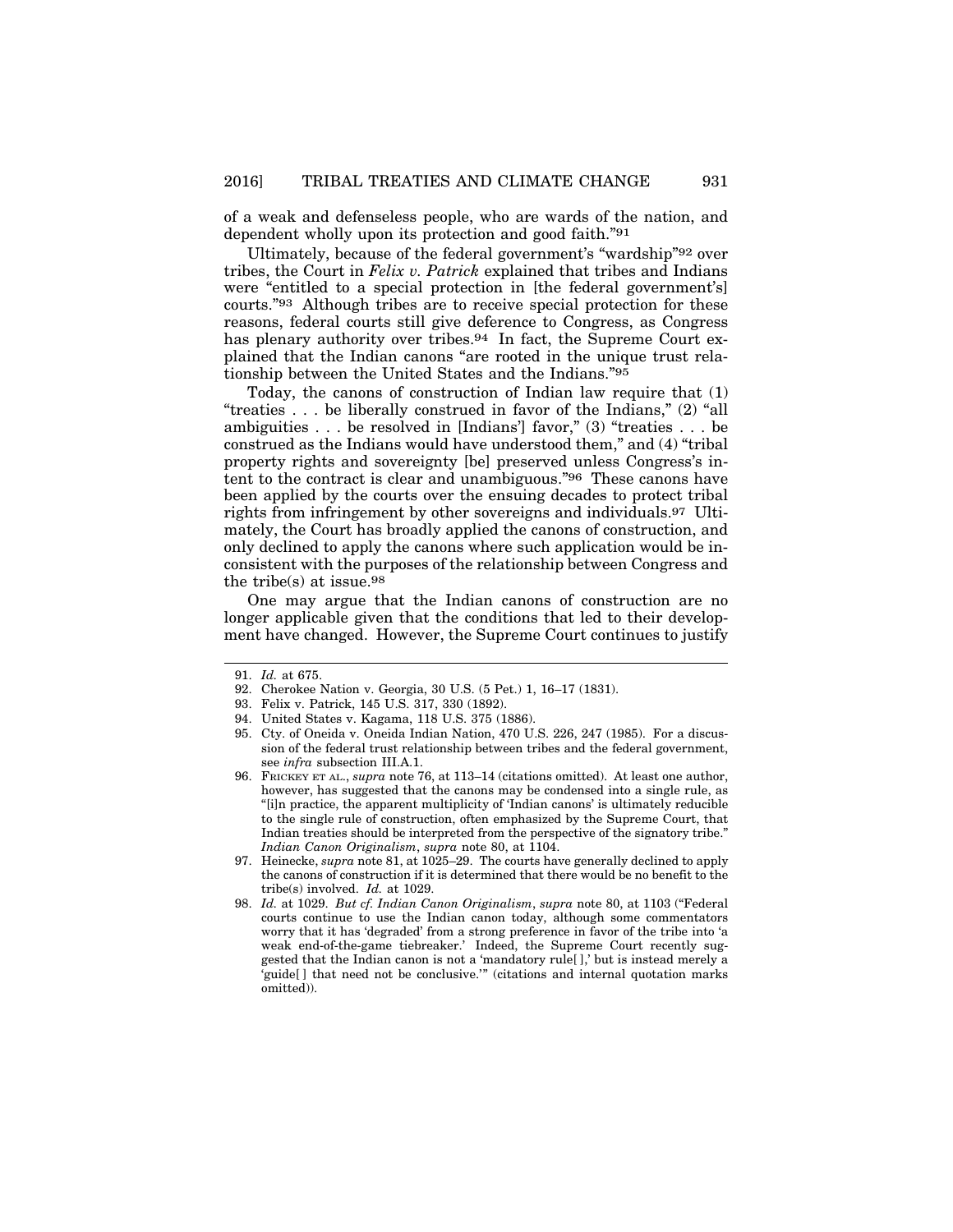application of the canons for a couple of reasons. First, the Court has explained that continued use of the canons is justified because application protects "the weak and defenseless [Indians] who are the wards of the nation, dependent upon its protection and good faith."99 Also, the Court has justified such continued use since the canons are protective of tribal "sovereignty and . . . independence."100 Application of the canons in the context envisioned by this Article is consistent with the Court's second justification. Because climate change has the capacity to interfere with—if not substantially injure, in some instances—the political and cultural sovereignty of tribes,101 application of the Indian canons of construction to the treaties discussed earlier has the potential to assist in the protection of tribal "sovereignty and independence." One scholar has given another justification for the continued application of the canons, explaining that "[t]he Indian canon rests on far more secure foundations than liberal values or structural inferences—it reflects judicial fidelity to the original meaning of the Indian treaties themselves."102

Admittedly, courts' interpretations of treaties have not been uniform nor have they followed one specific test.103 Nonetheless, treaties still constitute the "supreme Law of the Land,"104 and they have occasionally been found to provide rights of action for equitable relief against non-contracting parties.105 Ultimately, some scholars have concluded that "Indians fought hard, bargained extensively, and made major concessions in return for such rights. Treaties can, therefore, properly be regarded as negotiated contracts of a high order."106 It is therefore appropriate that courts should continue to give such hardfought-for rights effect.

#### **C. Considering Treaty Language Within a Climate Change Context**

As discussed above, climate change threatens the natural resources and infrastructure of many tribal communities, including the

102. *Indian Canon Originalism*, *supra* note 80, at 1121.

<sup>99.</sup> McClanahan v. State Tax Comm'n, 411 U.S. 164, 174 (1973) (quoting Carpenter v. Shaw, 280 U.S. 363, 367 (1930)) (internal quotation mark omitted). Notably, some scholars have criticized this first justification for application of the canons as "outmoded" given that it treats tribes as disadvantaged minorities. *Indian Canon Originalism*, *supra* note 80, at 1105.

<sup>100.</sup> White Mountain Apache Tribe v. Bracker, 448 U.S. 136, 144 (1980).

<sup>101.</sup> *See* Tsosie, *supra* note 8.

<sup>103.</sup> Wilkinson & Volkman, *supra* note 11, at 608 (explaining the ad hoc federal precedent on how to interpret treaties).

<sup>104.</sup> *See* U.S. CONST. amend. VI; Breard v. Greene, 523 U.S. 371, 376 (1998) (per curiam).

<sup>105.</sup> *See* United States v. Winans, 198 U.S. 371, 377 (1905).

<sup>106.</sup> Wilkinson & Volkman, *supra* note 11, at 603.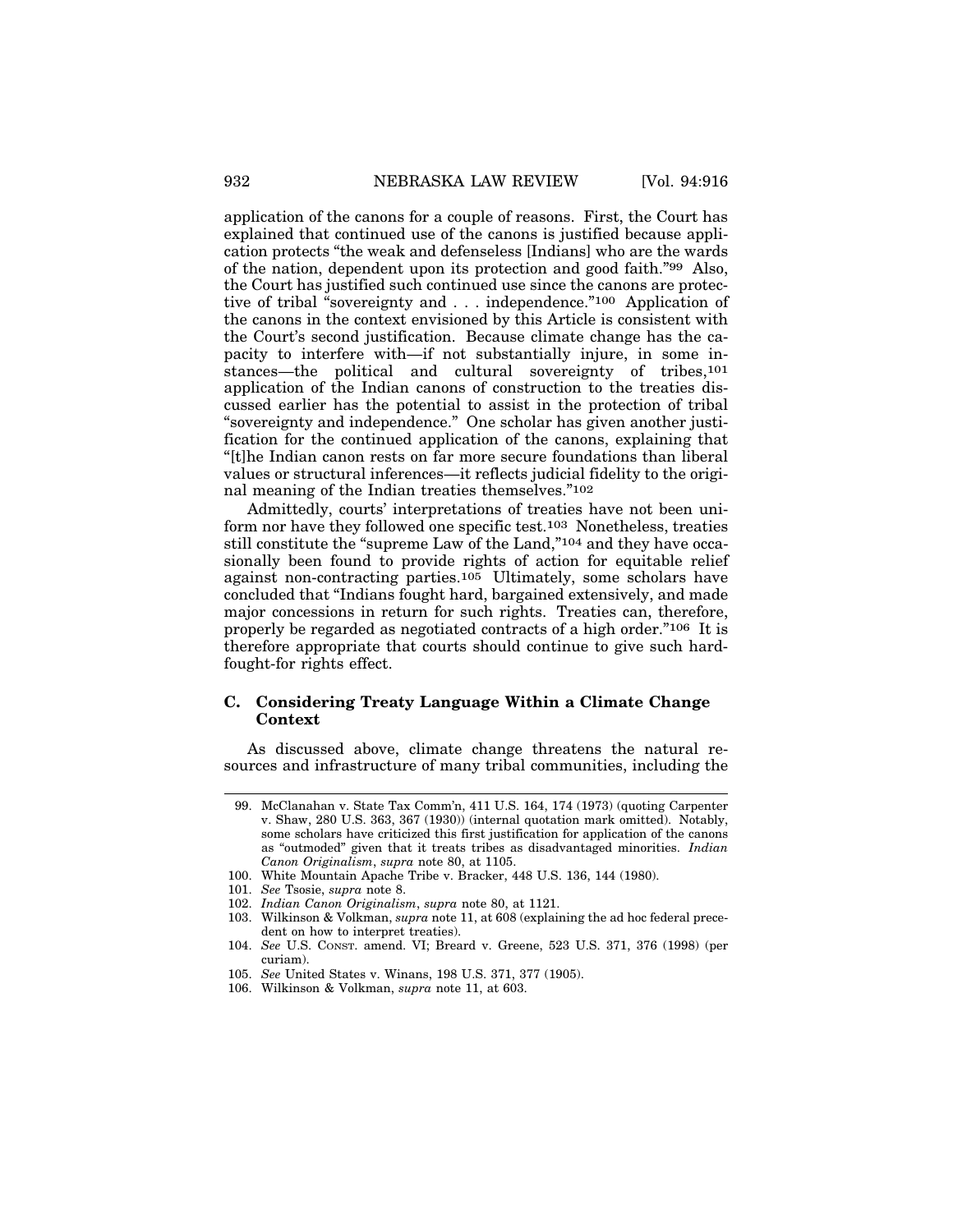Swinomish Indian Tribal Community and the Nez Perce Tribe. Given such a profound threat to the tribal environment, the question of whether tribal treaties might be used by tribes to provide some legal shelter to protect threatened resources arises. To answer this question, specific treaty language must be considered. The question of whether treaties can be used by tribes to protect resources threatened by climate change is a highly individualistic question requiring consideration of an individual tribe's treaty. The treaty language of treaties between the United States and two Tribes was examined above, which revealed there are some commonalities between the treaties and some notable differences.

First, both Tribes have treaty language ensuring the Tribes' right to take fish at the usual and accustomed places. Such provisions were important for tribes of the Pacific Northwest given the high value such communities placed on their fisheries, both for subsistential and cultural reasons. Further, federal courts have already acknowledged the importance of such provisions in finding that the relevant tribes did have an enforceable right to fish.<sup>107</sup> Accordingly, based on past court decisions, an enforceable treaty right to fish exists for these tribes.

In the context of climate change, however, the question becomes whether the treaty language requires the federal government to take affirmative action to protect fisheries in the region from the impacts of climate change. The answer to this question is not as clear. As discussed above, treaty provisions are to be interpreted as Indians would have understood them. Based on the importance of fish to many tribes both historically and contemporaneously, it seems reasonable that the tribes negotiating for such provisions would have assumed that fisheries would exist in perpetuity. It also seems reasonable that such tribes would have assumed that the federal government would not interfere with the availability of such fish. Accordingly, should a tribe be able to demonstrate that the federal government's actions or policies are interfering with the availability of its treaty-guaranteed fishing rights then such a tribe might have a potential argument based on the treaty itself.108

Next, the Nez Perce Treaties differ from the Swinomish Treaty in that the Nez Perce Treaties provide additional detail on the management of infrastructure and natural resources, such as timber. Specifically, Article VIII of the 1863 Nez Perce Treaty specifies that the

<sup>107.</sup> *See, e.g.*, Washington v. Wash. State Commercial Passenger Fishing Vessel Ass'n, 443 U.S. 658 (1979).

<sup>108.</sup> Should a tribe wish to examine the possibility of a breach of federal trust responsibility claim based on its treaty, it is notable that both the treaties between the Swinomish and Nez Perce go on to detail several ways in which the federal government was to have control over the reservation—such as through allotment and the establishment and management of infrastructure for a set period of time.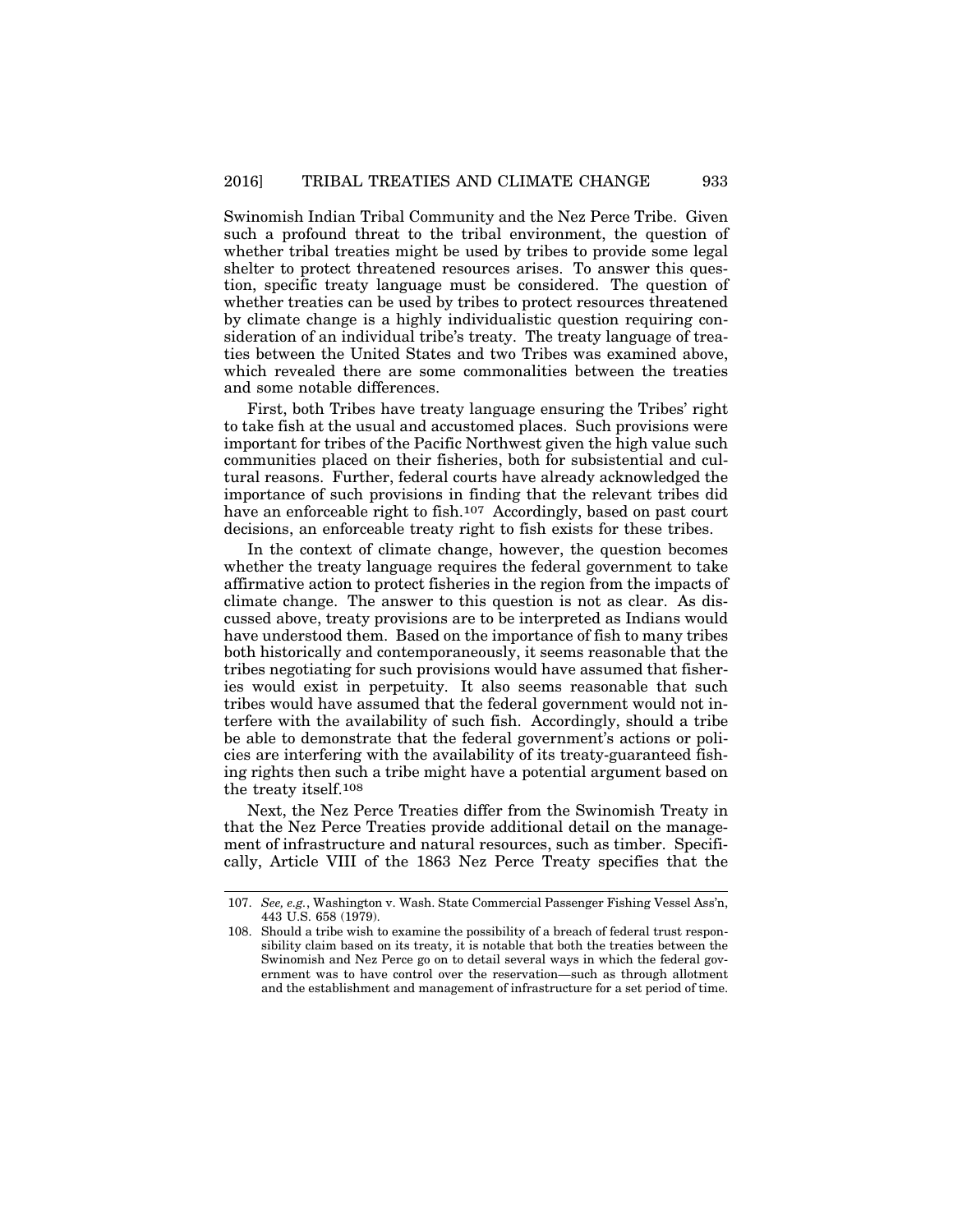infrastructure shall be "held and managed" by the federal government.109 This language is important because it spells out an actual role for the federal government to play in managing infrastructure on the reservation. Accordingly, assuming such infrastructure and federal role exist today, the Tribe may be able to enforce such a treaty right given the specificity of the treaty language. Similarly, the Nez Perce Treaties provide substantial detail regarding the role that the federal government is to play in managing the tribal timber resources. Although these provisions do not use the term "manage" or "control," the Tribe could argue that the federal government is under a duty to manage the timber resources to the benefit of the Tribe. In the context of timber resources, therefore, the Tribe may be able to argue that the treaty requires the federal government to act in its best interest. As a result, in addition to claims related to fish, the Nez Perce's treaty is sufficiently detailed enough to potentially give rise to other claims related to certain infrastructure with the reservation, as well as the Tribe's timber resources. The fact that the Indian canons require ambiguous language to be read in favor of the tribes would support this conclusion.

Ultimately, the answer to this question is that, yes, under certain circumstances, tribes may be able to rely on their treaties to bring claims against the United States requesting action to protect key tribal resources mentioned in treaties.

# III. POTENTIAL LEGAL ARGUMENTS BEYOND THE TREATIES THEMSELVES

To fully understand whether this conclusion is viable, however, it is helpful to consider other legal claims tribes may pursue pursuant to their treaty rights. Ultimately, it may be that treaties between the United States and tribes, by virtue of having attributes of both international and domestic law, may be truly sui generis.110 However, despite their uniqueness, consideration of potential claims based on both domestic law and international law is helpful, as courts in both realms have sought to interpret and apply such treaties.

This Part of the Article explores whether there are potentially enforceable legal arguments that tribes might make in order better protect themselves against the impacts of climate change. Before focusing on what may be legally enforceable arguments, however, it should be noted that there is a moral dimension to such arguments. For many tribes, treaties constitute "'sacred text[s]' that represent[ ] the moral obligations of the United States to racially and culturally distinct groups that have been treated unjustly by the dominant soci-

<sup>109. 1867</sup> Treaty with the Nez Perce, *supra* note 53, at 651.

<sup>110.</sup> Tsosie, *supra* note 8, at 1623.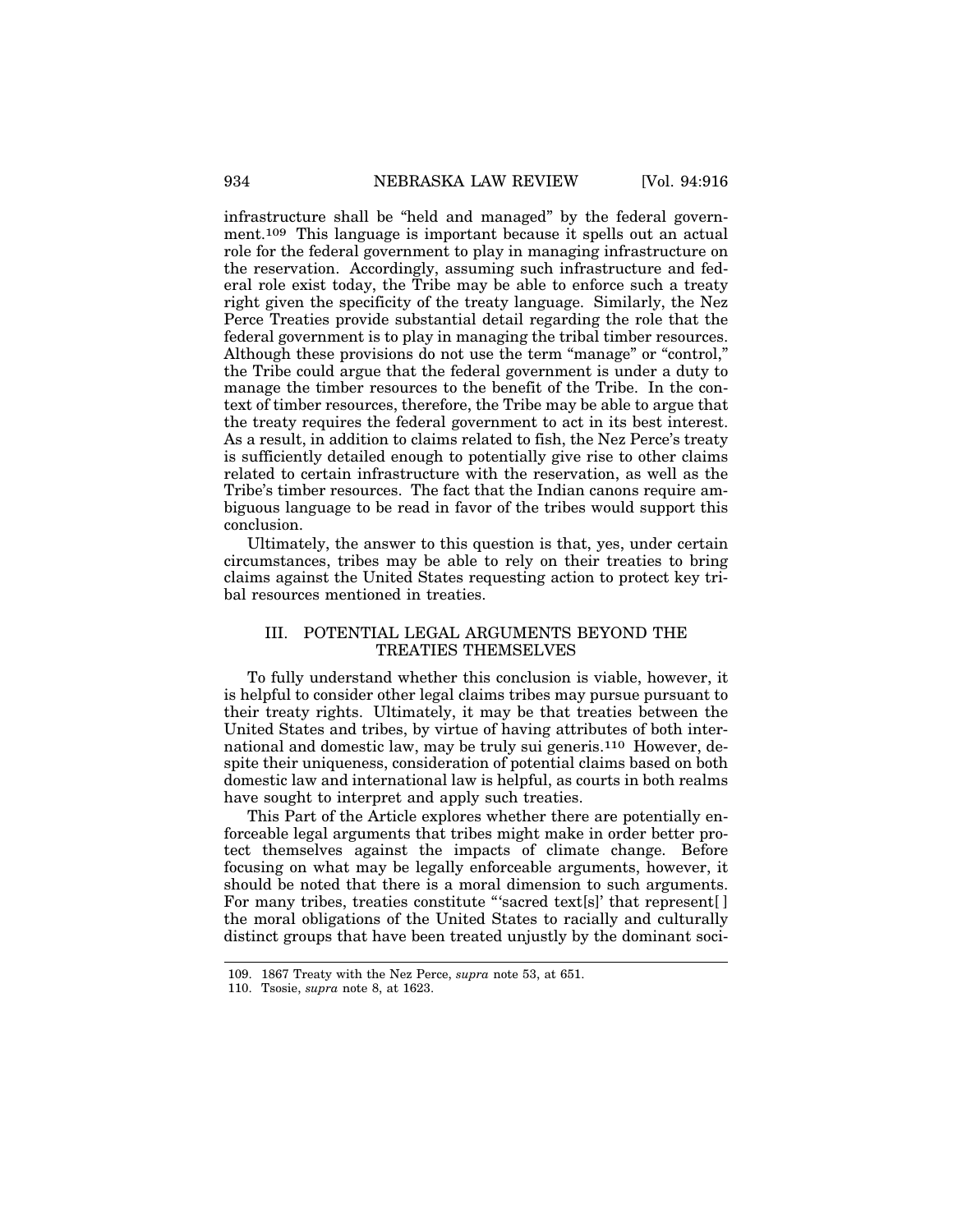ety."111 Accordingly, for tribes turning to their treaty rights, there is a moral, as well as a legal dimension, to their claims.112 In fact, "Presidents from Washington to Nixon have characterized the Nation's commitments to Indians in moral terms."113 Some scholars have explained that "[m]orality and good faith are not notions which can be dispensed with lightly, for they have played a major part in the development of our jurisprudence."114 By focusing on the legal aspects of any potential claim, the Article does not seek to diminish the moral importance of treaties, but rather to explore arguments that might prove to be successful for a tribe in court or at the negotiating table.

#### **A. Domestic Law: The Federal Trust Responsibility**

As mentioned above and discussed below, there exists a federal trust relationship between the federal government and federally recognized tribes. Where present, the trust relationship requires the federal government to act in the best interests of tribes. Should the federal government breach this trust responsibility, tribes may bring a claim against the federal government, assuming certain criteria are met. Accordingly, in determining whether treaties are helpful tools for tribes searching to protect their resources from the negative impacts, an examination of the federal trust relationship and its potential application in this context is necessary.

# *1. Historical Development of the Federal Trust Relationship*

Like the canons of construction governing the interpretation of treaty provisions, the federal trust relationship between the federal government and tribes also has its origins in the "ward" relationship between the federal government and tribes.115 As mentioned above, the Court first styled the relationship between tribes and the federal government as a wardship in *Worcester v. Georgia*.116 In *United States v. Kagama*, the Court considered whether Congress had the au-

<sup>111.</sup> *Id*. at 1617.

<sup>112.</sup> *Id.*

<sup>113.</sup> Wilkinson & Volkman, *supra* note 11, at 659 (citations omitted).

<sup>114.</sup> *Id.*

<sup>115.</sup> Heinecke, *supra* note 1, at 1030. *But cf.* Wood, *supra* note 1, at 359 ("Those who believe that the trust doctrine can be useful today in protecting tribal rights could begin purging the trust responsibility of paternalistic guardian-ward language."). The author acknowledges that the federal trust relationship is premised on paternalistic notions, as indicated by the language used by the courts. However, because this Article seeks to explore the doctrine as applied by the courts, it uses the same terminology used by the courts. It is unlikely that advocates would need to explore the historical origins of the federal trust relationship, and, therefore, modern day advocates may be well-placed to pursue purging this "wardship" language in briefs to courts moving forward.

<sup>116. 31</sup> U.S. (6 Pet.) 515 (1832).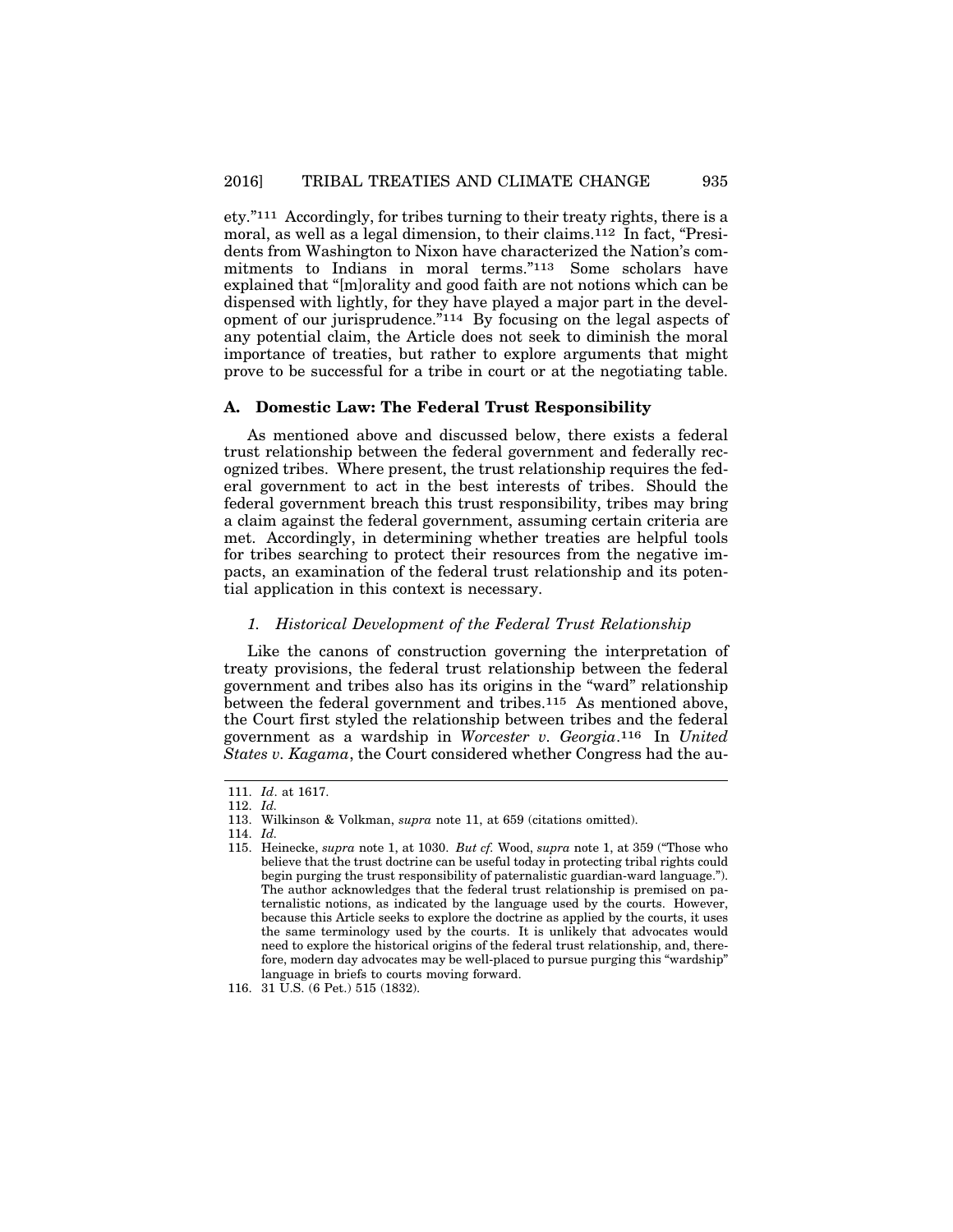thority to enact a statute, the Major Crimes Act, which affected the criminal jurisdiction of tribes.117 The Court ultimately determined that Congress did have this authority, as tribes were the wards of Congress. The Court explained that "[t]hese Indian tribes are the wards of the nation . . . . From their very weakness and helplessness . . . there arises the duty of protection, and with it the power."118 The Court found that Congress has plenary power as a result of this wardship relationship.119 In *Lone Wolf v. Hitchcock*, the Court elaborated on Congress's power in Indian country, explaining that Congress was obligated to act in good faith when exercising its plenary authority.120 Interestingly and certainly relevant to the treaties at issue here, the Court has previously explained that one element of the federal trust relationship was to encourage tribes to "abandon their nomadic habits."121 Accordingly, interpreting treaties to protect against a loss of land would seem to be consistent with this past precedent, as one of the purposes of the second phase of treaty-making was to encourage the permanent settlement of tribes in particular areas.

In *Seminole Nation v. United States*, the Court considered the responsibility of the executive branch under the trust responsibility.122 At issue in *Seminole Nation* were the Tribe's efforts to recover funds that were embezzled by tribal employees, and the Tribe argued that the Executive Branch was aware of the embezzlement. The Executive Agency argued that it had fulfilled its duties by merely distributing the money.123 The Court, however, disagreed, finding that there is a "distinctive obligation of trust incumbent upon the Government in its dealings with these dependent and sometimes exploited people"124 and that the Executive Branch's dealings were to be judged by "the most exacting fiduciary standards."125 It would appear that "the Court has repeatedly struck down Executive actions that infringe on Native American rights or that do not live up to a strict fiduciary standard."126

<sup>117.</sup> United States v. Kagama, 118 U.S. 375 (1886).

<sup>118.</sup> *Id.* at 383–84.

<sup>119.</sup> *Id.* at 384.

<sup>120.</sup> Lone Wolf v. Hitchcock, 187 U.S. 553, 565–66 (1903). Overall, "The Court has allowed Congress tremendous latitude in its dealings with Native Americans; nevertheless, once Congress has acted, the Court assumes Congress was acting as a guardian." Heinecke, *supra* note 81, at 1032.

<sup>121.</sup> Cramer v. United States, 261 U.S. 219, 232 (1923).

<sup>122.</sup> Seminole Nation v. United States, 316 U.S. 286 (1942).

<sup>123.</sup> *Id.* at 295.

<sup>124.</sup> *Id.* at 296.

<sup>125.</sup> *Id.* at 297; *see also* Lane v. Pueblo of Santa Rosa, 249 U.S. 110 (1919) (holding the Executive Branch to a heightened fiduciary duty).

<sup>126.</sup> Heinecke, *supra* note 81, at 1032.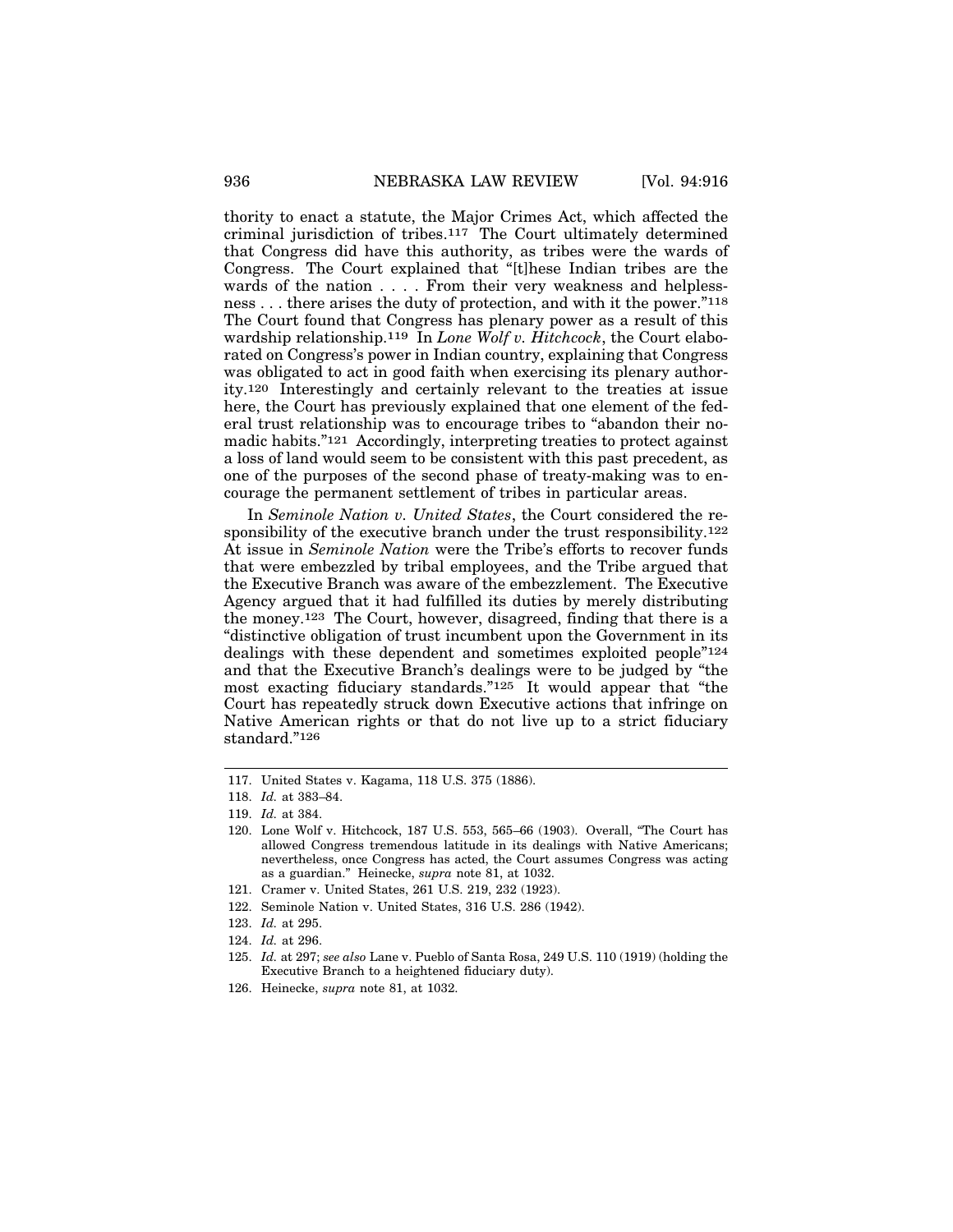#### *2. Contemporary Federal Trust Relationship Decisions Based on the Tucker Act*

Today, when considering the federal trust relationship, it is important to distinguish between claims brought on the basis of the Tucker Acts (Indian Tucker Act and Tucker Act) and claims brought on the basis of the Administrative Procedure Act (APA). Both of the Tucker Acts require that a claim be based on an express law.127 Conversely, the APA is typically used to challenge final agency actions alleged to be arbitrary and capricious.128 In the context of the federal trust relationship, a tribe would likely utilize the Tucker Acts when seeking monetary damages and the APA when requesting injunctive relief.129 Accordingly, given the differing requirements and remedies provided by these Acts, it is important to examine cases based on these statutes separately. This Article considers both, starting with claims brought on the basis of the Tucker Acts.

Before examining the this first category of cases—claims based on the Tucker Acts—it should first be acknowledged that a claim based on an enforceable duty under the federal trust relationship must be brought within the applicable statute of limitations.130 In determining when the claim accrues, a court considers when the tribe "was or should have been aware" of the material facts underlying the claim.131

There are generally thought to be three categories of claims based on a breach of the federal trust responsibility that can be brought by Indian tribes against the federal government. These three categories include: (1) general trust claims; (2) bare/limited trust claims; and (3)

<sup>127.</sup> The Indian Tucker Act provides:

The United States Court of Federal Claims shall have jurisdiction of any claim against the United States accruing after August 13, 1946, in favor of any tribe, band, or other identifiable group of American Indians residing within the territorial limits of the United States or Alaska whenever such claim is one arising under the Constitution, law or treaties of the United States, or Executive orders of the President, or is one which otherwise would be cognizable in the Court of Federal Claims if the claimant were not an Indian tribe, band or group.

<sup>28</sup> U.S.C. § 1505 (2013). Similarly, the Tucker Act provides:

The United States Court of Federal Claims shall have jurisdiction to render judgment upon any claim against the United States founded either upon the Constitution, or any Act of Congress or any regulation of an executive department, or upon any express or implied contract with the United States, or for liquidated damages in cases not sounding in tort.

<sup>28</sup> U.S.C. § 1491(a)(1) (2013).

<sup>128. 5</sup> U.S.C. §§ 500–596 (2013).

<sup>129.</sup> Wood, *supra* note 1, at 363–68.

<sup>130.</sup> Blackfeet Housing v. United States, 106 Fed. Cl. 142, 145–46 (Fed. Cl. 2012).

<sup>131.</sup> San Carlos Apache Tribe v. United States, 639 F.3d 1346, 1350 (Fed. Cir. 2011) (citation omitted).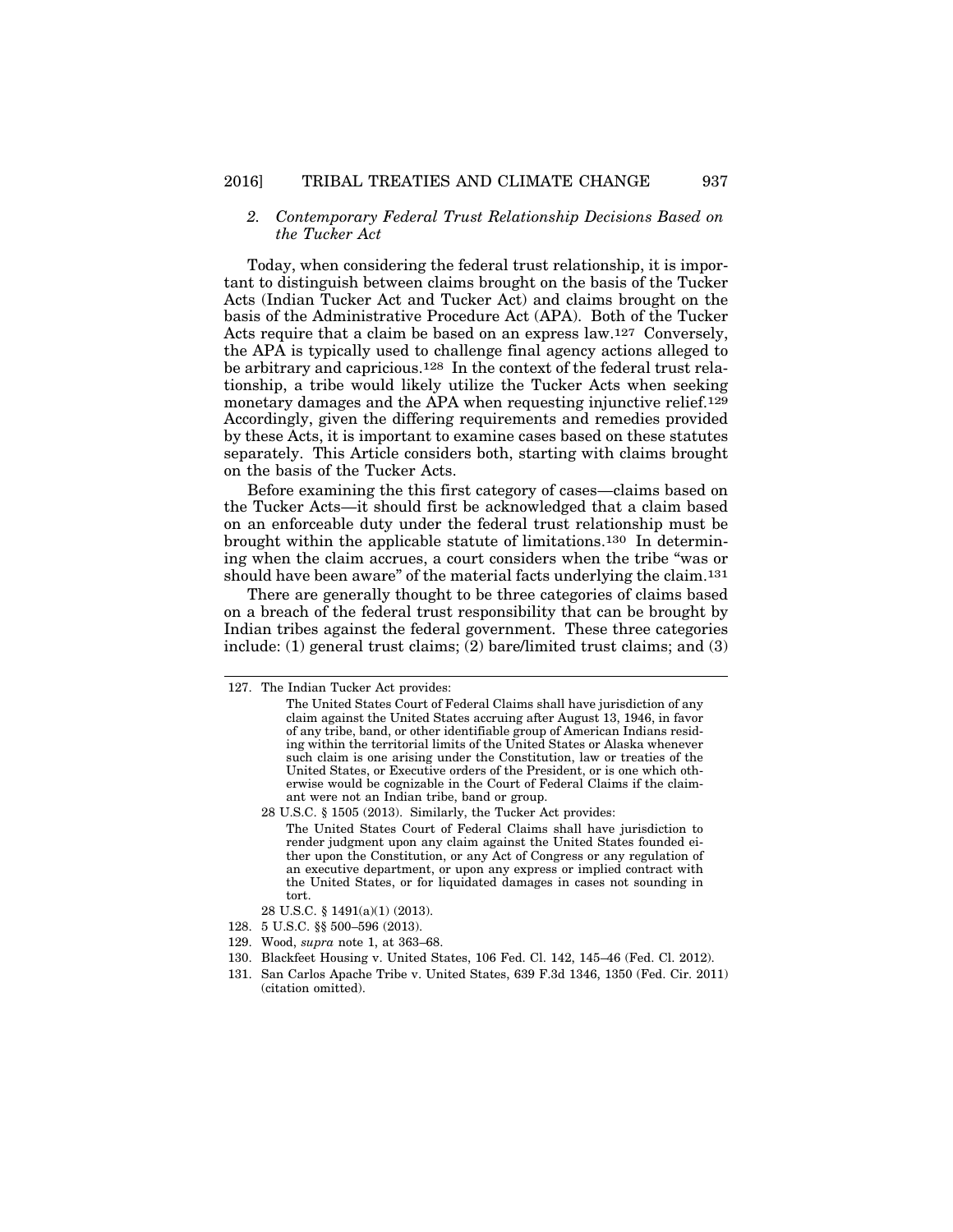full trust claims.<sup>132</sup> Some of the Supreme Court's early Indian law decisions, such as *Cherokee Nation*, *Worcester*, *Kagama* and *Lone Wolf*, may form a claim under the first category of trust responsibility cases, a general trust claim.133 As discussed above,134 these early Supreme Court cases reflect the basic understanding at the time that the federal government owed a duty of protection to tribes.135 In *Seminole Nation v. United States*, the Court described the moral dimensions of the federal government's relationship with tribes, explaining that it is "a humane and self imposed policy . . . [under which the federal government] has charged itself with moral obligations of the highest responsibility and trust," and which should be "judged by the most exacting fiduciary standards."136 In fact, "The [Supreme] Court has consistently characterized the relationship between Congress and the American Indian as 'solemn,' 'unique,' or 'special,' and 'moral.'"137

However, the Court typically rejects such claims if the alleged moral obligation is the sole basis of the claim.138 Courts have denied such claims because, as a sovereign nation itself, the United States must explicitly accept obligations in order to be legally responsible for such obligations.<sup>139</sup> Accordingly, federal courts generally reject arguments based solely on these early cases because they find that the United States has not accepted any sort of obligation over the trust corpus at issue.

The U.S. Supreme Court, however, has also recognized a second category—a claim for breach of a bare or limited trust responsibility. Notably, both *Mitchell I*140 and *Mitchell II*,141 involved claims for

- 136. Seminole Nation v. United States, 316 U.S. 286, 296–97 (1942).
- 137. Wilkinson & Volkman, *supra* note 11, at 658 (citations omitted).
- 138. *See, e.g.*, Blackfeet Housing v. United States, 106 Fed. Cl. 142, 148 (2012) (rejecting the Blackfeet Housing Authority's argument that the U.S. Department of Housing and Urban Development had a "general trust relationship").
- 139. *See* United States v. Jicarilla Apache Nation, 131 S. Ct. 2313, 2324 (2011).
- 140. 445 U.S. 535 (1980).
- 141. 463 U.S. 206 (1983).

<sup>132.</sup> JUDITH V. ROYSTER & MICHAEL C. BLUMM, NATIVE AMERICAN NATURAL RE-SOURCES LAW CASES AND MATERIALS 300 (1st ed. 2002).

<sup>133.</sup> A "general trust claim" refers to a claim based on the relationship formed between tribal nations and the federal government in part due to the Supreme Court's decisions in *Cherokee Nation*, *Worcester*, *Kagama* and *Lone Wolf*. Taken together, these cases stand for the idea that the federal government has restricted tribal expressions of external sovereignty. Because the federal government has limited the ability of tribal nations to exercise their external sovereignty, the federal government therefore owes a duty of protection to tribal nations and a duty to act in the best interests of tribal nations. Because this duty is not premised on any specific congressional statement or enactment and because such a duty has never been found to be legally enforceable against the United States, it is said to be a general duty or a moral obligation.

<sup>134.</sup> *See supra* subsection III.A.1.

<sup>135.</sup> Heinecke, *supra* note 81, at 1030.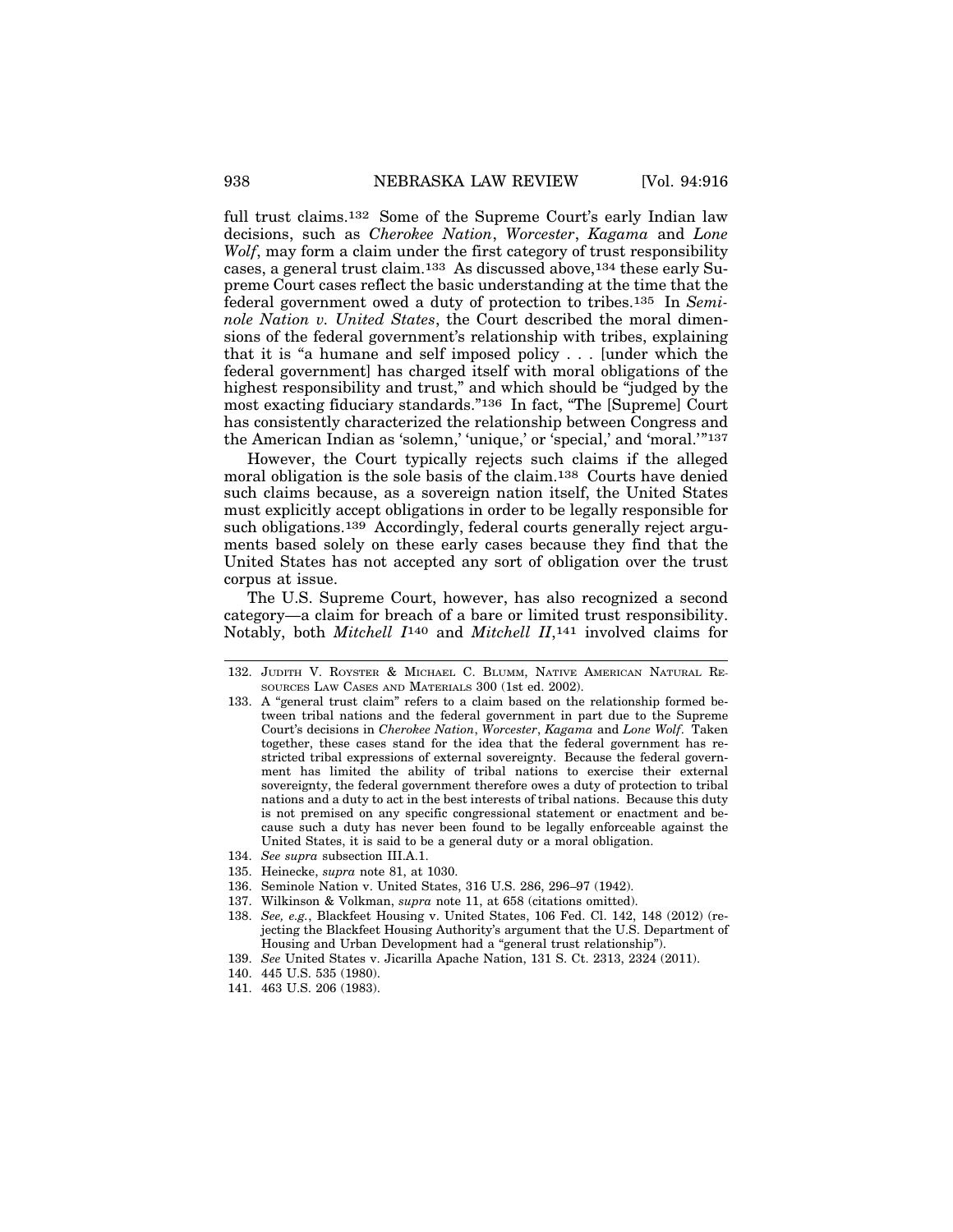monetary relief based on the Tuckers Acts, and, therefore, these cases should be distinguished from claims requesting injunctive relief under the APA, as discussed below.142 In 1980, the Supreme Court decided *United States v. Mitchell* (*Mitchell I*).143 In *Mitchell I*, the Court evaluated Section 5 of the General Allotment Act144 to determine whether the Secretary of the Interior was liable for an alleged breach of trust related to the management of timber resources and related funds.145 Although the General Allotment Act included language that land was to be held "in trust," the Court concluded that, because the federal government had not agreed to manage the land, only a bare trust existed.146 In other words, because the Act did not place any affirmative management duties on the federal government, the Supreme Court held in favor of the Secretary. The Court remanded *Mitchell I* to the Court of Claims for a determination of whether government liability might have existed under other statutes.147

In 1983, the Supreme Court considered the matter again in *Mitchell II*.148 *Mitchell II* differed from *Mitchell I*, because in *Mitchell II* the tribes relied on a variety of statutes related to the management of timber resources, which is an area where the federal government has exercised pretty sizeable control.149 The Supreme Court agreed with the Indian tribe that the federal government had undertaken substantial control over the trust corpus at issue, finding that the statutes in question "clearly give the Federal Government full responsibility to manage Indian resources and land for the benefit of the Indians."150 Once the Court determined that the government had agreed to assume control over the trust corpus at issue, it then looked to the common law of private trusts to assess the government's liability.151 The Supreme Court's decision in *Mitchell II* is an example of the third category of trust cases—a legally enforceable claim.

In 2003, the U.S. Supreme Court continued to develop its jurisprudence on the question of the federal trust relationship based on the Tucker Acts by releasing two decisions. Both claims requested monetary damages, and, again, can be distinguished from claims requesting injunctive relief, as discussed below.152 The first of these

146. *Id.* at 544.

- 149. *Id.* at 209.
- 150. *Id.* at 224.
- 151. *Id.* at 226.
- 152. *See infra* subsection III.A.3.

<sup>142.</sup> *See infra* subsection III.A.3.

<sup>143. 445</sup> U.S. 535.

<sup>144. 25</sup> U.S.C. § 348 (2006).

<sup>145.</sup> *Mitchell I*, 445 U.S. at 534.

<sup>147.</sup> *Id.* at 546.

<sup>148. 463</sup> U.S. 206 (1983).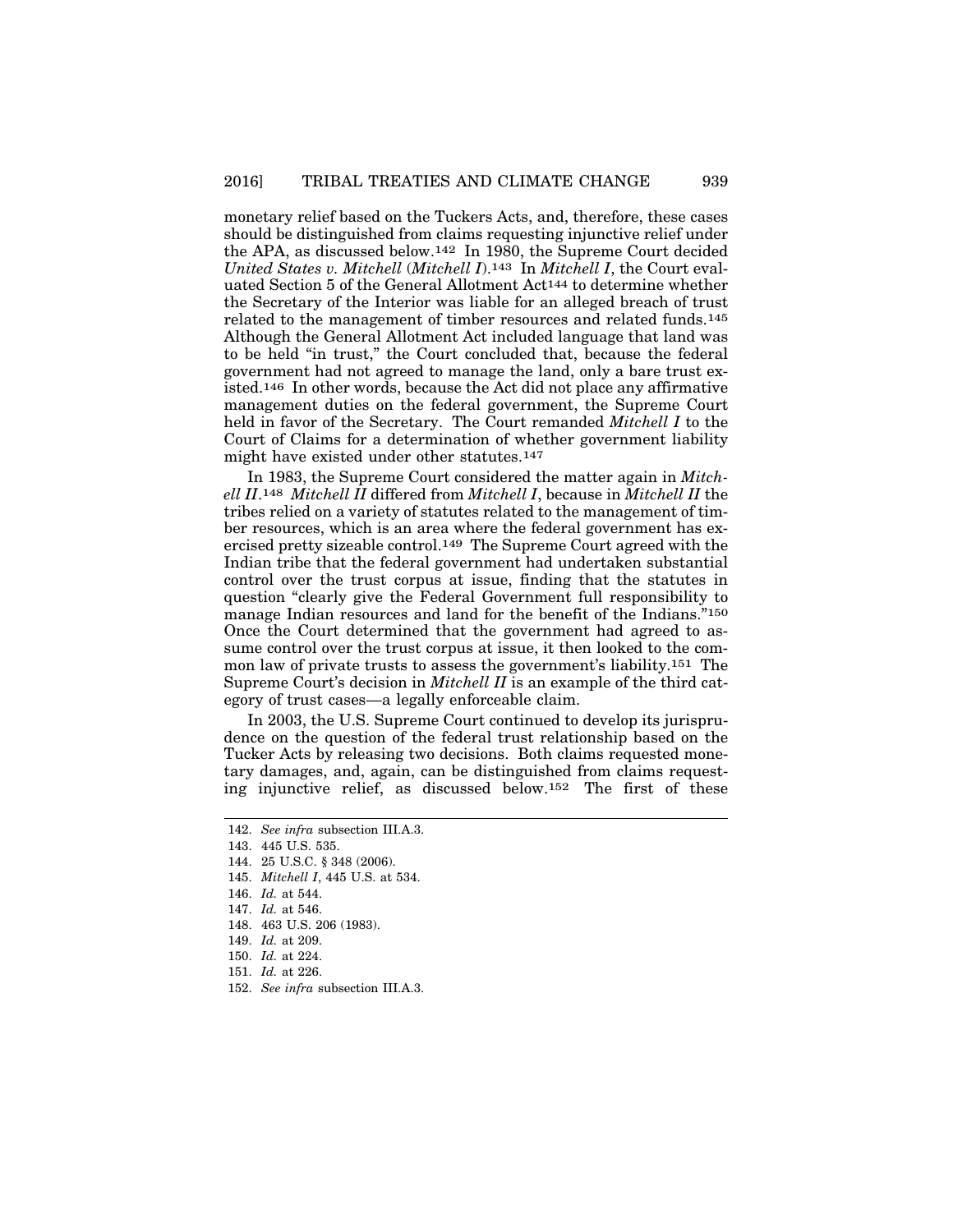decisions came in *White Mountain Apache Tribe v. United States*.153 The claim at issue in *White Mountain Apache* was whether the federal government had failed to adequately manage Fort Apache, which was held in trust for the Tribe, and, if as a result of this mismanagement the Indian tribe was entitled to compensation for the upkeep of Fort Apache.154 The statute at issue directed the federal government to hold Fort Apache in trust for the Tribe and, importantly, gave the federal government "authority to make direct use of portions of the trust corpus."155 Therefore, because the federal government had the authority to control and manage the trust corpus at issue—Fort Apache—the Court determined that an enforceable trust relationship existed between the federal government and the Tribe, thereby awarding damages to the Tribe.156

The Supreme Court decided a second case related to the federal trust relationship on the same day in 2003—*United States v. Navajo Nation*.157 Here, the Navajo Nation alleged that the Secretary of the Interior acted inappropriately in his role during the negotiation of mineral leases on the Navajo Nation.158 The Nation argued that the Secretary violated his fiduciary duty to act in the Nation's best interest under the Mineral Leasing Act of 1938 and other related regulations.159 The case was first heard by the Court of Federal Claims in 2000 on cross-motions for summary judgment.160 The Supreme Court did not find in favor of the Navajo Nation. Although the Court acknowledged the unprofessional behavior of the Secretary of the Interior, the Court determined that the Nation had failed to establish that the Secretary was under a binding obligation to manage the trust corpus at issue.161 The Court explained that the Mineral Leasing Act of 1938 gave the Nation the right to negotiate leases and, as a result, the Secretary of the Interior did not have full authority over management of the resources in question.162

On remand to determine whether other statutes created an enforceable duty, the U.S. Court of Appeals for the Federal Circuit held that federal common law and other statutes did create an enforceable trust responsibility in the case against the federal government.163

- 160. *Navajo Nation*, 46 Fed. Cl. 217 (2000), *rev'd*, 263 F.3d 1325 (Fed. Cir. 2001), *rev'd*, 537 U.S. 488.
- 161. *Navajo Nation*, 537 U.S. at 507–08.
- 162. *Id*. at 507.
- 163. *Navajo Nation*, 501 F.3d 1327, 1345–46 (Fed. Cir. 2007), *rev'd*, 556 U.S. 287 (2009).

<sup>153. 537</sup> U.S. 465 (2003).

<sup>154.</sup> *Id.* at 468.

<sup>155.</sup> *Id.* at 475.

<sup>156.</sup> *Id*. at 475–76.

<sup>157. 537</sup> U.S. 488 (2003).

<sup>158.</sup> *Id.* at 500.

<sup>159.</sup> *Id*.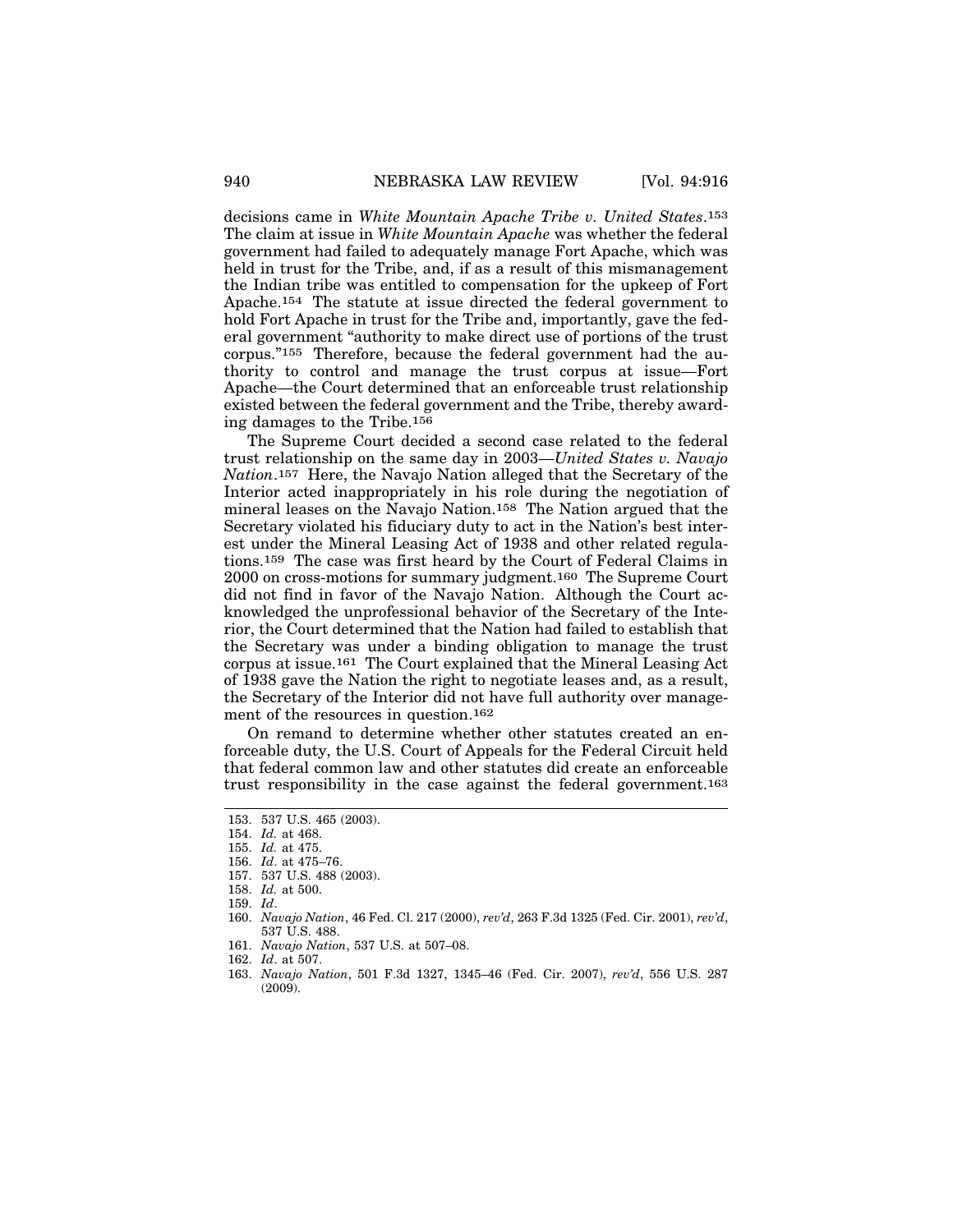The Supreme Court reversed, explaining that "[b]ecause the Tribe cannot identify a specific, applicable, trust-creating statute or regulation that the Government violated, we do not reach the question whether the trust duty was money mandating."164

Based on the Court's analysis in *White Mountain Apache* and *Navajo Nation*, in determining whether there is an enforceable trust relationship that falls into the third category discussed above, the Court focuses its analysis on the amount of control by the federal government over the trust corpus in question. Where the federal government had near complete control over the trust corpus, as in *White Mountain Apache*, the Court found in the Tribe's favor. Therefore, scholars have concluded that "[a]fter these cases, finding a 'network' of statutes to base a breach of trust damages claim depends on: (1) express statutory language supporting a fiduciary relationship; and (2) comprehensive control over government property."165

On June 13, 2011, the U.S. Supreme Court revisited the question the scope of the federal government's trust relationship in *United States v. Jicarilla Apache Nation*.166 *Jicarilla Apache Nation* differs procedurally from the previous federal trust relationship decisions in that the appeal to the U.S. Supreme Court came as a writ of mandamus by the United States to vacate an Order requiring the United States to release certain documents in a breach of trust claim brought against the federal government in the Court of Federal Claims. In this regard, the decision differs from those discussed above because it is not necessarily a claim for monetary relief under one of the Tucker Acts. However, the Court applied its precedent from those cases, and, therefore, it is helpful to consider the Court's development of the federal trust relationship jurisprudence in this case.

At issue in the underlying litigation is the federal "[g]overnment's management of the [Nation's] trust accounts from 1972 to 1992."167 Asserting the attorney-client privilege and attorney work-product doctrine, the federal government declined to turn over 155 documents requested by the Nation.168 "The Tribe argues, however, that the common law also recognizes a fiduciary exception to the attorney-cli-

<sup>164.</sup> *Navajo Nation*, 556 U.S. at 302.

<sup>165.</sup> DAVID H. GETCHES, CHARLES F. WILKINSON, ROBERT A. WILLIAMS, JR. & MATTHEW L.M. FLETCHER, CASES AND MATERIALS ON FEDERAL INDIAN LAW, 342 (6th ed. 2011).

<sup>166. 131</sup> S. Ct. 2313 (2011). Because the underlying case in this matter involves Indian trust fund management, the Court's decision might properly be limited to such types of cases, which are not the focus of review in this Article. However, given that *Jicarilla Apache Nation* represents the Court's most recent discussion of the federal trust relationship, a review of the Court's analysis is still helpful in understanding the contours of that relationship.

<sup>167.</sup> *Id.* at 2319.

<sup>168.</sup> *Id.*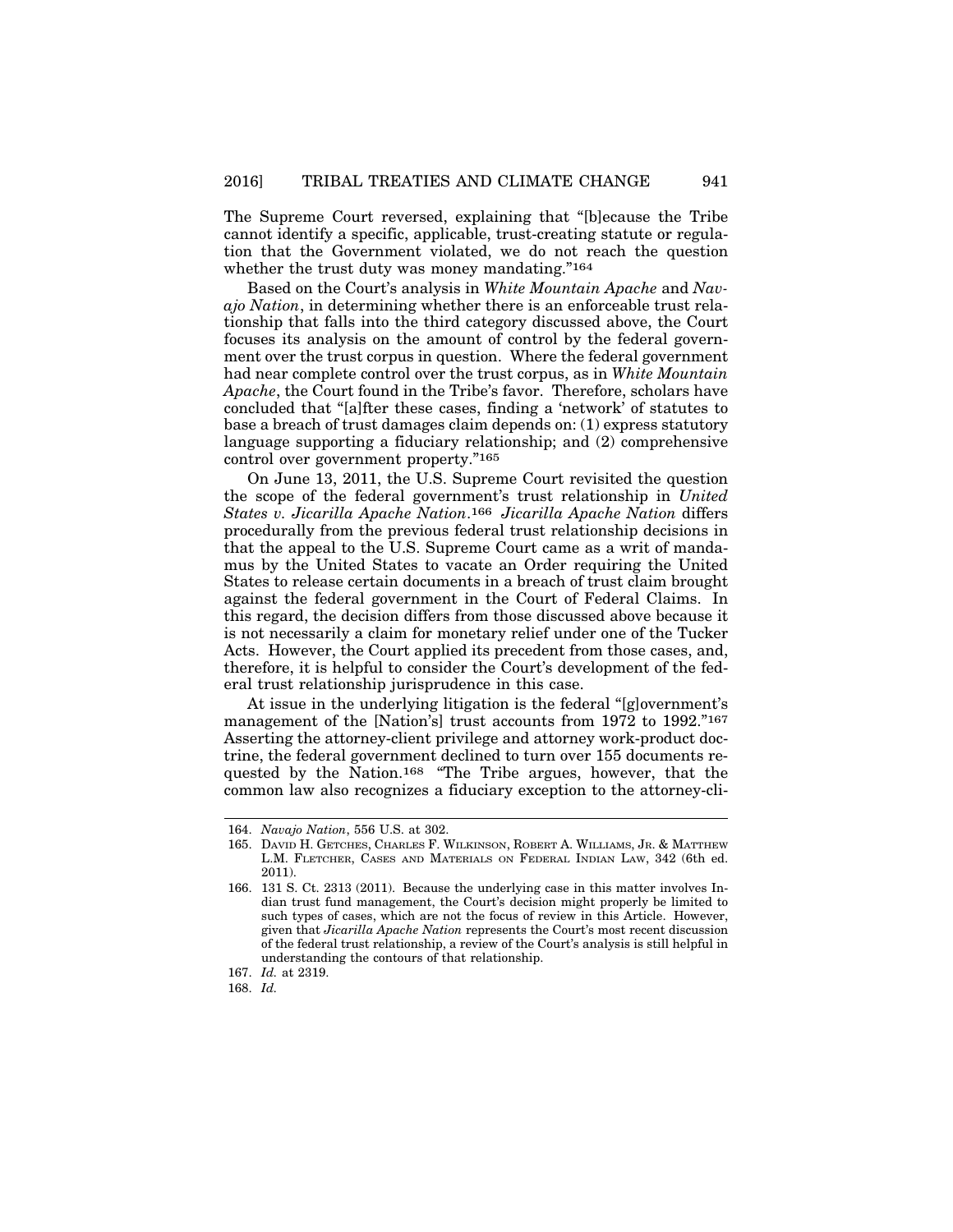ent privilege and that, by virtue of the trust relationship between the Government and the Tribe, documents that would otherwise be privileged must be disclosed."169

Accordingly, the U.S. Supreme Court considered whether the common law fiduciary exception to the attorney-client privilege applied to the United States when it acted as trustee for tribal trust assets.170 The Court held that the exception did not apply, as the federal government acts as a private trustee in very limited circumstances.171 Notably, the Court described the case as involving a claim to a "general trust relationship,"172 which, as discussed above, the Court has never found to be enforceable against the federal government. Furthermore, the Court explained that "[t]he Government, of course, is not a private trustee. Though the relevant statutes denominate the relationship between the Government and the Indians a 'trust,' see, *e.g.*, 25 U.S.C. § 162a, that trust is defined and governed by statutes rather than the common law."173 In fact, Congress may use the term "trust" in describing its relationship with tribes, but this does not mean that an enforceable trust relationship exists.174 Rather, in order to be legally liable, the government must consent to be liable.175 This is because the trust relationship is a sovereign function of Congress,176 as the trust relationship was designed to benefit both the tribes and the federal government.177 The Court reasoned that the federal government does not act as a private trustee when it is fulfilling its statutory duties.178 Ultimately, the Court explicated that while common law principles may "inform our interpretation of statutes and to determine the scope of liability that Congress has imposed . . . the applicable statutes and regulations 'establish [the] fiduciary relationship and define the contours of the United States' fiduciary responsibilities.'"179

Despite the Court's determination that the federal trust relationship did not exist in the matter at bar, however, the Court's majority opinion did acknowledge the continued existence of the federal trust relationship, explaining, "We do not question 'the undisputed exis-

<sup>169.</sup> *Id.* at 2321.

<sup>170.</sup> *Id.* at 2321–22.

<sup>171.</sup> *Id.* at 2326.

<sup>172.</sup> *Id.* at 2318.

<sup>173.</sup> *Id.* at 2323. 174. *Id.*

<sup>175.</sup> *Id.*

<sup>176.</sup> *Id.*

<sup>177.</sup> *Id.* at 2327. 178. *Id.* at 2318.

<sup>179.</sup> *Id.* at 2325 (quoting *Mitchell II*, 463 U.S. 206, 226 (1983)). The Court went on to explain that "[t]he Government assumes Indian trust responsibilities only to the extent it expressly accepts those responsibilities by statute." *Id. But cf.* Wood, *supra* note 1, at 361 (explaining that the federal government owes tribes a common law duty of protection).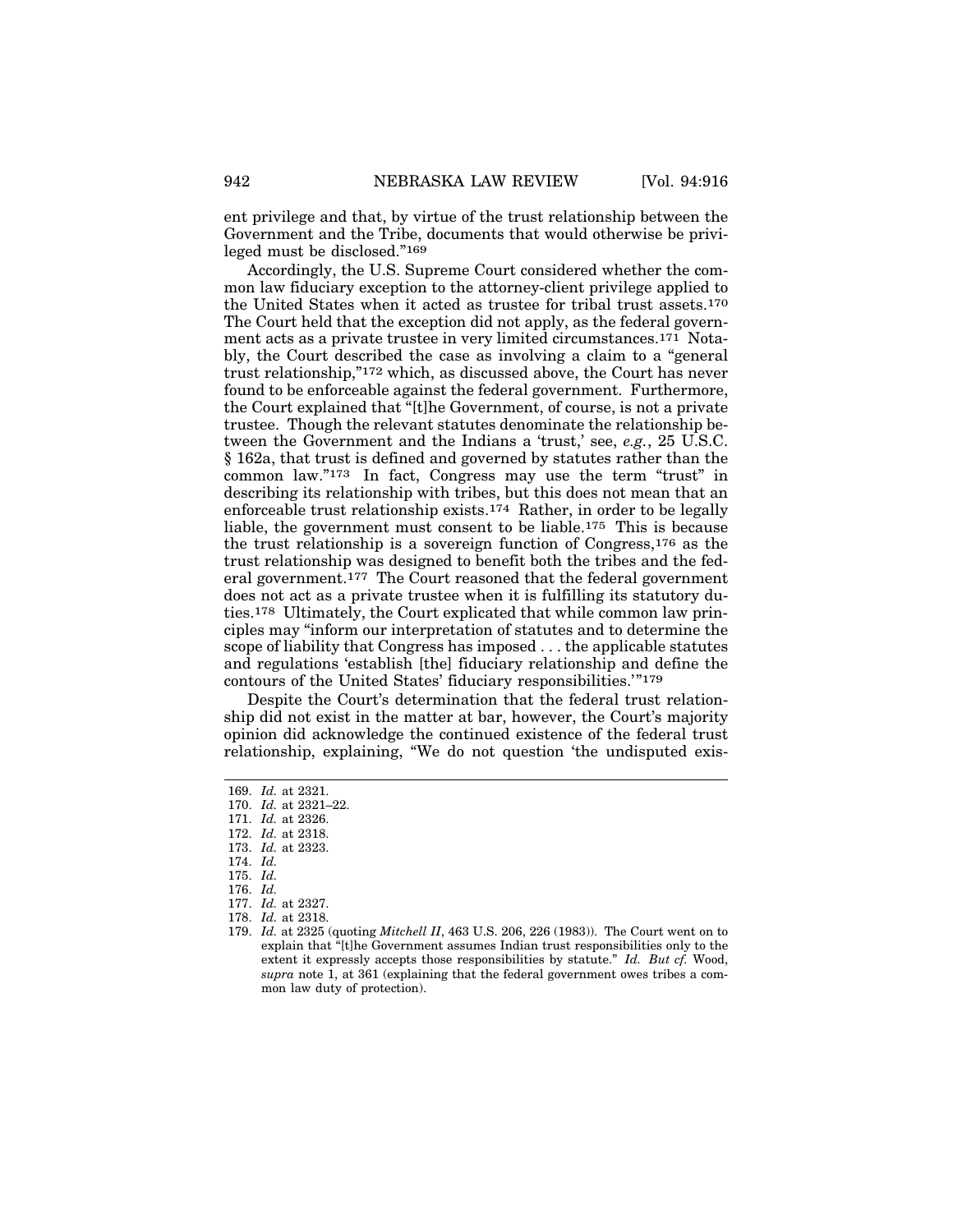tence of a general trust relationship between the United States and the Indian people.' . . . Congress has expressed this policy in a series of statutes that have defined and redefined the trust relationship between the United States and the Indian tribes."180 Justice Sotomayor, in her dissent, went on to explain:

Since 1831, this Court has recognized the existence of a general trust relationship between the United States and Indian tribes. . . . Our decisions over the past century have repeatedly reaffirmed this "distinctive obligation of trust incumbent upon the Government" in its dealings with Indians. . . . Congress, too, has recognized the general trust relationship between the United States and Indian tribes. Indeed, "[n]early every piece of modern legislation dealing with Indian tribes contains a statement reaffirming the trust relationship between tribes and the federal government."181

Following the Court's decision in *Jicarilla Apache Nation*, the lower federal courts have required that a tribe asserting the federal trust responsibility as the basis of its claim against the federal government must first assert a substantive source of law that requires the federal government to act as a fiduciary or undertake certain obligations.182 Absent such an explicit requirement neither the government's control nor common law obligations matter in terms of recognizing an enforceable trust relationship against the United States.183 "Only once a statutory duty has been identified can common law trust principles potentially have relevance in defining the scope of that duty . . . . "184 Some courts, however, have determined that they may "refer to traditional trust principles when those principles are consistent with the statute and help illuminate its meaning."185 But, yet, tribes cannot resort to the common law in order to override the express language of the treaty or statute at issue.186

Furthermore, the federal courts have explained that mere federal oversight does not amount to the necessary day-to-day control over operations typically required for a successful claim based on the federal trust relationship.187 Some courts have spoken of applying the Indian canons of construction to resolve any ambiguities in determining whether or not a trust relationship exists.188 Also, in determining whether a particular law provides a cause of action, it is not necessary that the law explicitly provide a private right of action.189 In fact, "All

187. *See, e.g.*, *Blackfeet Housing*, 106 Fed. Cl. at 151.

<sup>180.</sup> *Jicarilla Apache Nation*, 131 S. Ct. at 2324 (citations omitted).

<sup>181.</sup> *Id.* at 2334 (Sotomayor, J., dissenting) (citations omitted).

<sup>182.</sup> *See, e.g.*, Blackfeet Housing v. United States, 106 Fed. Cl. 142, 149 (2012).

<sup>183.</sup> *Id.*

<sup>184.</sup> *Id.* at 150.

<sup>185.</sup> Fletcher v. United States, 730 F.3d 1206, 1210 (10th Cir. 2013).

<sup>186.</sup> *Id.* at 1208.

<sup>188.</sup> *Fletcher*, 730 F.3d at 1210–11.

<sup>189.</sup> *Id.* at 1211.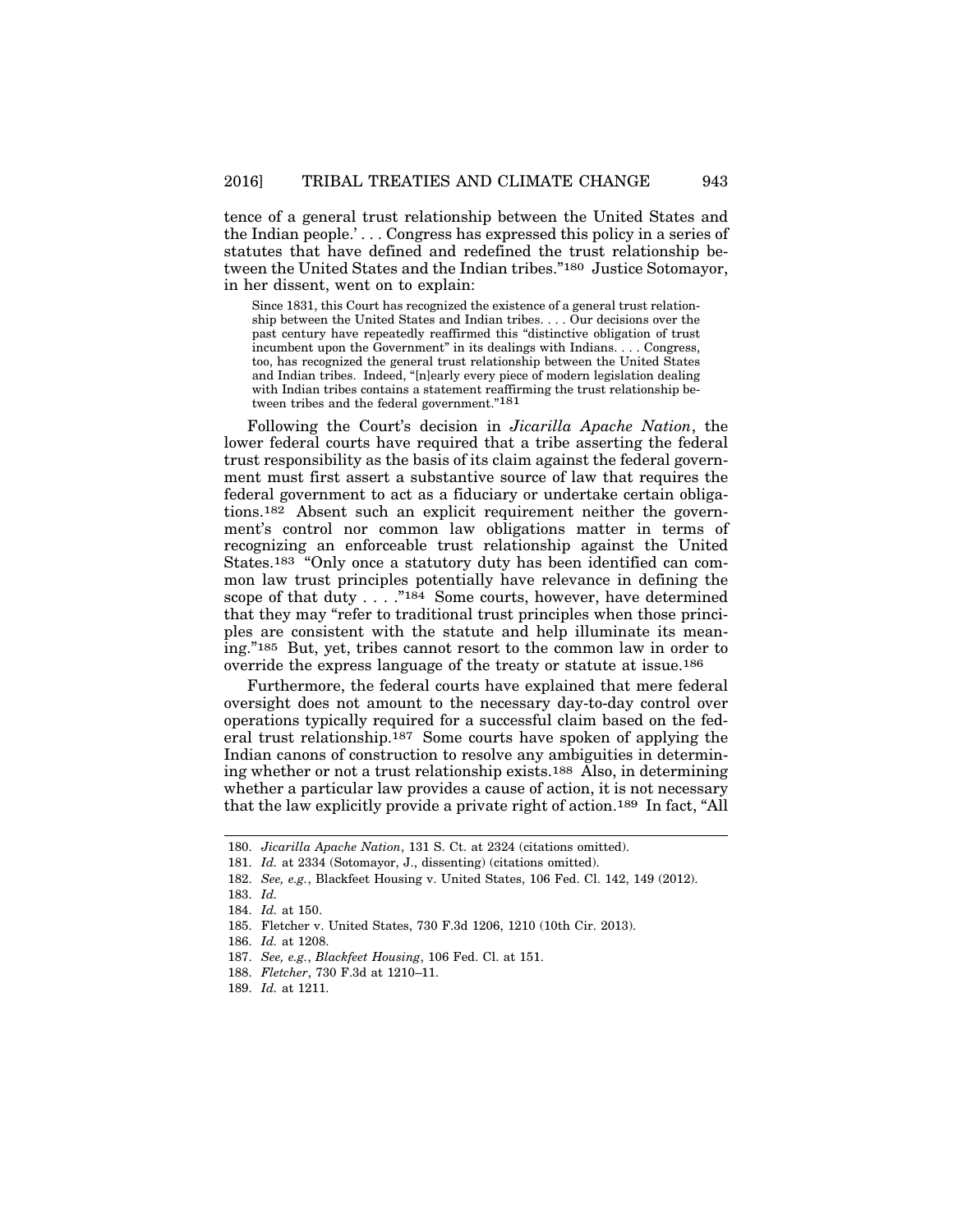that's required for a private right of action to exist is a showing the statute at hand 'can fairly be interpreted' to permit it."190

A recent federal trust responsibility case that may be similar to claims brought by tribes on the basis of their treaties is *Hopi Tribe v. United States*.191 Here, the Hopi Tribe brought suit to recover monetary damages for breach of trust, similar to the cases discussed above, alleging that the federal government failed to provide water for the Tribe's reservation that was free from arsenic contamination.192 The Tribe based its complaint on the Executive Order creating its reservation and a subsequent Act of Congress that incorporated the requirements of that Executive Order by reference.193 Although treaties and executive orders are different legal instruments, both were used by the federal government to create Indian reservations. "According to plaintiff, by establishing the Reservation and holding the land in trust, the Executive Order of 1882 and the Act of 1958 created a duty on the part of defendant to protect the trust property, including the Reservation's water supply."194 In response, the United States argued that the Tribe failed to identify a legally enforceable source of law requiring the United States to provide a certain quality of water for the reservation.195 Although the federal government acknowledged that it held the water in trust for the Tribe, the government argued that the general trust relationship did not create an enforceable duty to provide a certain level of water quality.196 The Tribe responded by asserting that the federal government played a sufficient role in the management of the Tribe's water resources.197

In considering the Tribe's claim, the Court of Federal Claims (CFC) focused on "whether plaintiff has met the jurisdictional test for identifying a money-mandating trust duty."198 Before reaching the legal question at hand, the CFC first determined that the federal government waived its immunity from suit under the Indian Tucker Act.199 The CFC then went on to consider the precise trust duty at issue, recognizing that the Supreme Court has "consistently defined trust duties by closely examining the statutes that impose them."200 The CFC therefore considered the language in the Executive Order and related statute to look for trust language and the specific authority of the fed-

<sup>190.</sup> *Id.* (citation omitted).

<sup>191. 113</sup> Fed. Cl. 43 (2013), *aff'd*, 782 F.3d 662 (Fed. Cir. 2015).

<sup>192.</sup> *Id.* at 44.

<sup>193.</sup> *Id.* at 45.

<sup>194.</sup> *Id.*

<sup>195.</sup> *Id.*

<sup>196.</sup> *Id.*

<sup>197.</sup> *Id.* at 45–46.

<sup>198.</sup> *Id.* at 47.

<sup>199.</sup> *Id.*

<sup>200.</sup> *Id.* (citations omitted).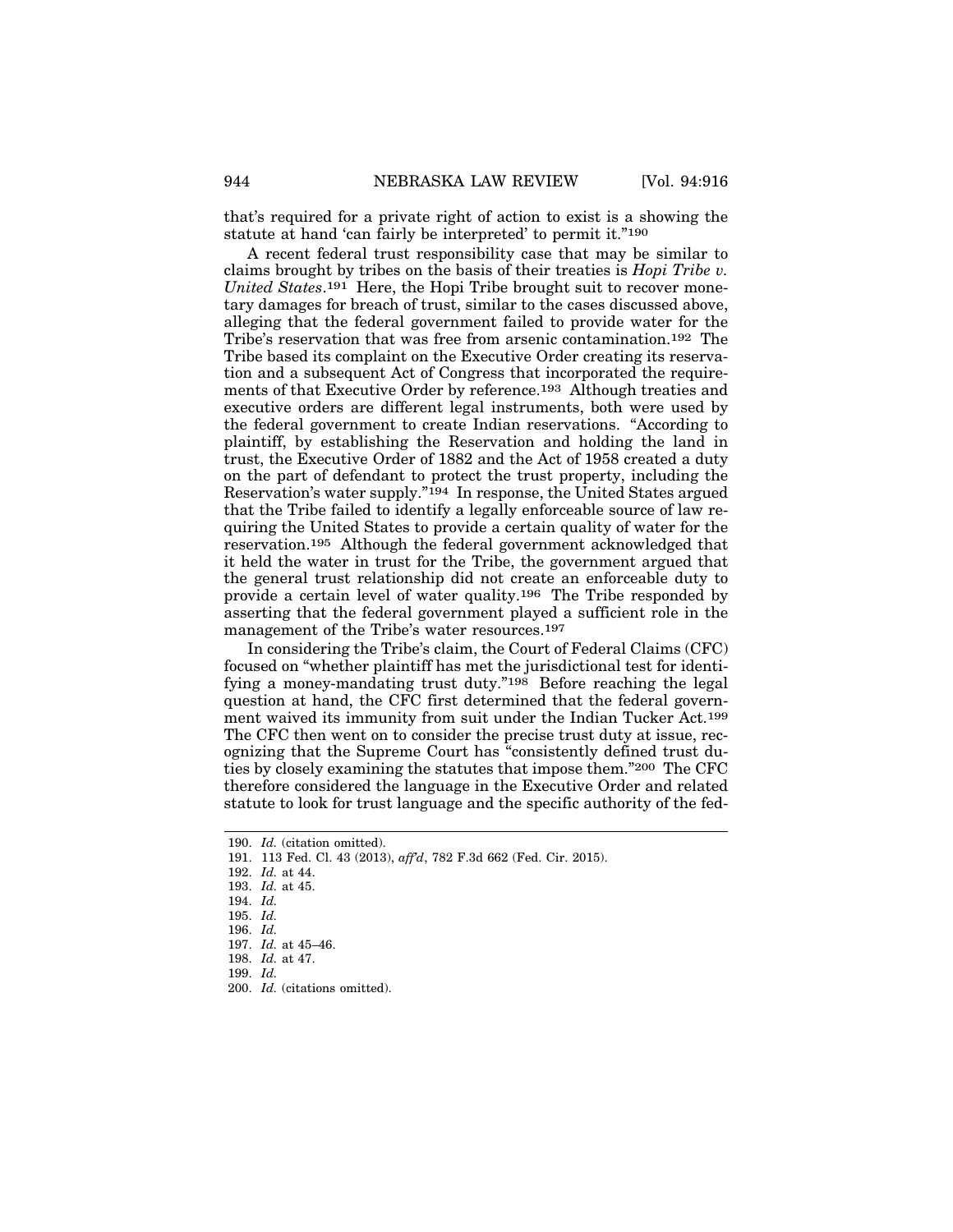eral government.201 The court explained that, in order to have an enforceable trust relationship, the Tribe must first identify a substantive source of law and then show that the law mandates damages.202 Ultimately, the CFC determined that the Executive Order and related act do not speak to a duty to protect the reservation's water.203 The CFC rejected the Tribe's argument that liability existed because of the high degree of control the federal government exercised over the water, explaining that "[t]he Federal Government's liability cannot be premised on control alone."204 Further, the CFC determined that the federal government must explicitly accept the duty in order to be liable, which the federal government had not done in the case of providing a certain level of water quality for the Tribe's reservation.205 Therefore, the CFC concluded that the Executive Order and statute cited by the Tribe did not impose a duty on the federal government that amounted to a compensable breach of the federal trust relationship.206

The U.S. Court of Appeals for the Federal Circuit upheld the CFC's determination, finding that neither the Executive Order nor the related Act created an enforceable substantive right.207 In its opinion, the Federal Circuit started by detailing the language of the Executive Order at issue—that the land be "withdrawn from settlement and sale, and set apart for the use and occupancy of the [Hopi] and other such Indians as the Secretary of the Interior may see fit to settle thereon."208 This language is helpful to the court's analysis, as the language does not specifically contemplate creating an enforceable trust relationship with and against the federal government. The court went on to acknowledge that the Tribe owned four of the public water systems at issue, while the federal government owned and operated one system.209

Before discussing its legal conclusions, the court explained that the Tribe needed to demonstrate that the federal government had waived its sovereign immunity. While the Indian Tucker Act can amount to a waiver of sovereign immunity, it does not create any substantive rights.210 Accordingly, the Tribe must identify a substantive source of law in order to establish the court's subject matter jurisdiction. The court therefore explained that a two-step test existed to establish ju-

<sup>201.</sup> *Id.* at 48.

<sup>202.</sup> *Id.* at 48–49. 203. *Id.* at 49.

<sup>204.</sup> *Id.* (quoting *Navajo Nation II*, 129 S. Ct. 1547 (2009)).

<sup>205.</sup> *Id.* at 50.

<sup>206.</sup> *Id.*

<sup>207.</sup> Hopi Tribe v. United States, 782 F.3d 662, 665 (Fed. Cir. 2015).

<sup>208.</sup> *Id.* (internal quotation marks omitted) (citing INDIAN AFFAIRS: LAWS AND TREA-TIES 805 (Charles J. Kappler ed., 1904)).

<sup>209.</sup> *Id.* at 666.

<sup>210.</sup> *Id.*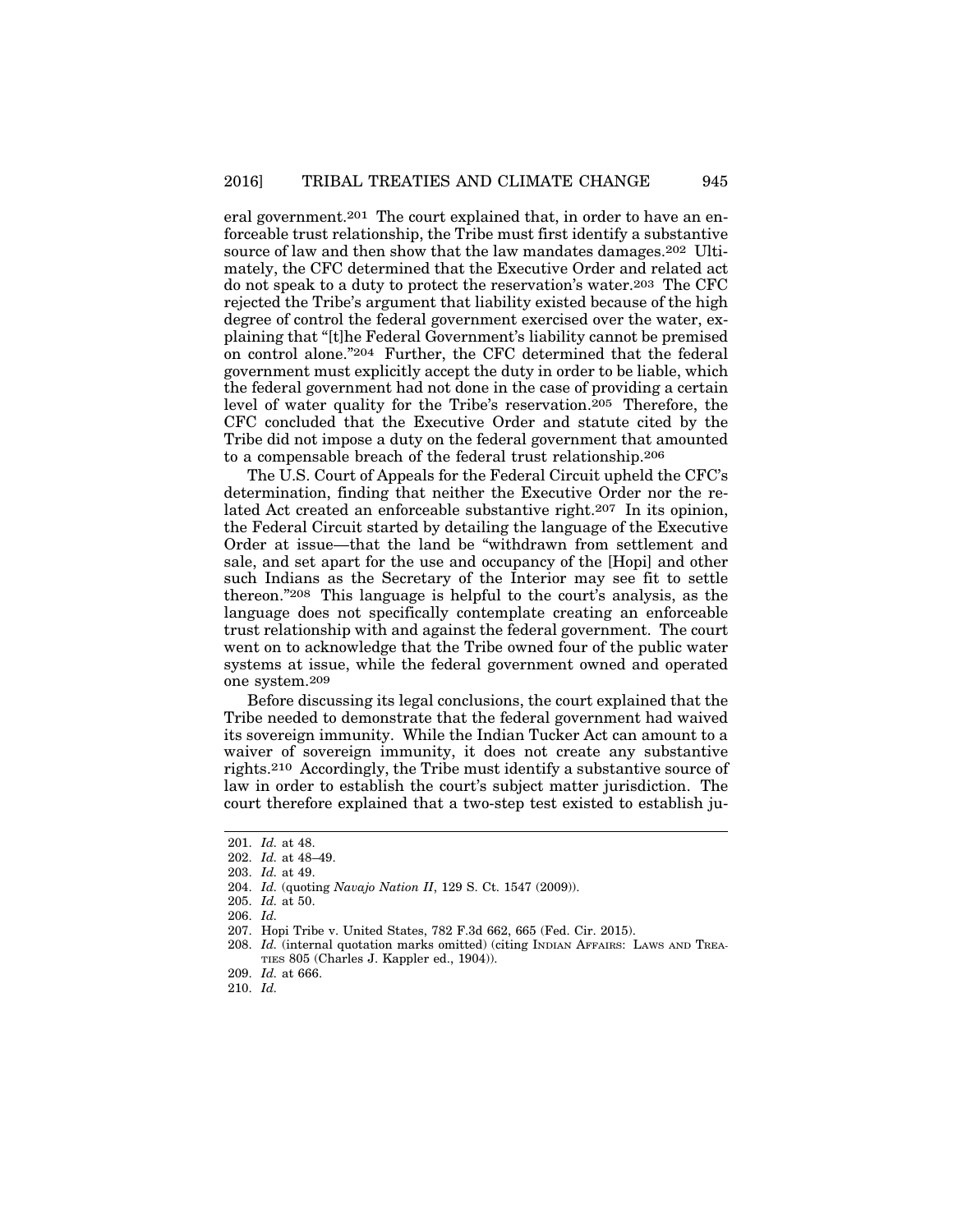risdiction on the basis of the Indian Tucker Act: "First, the claimant 'must identify a substantive source of law that establishes specific fiduciary or other duties, and allege that the Government has failed to faithfully perform those duties.<sup>""211</sup> Only after this first step is accomplished will the court go on to consider whether the substantive source of law mandates money damages.212

In this case, the court never went to the second step of the test, as it determined that the Tribe failed to identify a substantive source of law that created specific fiduciary duties. The court explained that "[t]o establish that the United States has accepted a particular fiduciary duty, an Indian tribe must identify statutes or regulations that both impose a specific obligation on the United States and 'bear[ ] the hallmarks of a conventional fiduciary relationship."<sup>213</sup> The court therefore examined the statutes and Executive Order relied on by the Tribe to determine whether they established "comprehensive responsibilities" with which the federal government was required to comply. In concluding that "these provisions [asserted by the Tribe] do not establish a fiduciary duty to ensure adequate drinking water,"214 the court explained that neither the Executive Order nor the statute referred to managing drinking water on the reservation.215 The Tribe argued that the language at issue should be read in light of the Supreme Court's decision in *Winters v. United States*.216 While the court recognized that the *Winters* Doctrine may give the federal government the ability to enjoin others from restricting the flow of water into the reservation, the doctrine does not create an affirmative duty on the part of the federal government to ensure water quality.217 Furthermore, while the Tribe pointed to several other statutes that allegedly demonstrated the federal government has substantial control over water resources on the reservation, the court explained that a court cannot infer that the federal government accepted an affirmative fiduciary duty merely because it exercises substantial control in a certain area.218 Accordingly, at best, the Tribe only demonstrated the existence of a bare trust, and thus there was no substantive law creating a fiduciary obligation. Therefore, the court never reached the second

<sup>211.</sup> *Id.* at 667 (quoting *Navajo II*, 556 U.S. at 290 (2009)).

<sup>212.</sup> *Id.*

<sup>213.</sup> *Id.* (quoting *Navajo II*, 556 U.S. at 301) (internal quotation marks omitted).

<sup>214.</sup> *Id.* at 668.

<sup>215.</sup> *Id.* at 669.

<sup>216.</sup> *Id.* In *Winters*, the Court held that Congress must have intended to reserve water rights for the Indian reservation, even though Congress did not explicitly mention such rights in setting aside land for the reservation. Winters v. United States, 207 U.S. 564 (1908).

<sup>217.</sup> *Hopi Tribe*, 782 F.3d at 669 ("[T]he Act still does not impose a fiduciary duty to manage water quality on the Hopi Reservation, absent third-party interference.").

<sup>218.</sup> *Id.* at 671.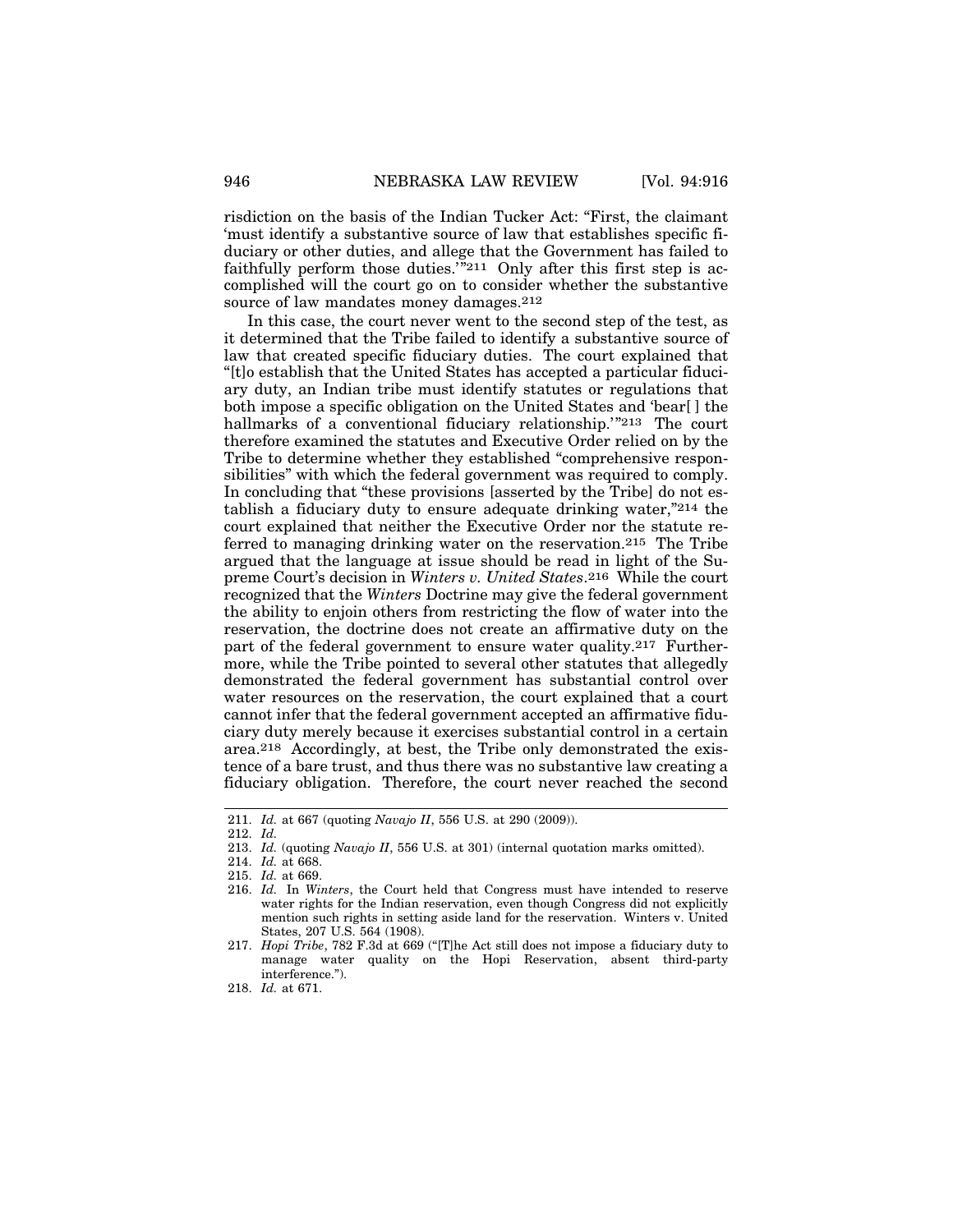question of whether there is a money-mandating provision of the fiduciary obligation.219

# *3. Contemporary Federal Trust Relationship Decisions Based on the APA*

Bringing a money-mandating claim based on one of the Tucker Acts is not the only type of claim available to tribes considering a breach of fiduciary trust claim, however. Tribes may also consider a claim based on the APA. At least one scholar has argued that the federal trust relationship should be examined from a property perspective, as "[i]t is a principle that arises from the native relinquishment of land in reliance on federal assurances that retained lands and resources would be protected for future generations. It bears rough analogy to nuisance and trespass law."220 By putting the trust relationship within the context of statutes as required by the Tucker Act line of cases discussed above, courts are left to interpret the will of Congress rather than what might be best for tribes.<sup>221</sup> Alternatively, the APA does not require an explicit law in order for enforcement to occur, and therefore, in general, trust enforcement based on the APA tends to be broader than enforcement based on the Tucker Acts.222 Accordingly, by moving away from statutory interpretation, courts are given more leeway to "formulate legal principles to carry out the intent of the treaties or other agreements."223

Another recent federal trust responsibility case that may prove helpful in understanding the likely success of claims based on the APA and treaties is *Lebeau v. United States*.224 *Lebeau* relates back to the construction of the Oahe Dam in the 1940s, which resulted in the flooding of substantial land holdings of the Cheyenne River Sioux

<sup>219.</sup> *Id.*

<sup>220.</sup> Wood, *supra* note 1, at 358. Professor Wood goes on to explain that "[o]wnership of land carries corollary rights of government protection—the right to seek judicial redress against harm to property. The Indian trust responsibility is protection for property guaranteed on the sovereign level, from the federal government to tribes." *Id.* Professor Wood suggests that this relationship is not based on a wardship, but rather is a sovereign trust model. *Id.* at 359.

<sup>221.</sup> *Id.* at 362. Professor Wood further explains:

When judges equate trust standards with statutory standards, they eliminate the role of the trust responsibility in protecting uniquely tribal interests, and Indian law itself moves towards assimilation because the one potentially powerful tool for protecting unique native interests becomes interpreted as merely a majority standard. And more broadly, when courts define common law duties according to statutory standards, they diminish their own role in protecting native rights, and the balance of power shifts toward Congress.

*Id.* at 363.

<sup>222.</sup> *Id.* at 365.

<sup>223.</sup> *Id.* at 361.

<sup>224.</sup> No. CIV. 14-4056, 2015 WL 846714 (D. S.D. Feb. 26, 2015).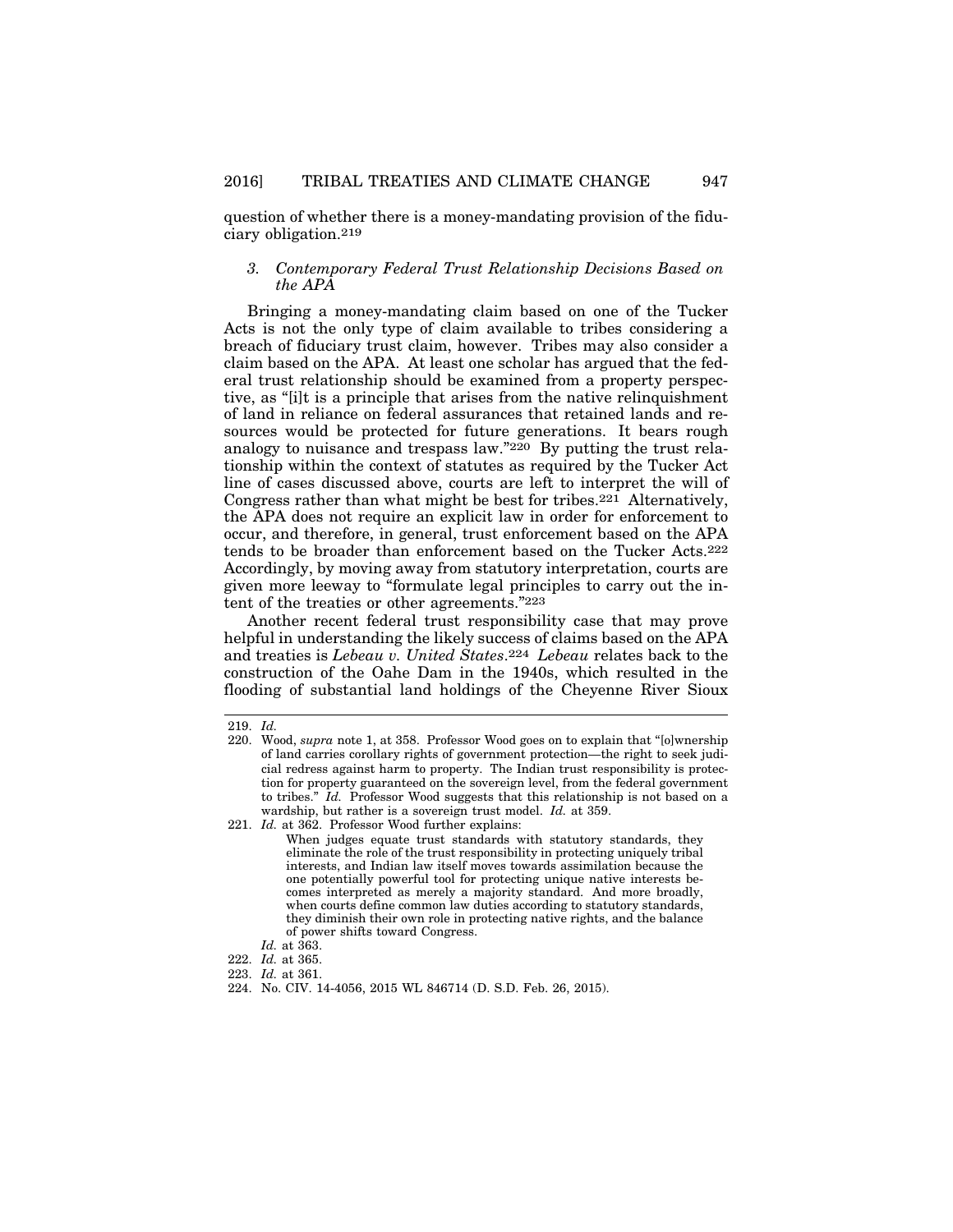Tribe and its individual members.225 In 1954, Congress authorized payments to the Tribe and its affected members, and, in 2000, Congress again offered payment under the Cheyenne River Sioux Tribe Equitable Compensation Act (CRSTECA) after it acknowledged that the payment made in 1954 was inadequate for the value of the land flooded.226 The plaintiffs in *Lebeau* made several arguments, but, of relevance to this Article, they argued that the United States took the land in question in violation of its trust and fiduciary duties. The United States defended against this argument by asserting that there was no waiver of the federal government's sovereign immunity.<sup>227</sup> The plaintiffs argued that sovereign immunity was waived under the APA.228

The court began by explaining that, while sovereign immunity is usually an affirmative defense, it becomes a jurisdictional issue in lawsuits against the federal government.229 The APA has a six-year statute of limitations.230 The federal government's waiver of sovereign immunity, therefore, only lasted for six years from the time the claim accrued.231 On the plaintiff's claim that the federal government failed to meet its trust obligation to limit the alienation of the land at issue, they used the 1868 Treaty of Fort Laramie, along with the General Allotment Act and the Act of March 2, 1889, to assert the existence of such a trust obligation.232 A treaty was therefore central to the plaintiff's claims of an enforceable trust obligation. However, the court rejected the plaintiffs' claim, finding that, even if an enforceable trust relationship existed on the basis of these sources of law, the claim accrued when the land in question was taken via the flooding.233 Accordingly, the six-year statute of limitations had long since expired.234 The plaintiffs did make two arguments asserting the extension of the statute of limitations—repudiation and the existence of continuing violations.235 The court rejected both arguments, however, finding that the repudiation doctrine did not apply because the federal government did not hold any funds in trust for the plaintiffs and that

<sup>225.</sup> *Id.* at \*1.

<sup>226.</sup> *Id.*

<sup>227.</sup> *Id.* at \*2.

<sup>228.</sup> *Id.*

<sup>229.</sup> *Id.*

<sup>230.</sup> *Id.*

<sup>231.</sup> *Id.* at \*3 ("[A] plaintiff's claim 'accrues' for purposes of § 2401(a) when the plaintiff 'either knew, or in the exercise of reasonable diligence should have known, that [he or she] had a claim.'" (quoting Izaak Walton League of Am., Inc. v. Kimbell, 558 F.3d 751 (8th Cir. 2009))).

<sup>232.</sup> *Id.* at \*4.

<sup>233.</sup> *Id.*

<sup>234.</sup> *Id.*

<sup>235.</sup> *Id.* at \*5–\*7.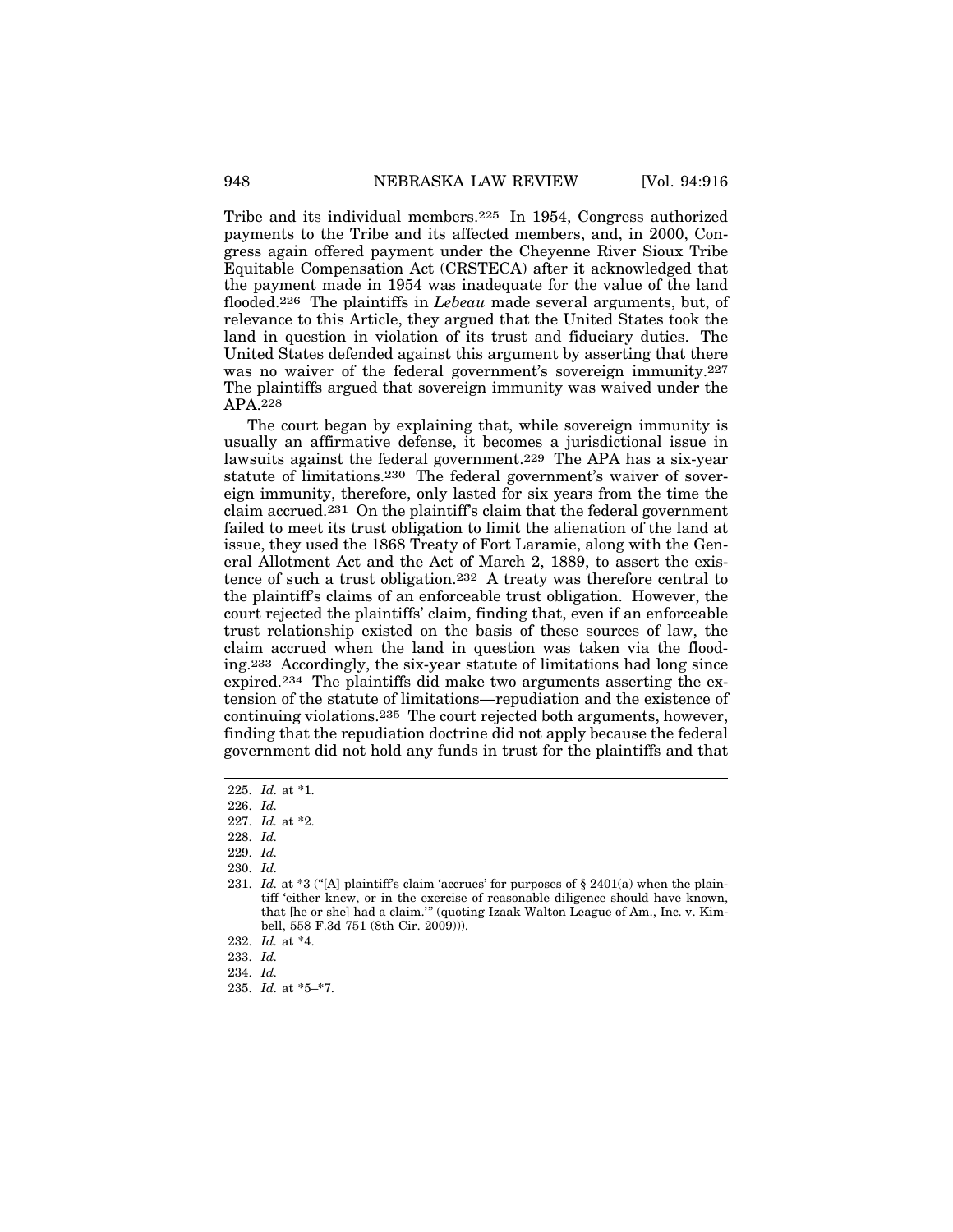the plaintiffs failed to demonstrate the existence of continuing violations.236

The court's analysis is helpful here because it demonstrates reluctance on the part of federal courts to extend the applicable statute of limitations, even in situations such as this case where the court is sympathetic to the claims being brought.237 Moreover, the court's decision is a reminder that ignorance of potential legal claims is not a defense against the running of a statute of limitations.238 Accordingly, the case raises the important question of when the statute of limitations began or begins to run on claims related to the negative impacts of climate change.

A more recent case that demonstrates how some courts have conflated claims based on the Tucker Acts and APA is *El Paso Natural Gas Co. v. United States*.239 In *El Paso Natural Gas*, the El Paso Natural Gas Company brought a complaint against the United States arguing the federal government failed to meet its obligations under certain federal statutes.240 The Navajo Nation intervened in the case because one of the dumps at issue was located in Tuba City, which is inside the Navajo Nation reservation.241 The Nation alleged violations of various federal environmental statutes including: the APA, the Indian Agricultural Resources Management Act, the Indian Lands Open Dump Cleanup Act, and also specific Navajo law, including treaty provisions and the related federal trust responsibility.242 The United States moved for partial dismissal and the court ultimately granted the motion after it determined the Nation failed to identify a specific trust duty in relevant part.243

In reaching its decision to grant the federal government's motion for partial dismissal, the court reviewed the Nation's claims. In relevant part, the Nation made arguments based on its 1850 treaty with the United States.244 This treaty granted the federal government the exclusive right to regulate trade with the Nation, and the federal government promised to "so legislate and act as to secure permanent prosperity and happiness of said [Navajo] Indians."245 The Nation argued that the federal government failed to fulfill its trust responsibili-

<sup>236.</sup> *Id.*

<sup>237.</sup> *Id.* at \*9.

<sup>238.</sup> *Id.* at \*4 ("Additionally, ignorance of legal rights is insufficient to toll the statute of limitations." (citing DuMarce v. Scarlett, 446 F.3d 1294 (Fed. Cir. 2006))).

<sup>239. 774</sup> F. Supp. 2d 40 (D.D.C. 2011).

<sup>240.</sup> *Id.* at 43.

<sup>241.</sup> *Id.*

<sup>242.</sup> *Id.* at 42–43.

<sup>243.</sup> *Id.* at 42–44.

<sup>244.</sup> *Id.*

<sup>245.</sup> *Id.* at 44 (internal quotation marks omitted).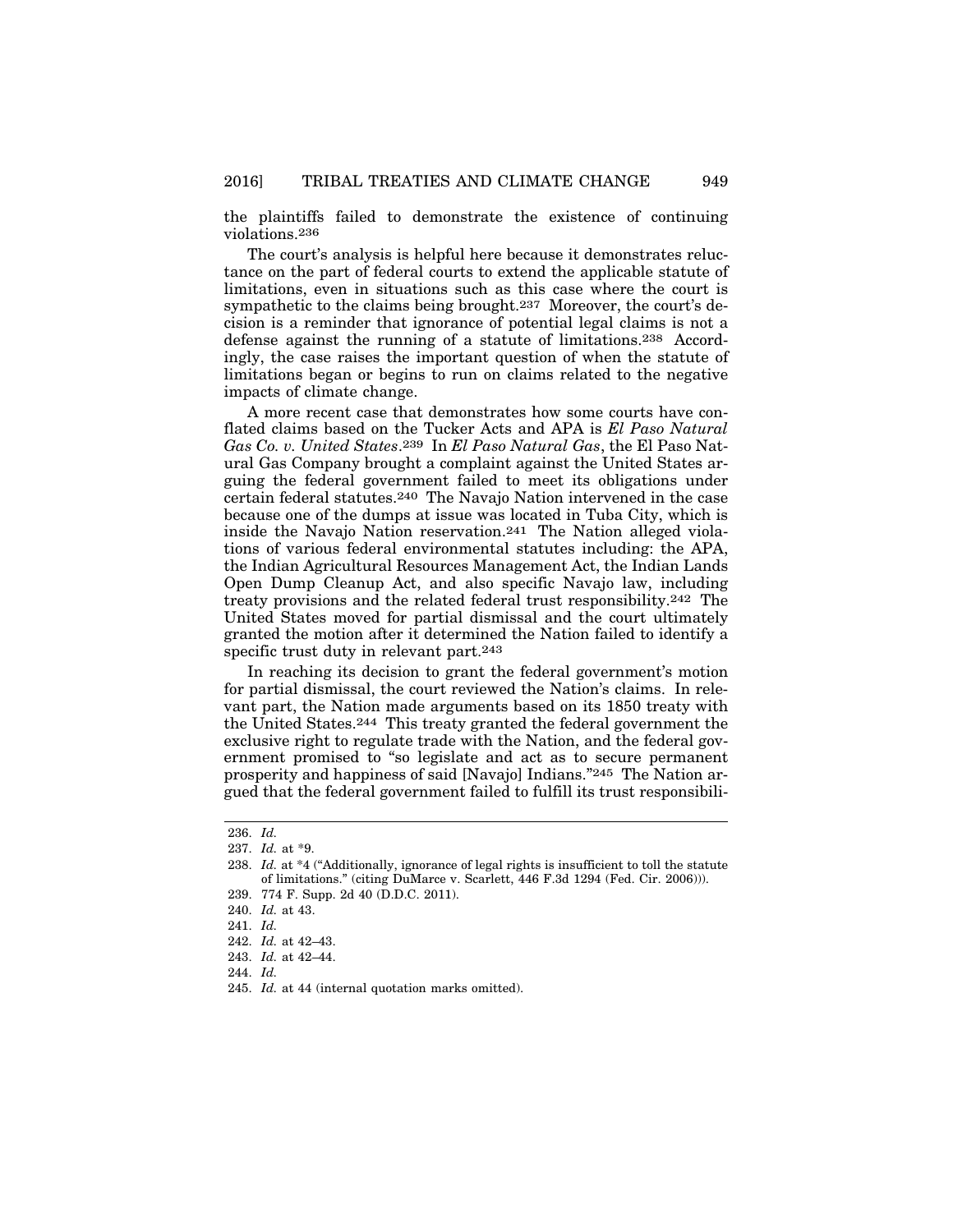ties based on both the treaty and federal common law.246 The Nation, therefore, specifically linked its treaty rights to the federal trust responsibility. Further, the Nation claimed that the federal government's sovereign immunity was waived on the basis of the APA.

The court rejected the Nation's claim. First, the court explained that the APA could not be used as a basis for a waiver of the federal government's immunity in this case because the Nation failed to identify a final agency action.247 However, despite the fact that the Nation argued for a waiver on the basis of the APA, the court applied Tucker Act cases—such as *Navajo Nation* and *White Mountain Apache*—to determine whether there was a breach of the federal trust relationship.248 Accordingly, by applying the Tucker Act line of cases, the court determined that the Nation had to identify a specific fiduciary duty.249 Ultimately, the court concluded, "[W]hile the 1850 Treaty and other federal statutes clearly create a fiduciary relationship between the Tribe and defendant, they do not create an independent cause of action."250 The court went on to explain that under the treaty, nothing specified that the land in question was under the control of the federal government.251 Moreover, the court explained that a common law trust obligation did not apply.252 Instead, the court held that the treaty in question, at best, established a limited trust responsibility and not an enforceable duty.253

Accordingly, this case identifies two helpful trends for tribes interested in bringing an APA claim based on breach of federal trust relationship claim and in relation to climate change. First, a tribe considering such a claim must clearly identify the final agency action that allows it to sue under the APA, requiring the waiver of federal sovereign immunity. Second, tribes wishing to utilize the APA are limited to a six-year statute of limitations and therefore should act as soon as the impacts of climate change are identifiable within the tribe's territory.

#### *4. Application of the Federal Trust Relationship Within the Climate Change Context*

Having now examined the historical development of the federal trust relationship, in addition to the two lines of cases—Tucker Actand APA-based cases—we can now turn to a discussion of how the

<sup>246.</sup> *Id.* at 51. 247. *Id.* 248. *Id.* at 51–53. 249. *Id.* at 51. 250. *Id.* at 52. 251. *Id.* 252. *Id.* at 52–53. 253. *Id.*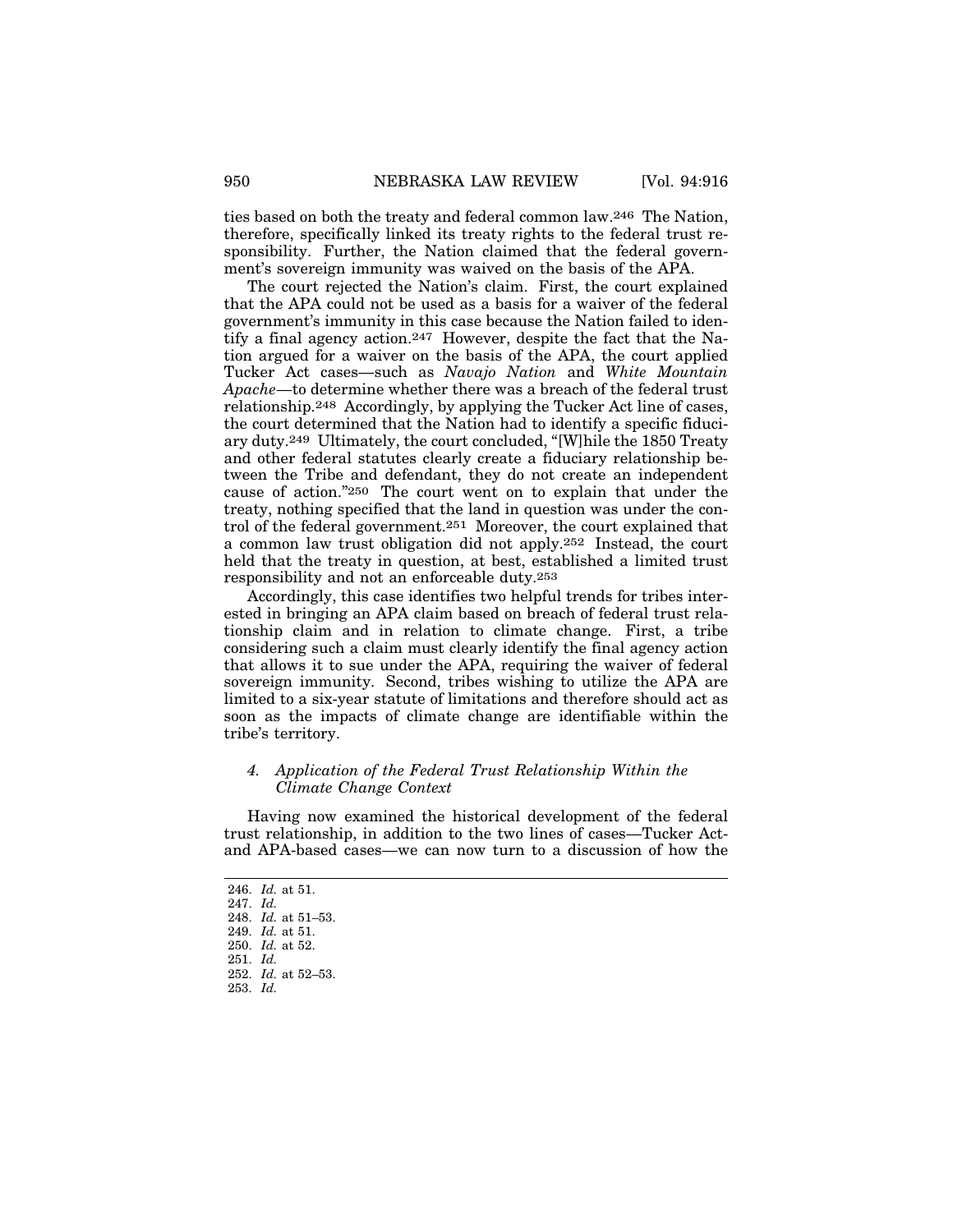federal trust responsibility might be used in conjunction with tribal treaty provisions to provide legal protection against the negative impacts of climate change. Following her review of tribal trust claims based on the APA, Professor Woods concludes that "[t]he successful cases for tribes are those in which the judge clearly identifies the discretion in the statute, understands the Indian interest, and recognizes that the Indian interest demands protection greater than that normally provided by the agency."254 Importantly, beginning in 1980, federal courts began to conflate APA claims for injunctive relief with claims for money damages under the Tucker Acts.255 Accordingly, advocates utilizing an APA-based claim would be wise to ensure to the greatest extent possible that the court understands the difference between the two. When the different criteria between the two types of claims are made clear to the court, tribal advocates increase their likelihood of success.256 If tribes can therefore identify a final federal action related to the impacts of climate change that occurred within six years of the time they desire to bring a claim for a breach of the federal trust relationship, then such tribes might be successful under the more lenient APA-based federal trust relationship precedent. Because the potential final agency action that might trigger such a claim is unknown, this Article cannot speculate as to whether the treaty provisions of the Swinomish and Nez Perce Tribes discussed above257 would meet the criteria for a successful breach of trust claim with the APA serving to waive federal sovereign immunity.

However, the same is not true for money-mandating claims attempting to use the Tucker Acts for a waiver of federal sovereign immunity. Admittedly, the requirement under the courts' interpretation of the Tucker Acts that a tribe identify a specific statutory duty before a trust claim is actionable for monetary damages can be a significant barrier to tribes seeking to enforce the trust relationship in relation to climate change.258 Even under the more strict analysis applied for claims based on the Tucker Acts, however, tribes may be able to prevail. To do so, the federal courts generally require that the tribe establish a specific law mandating federal action, and once such a law has been identified the tribe must also demonstrate that the federal government has significant control over the resources at issue.259

<sup>254.</sup> Wood, *supra* note 1, at 362.

<sup>255.</sup> *Id.* at 365.

<sup>256.</sup> *Id.* at 368. Professor Wood goes on to explain that "[t]ribal lawyers should clarify that claims brought under the APA may rely on a common law trust duty interjected as an interstitial obligation within a statutory scheme lacking explicit trust language." *Id.*

<sup>257.</sup> *See supra* section II.A.

<sup>258.</sup> Wood, *supra* note 1, at 367.

<sup>259.</sup> *See, e.g.*, White Mountain Apache v. United States, 537 U.S. 465 (2003).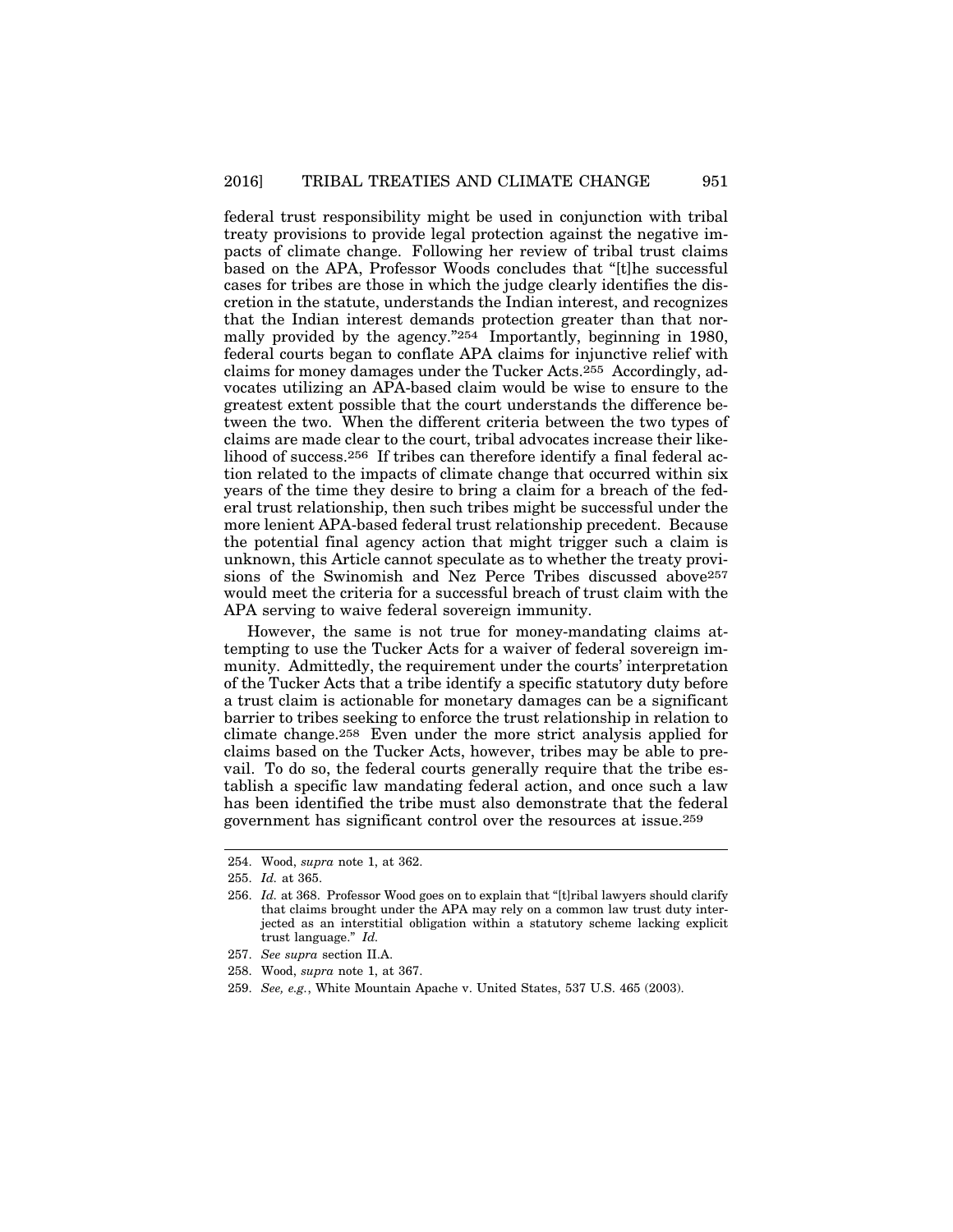To start the analysis, the language of the Swinomish and Nez Perce treaties should be examined to determine whether there is any specific language creating a trust. As previously explained, both sets of treaties have language indicating the tribes have the right to take fish at the usual and accustomed places. This language is certainly specific and, at the very least, implicitly suggests the federal government undertook an obligation to ensure the tribes had access to fisheries. So, it is possible the treaties establish the specific language required by the precedent discussed above.

However, the Tribes may have difficulty demonstrating that the federal government has extensive control over the fish guaranteed to the Tribes. In general (and certainly relevant to the climate change context), a tribe may be able to argue that the federal government exercises substantial control over the tribal environment. For example, over the past several decades, the federal government has exercised substantial control over the environment through a network of federal environmental statutes,<sup>260</sup> such as the Clean Water Act<sup>261</sup> and Clean Air Act.262 Most of the federal environmental laws apply, at least in some part, to tribes.263 Moreover, "Court decisions make clear that the entire federal government is blanketed by the trust responsibility, and that every federal agency, not just the Bureau of Indian Affairs, must fulfill the trust responsibility in implementing statutes."264 In fact, at least one scholar has written comprehensively about how the EPA might meet its federal trust responsibility to tribes through enforcement of the Clean Water Act.265 Accordingly, while federal control is not enough in and of itself to amount to an enforceable trust relationship,266 the combination of this extensive federal control over the tribal environment coupled with the language contained in the treaties may be enough to enable a claim of an enforceable trust relationship.

<sup>260.</sup> Wood, *supra* note 1, at 360 ("Unlike historical times, there is now a detailed statutory environmental scheme to control actions that harm the environment—a scheme that includes the Clean Water Act, the Clean Air Act, the Safe Drinking Water Act, the Endangered Species Act, the National Environmental Policy Act, and more." (citations omitted)).

<sup>261.</sup> Pub. L. No. 95-217, 91 Stat. 1566 (1977) (codified as amended at 33 U.S.C. §§ 1251-1388 (2012)).

<sup>262.</sup> Pub. L. No. 88-206, 77 Stat. 392 (1963) (codified as amended at 42 U.S.C. §§ 7401–7431 (2012)).

<sup>263.</sup> *See Environmental Protection in Indian Country Portal, Tribal Assumption of Federal Laws*, EPA, http://www.epa.gov/tribal/tribal-assumption-federal-lawstreatment-state-tas (last updated Oct. 28, 2015), *archived at* http:// perma.unl.edu/LUR2-6X82.

<sup>264.</sup> Wood, *supra* note 1, at 360 (citations omitted).

<sup>265.</sup> *See generally* Catherine A. O'Neill, *Variable Justice: Environmental Standards, Contaminated Fish, and "Acceptable" Risk to Native Peoples*, 19 STAN. ENVTL. L.J. 3 (2000).

<sup>266.</sup> *See supra* notes 34–35, 245 and accompanying text.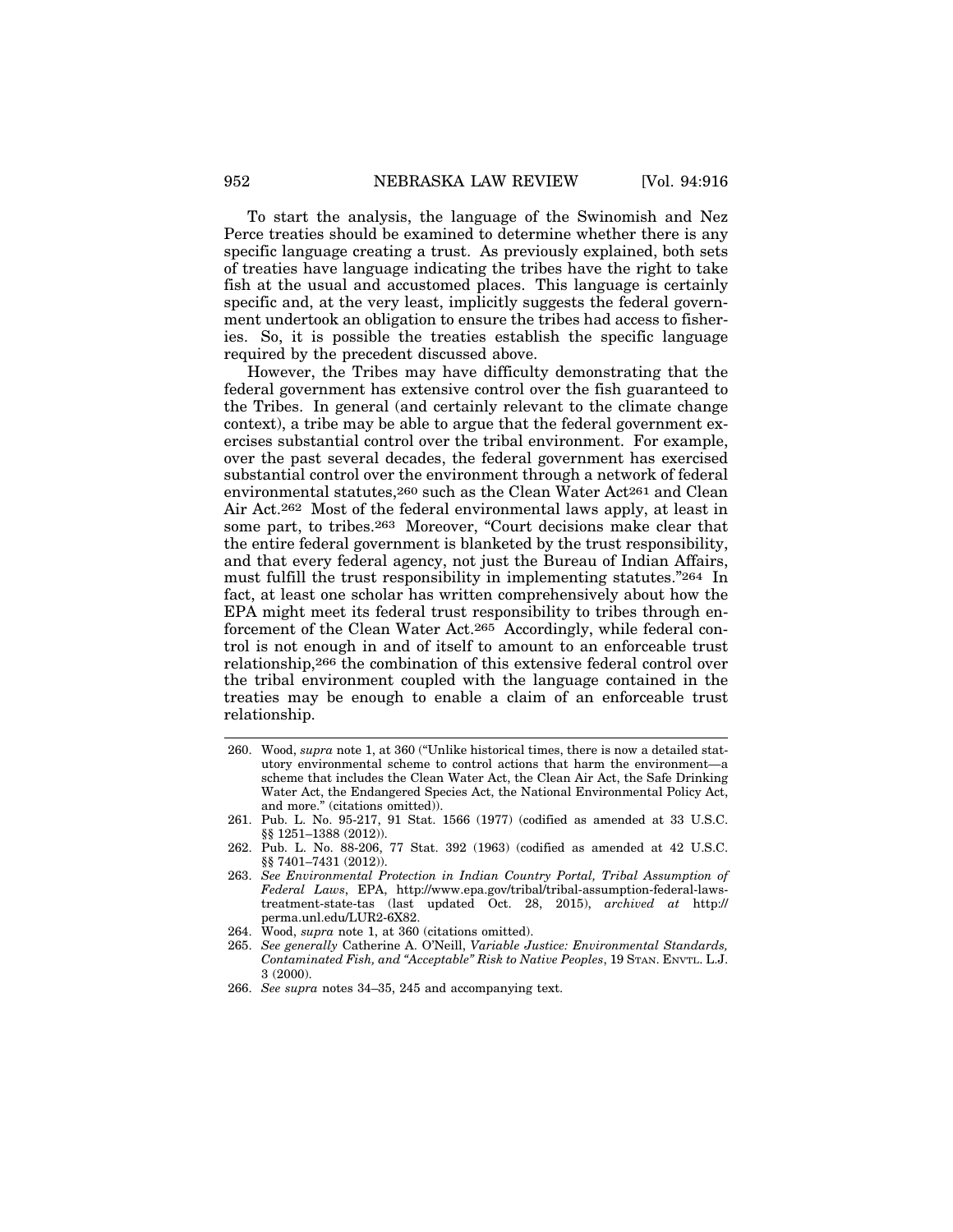Such a general argument in relation to fish is unlikely to be persuasive. Rather, it would seem more likely that a court would treat such an argument from either of the Tribes in a manner similar to the court's decision in *Hopi Tribe v. United States*,<sup>267</sup> as discussed above. There the Tribe argued that the federal government breached its federal trust responsibility to the Tribe by failing to provide a certain standard of water quality. In relevant part, the court recognized that the *Winters* Doctrine may guarantee access to water for the Tribe and even give the federal government authority to enjoin others from taking the water, but that such a doctrine did not require the federal government to provide a certain standard of water.268 So too here, the treaty provisions guaranteeing the Tribes a right to take fish may allow the federal government to intervene to ensure that others do not interfere with the Tribes' right to fish. However, there is nothing in the Treaties requiring that the federal government maintain a certain quality or quantity of fish. Accordingly, a breach of federal trust relationship claim based on the treaty language specific to the right to fish for the Swinomish and Nez Perce Tribes is unlikely to result in a money-mandating decision from a federal court.

Interestingly, however, the Nez Perce may have a stronger claim related to their infrastructure and timber resources. Article III of the 1863 Treaty between the Nez Perce and the United States provides extensive guidance on how the land shall be allotted and distributed to individual members of the Tribe.269 Further, Article V of the 1863 Treaty states that the federal government shall provide significant infrastructure development, including construction of a school, hospital, blacksmith's shop, houses, and shall supply certain professionals to assist on the reservation for a set period of time.270 Article VIII says that the federal government shall have the right to develop roads, hotels, and stage stands as necessary for the public good.271 Article VIII also says that the ferries and bridges on the reservation "shall be held and managed for the benefit" of the Tribe, and that the "rents, profits, and issues" resulting from federal regulation on the reservation "shall inure to the benefit" of the Tribe.272 Under Article VIII, the federal government possesses the right to use timber on the reservation.273 The federal government also agreed to reserve "all springs or fountains not adjacent to, or directly connected with, the streams or rivers

<sup>267. 782</sup> F.3d 662 (Fed. Cir. 2015).

<sup>268.</sup> *Id.* at 669.

<sup>269. 1867</sup> Treaty with the Nez Perce, *supra* note 53, at art. III. On April 17, 1867, the United States Senate ratified the Treaty, and on April 20, 1867, President Andrew Johnson accepted, ratified, and confirmed the treaty. *Id.*

<sup>270.</sup> *Id.* at art. V.

<sup>271.</sup> *Id.* at art. VIII.

<sup>272.</sup> *Id.*

<sup>273.</sup> *Id.*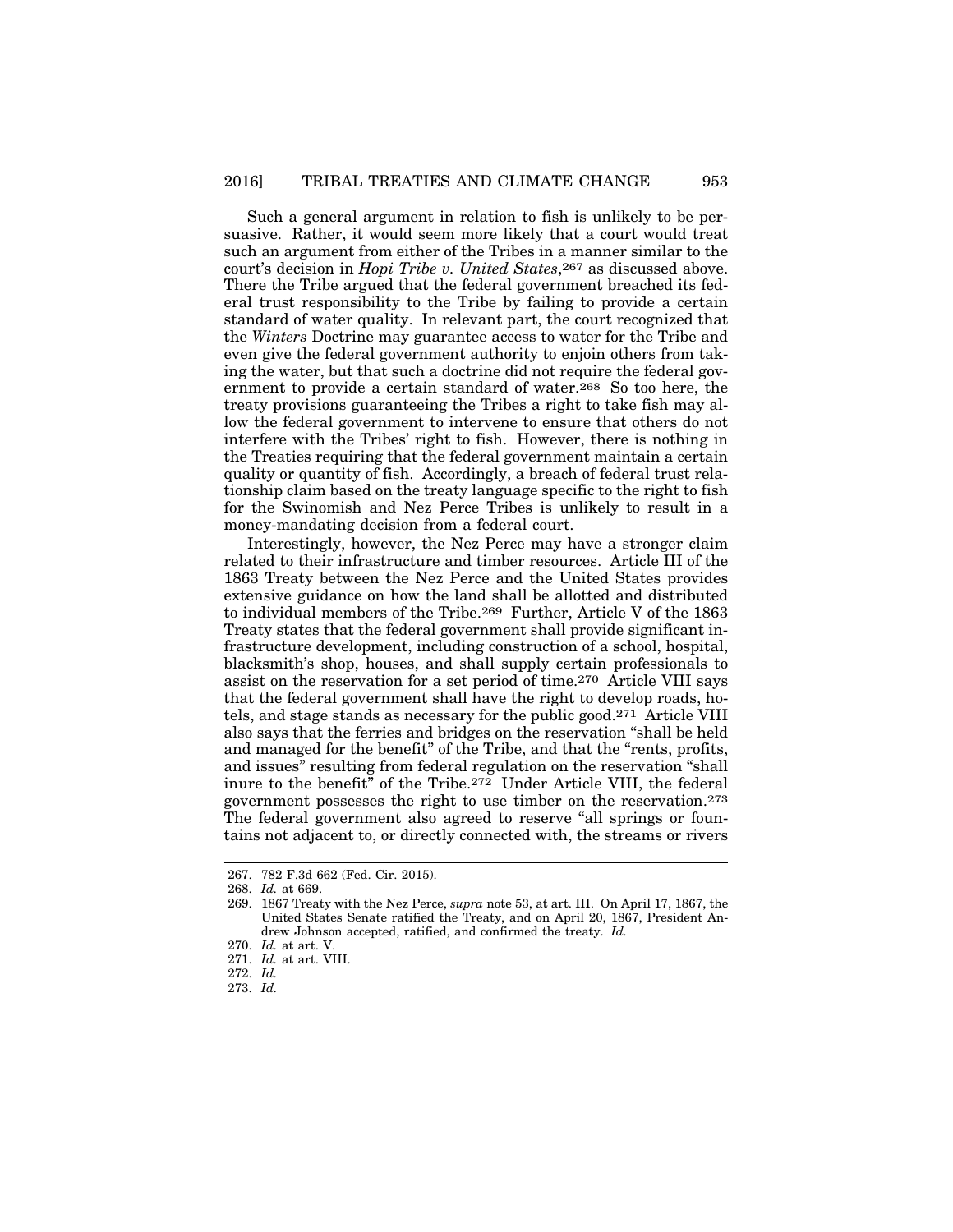within the lands hereby relinquished," promising to "keep back from settlement or entry so much of the surrounding land as may be necessary to prevent the said springs or fountains being enclosed."274 Moreover, on August 13, 1868, the Nez Perce and United States entered into another treaty.275 The 1868 Treaty amended the 1863 Treaty, and Article I of the 1868 Treaty provides for allotments to individual Indians living outside of the reservation.276 Second, Article II details how the timber resources on the reservation are to be managed.277

The language of the 1863 and 1868 Treaties is important to determining whether the Tribe may have an enforceable breach of trust claim based on the Tucker Acts. The first requirement for a successful claim could arguably be met, as the language of these two Treaties is very specific as to certain items such as infrastructure, springs, and timber. The question then becomes whether the second prong of the test could be met—whether the Tribe could establish that the federal government has extensive control over the resources. And, based on the foregoing provisions, it is possible that a court could be persuaded that the federal government has extensive control over these resources given that the Treaties identify what resources the federal government is to control, and provide some guidance on how the resources in question are to be managed. Accordingly, based on the treaty provisions examined, it would seem the Nez Perce has a potentially stronger claim under the Tucker Act than would the Swinomish Indian Tribal Community.

The Nez Perce would not be the first tribe to use treaty provisions as the basis of a breach of federal trust responsibility claim. Some tribes have previously asserted a breach of federal trust responsibility based on a treaty provision, but these tribes have not been successful. For example, in *Uintah Ute Indians of Utah v. United States*, the Uintah Ute Indians of Utah brought a claim against the United States, which, in relevant part, claimed the federal government had violated its trust relationship to the Tribe when it abandoned its use of the forty-eight acres constituting Fort Douglas and then quitclaimed the property to the University of Utah.278 In its complaint, the Tribe brought several claims against the United States. However, for purposes of this Article, only one of these claims focused on its treaties with the United States—the Tribe argued that the federal government owed it a trust responsibility to the land at issue surrounding

<sup>274.</sup> *Id.*

<sup>275. 1868</sup> Amendatory Treaty, *supra* note 61.

<sup>276.</sup> *Id.* at art. I.

<sup>277.</sup> *Id.* at art. II.

<sup>278.</sup> Uintah Ute Indians of Utah v. United States, 28 Fed. Cl. 768 (1993).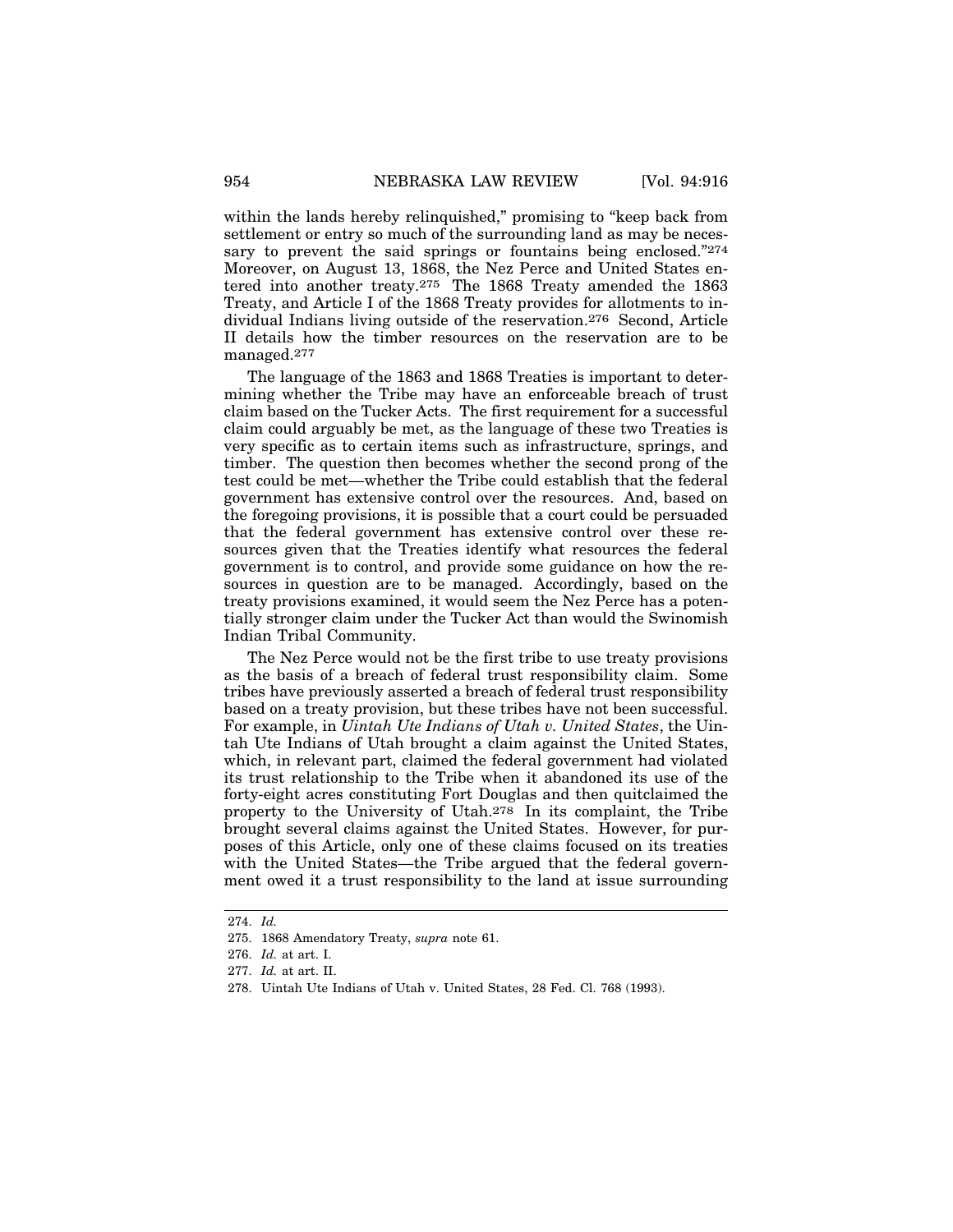Fort Douglas.279 In considering the Tribe's claim, the court first explained that in order to have a compensable taking the Tribe had to demonstrate that its claim to aboriginal title was recognized by the federal government, which it was not.280 The court then considered whether the treaty at issue created a trust relationship.<sup>281</sup> Ultimately, the court concluded the treaty did not create a trust relationship because it failed to designate aboriginal territory, but rather indicated that the Tribe's reservation boundaries would be established at another time.282 Further, the court explained that the treaty only created a general relationship between the Tribe and the federal government.283

However, notably, the court did not foreclose the idea that a treaty could be the source of an enforceable trust relationship. The court explained that "[a] trust relationship does not depend for its existence on express language in a treaty or statute."284 Also, the court opined that a trust relationship could have existed once the boundaries were put in place.285 Accordingly, even though the Tribe ultimately lost its claim that the treaty established an enforceable trust relationship, the court did not reject out of hand the idea that a treaty may do so.

#### **B. Potential Application of International Law**

Having examined the application of the federal trust responsibility under domestic law, it is helpful to now consider whether the application of international law may assist in determining whether treaties can be used as a tool to protect tribal resources threatened by climate change. Some scholars have concluded that consideration of international law is important when determining the scope of treaty rights.286 As explained below, however, given the sui generis nature

<sup>279.</sup> *Id.* at 783 ("As part of its breach of trust action, plaintiff [the Tribe] argues that the 1849 treaty recognized Indian title and provided for the permissive occupation by the Government of certain Indian lands on which to build agencies and military outposts. These outposts, plaintiff argues, provided benefits to both settlers and Indians by keeping the peace. Plaintiff posits that the 1849 treaty created a trust relationship between the Government and the Uintahs as to those lands. Plaintiff urges that the treaty also vested in plaintiff a right to that trust protection. In other words, when the Government's permissive use ceased, the land would revert to the Indians.").

<sup>280.</sup> *Id.* at 785–88.

<sup>281.</sup> *Id.* at 788.

<sup>282.</sup> *Id.*

<sup>283.</sup> *Id.*

<sup>284.</sup> *Id.*

<sup>285.</sup> *Id.* at 789.

<sup>286.</sup> *See, e.g.*, Tsosie, *supra* note 8, at 1625. *But cf.* Wilkinson & Volkman, *supra* note 11, at 620–23 (arguing tribal treaties are not directly analogous to international treaties because (1) the United States and tribes did not bargain on equal terms in the same way that foreign treaties often are; (2) the federal trust responsibility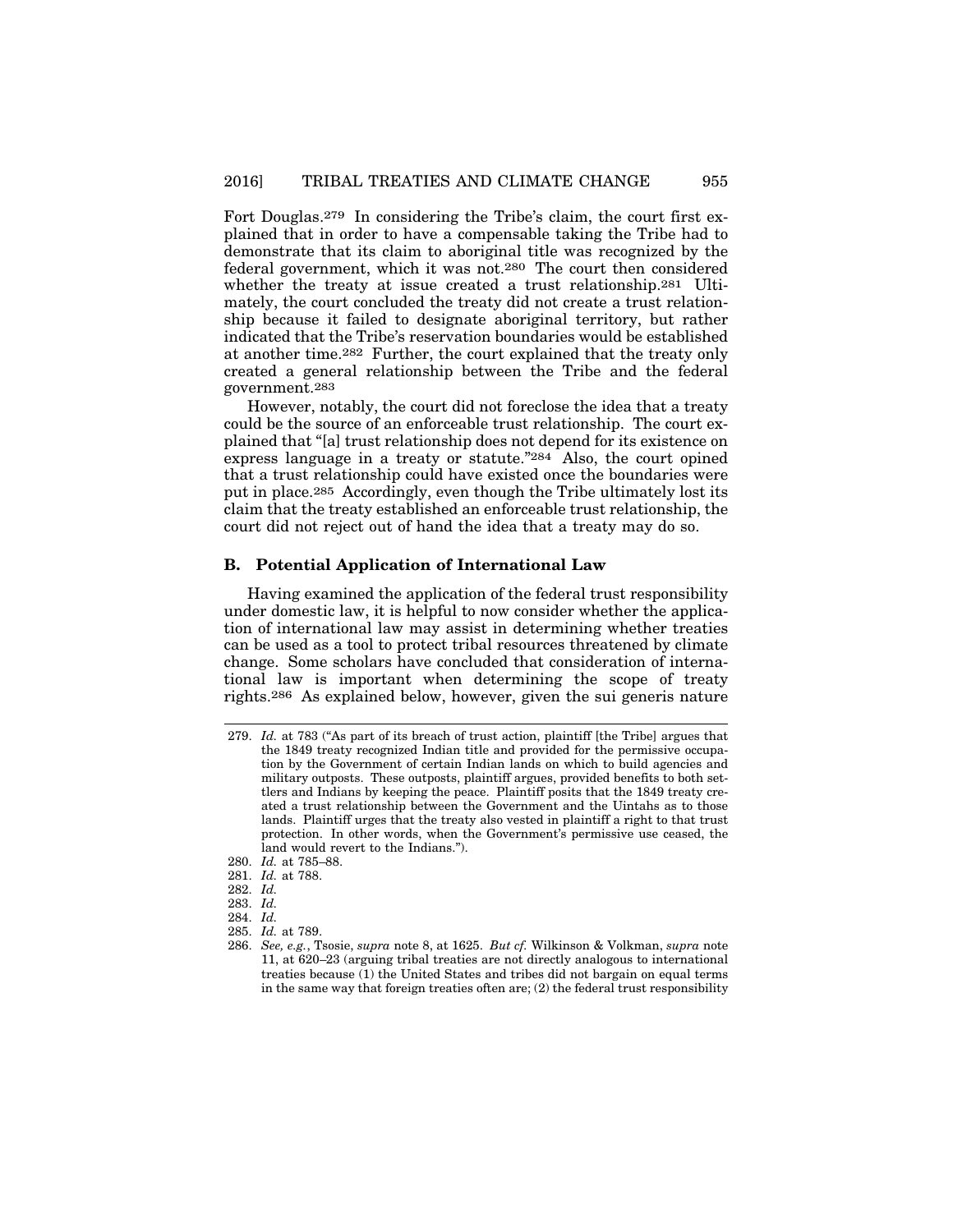of tribal treaties with the United States it is unlikely the international law of treaties would be directly applicable to the interpretation of such tribal treaties. Yet, despite this conclusion, consideration of international norms is helpful as such norms may provide direction on how tribal treaties should be interpreted.

As a starting point, it should be acknowledged that the bedrock of international law is that nation states are bound to keep their word under treaties—*pacta sunt servanda*.287 The British first extended the international law of treaties to North America through their use of treaties with various tribes.288 The United States eventually adopted the British practice, using treaties to solidify political relationships and, later, to designate pieces of land for Indian occupation.289 As President George Washington explained to the Senate in 1789:

It is said to be the general understanding and practice of nations, as a check on the mistakes and indiscretions of ministers or commissioners, not to consider any treaty negotiated and signed by such officers as final and conclusive, until ratified by the sovereign or government from whom they derive their powers. This practice has been adopted by the United States respecting their treaties with European nations, and I am inclined to think it would be advisable to observe it in the conduct of our treaties with the Indians . . . .290

Initially, treaties between the United States and tribes were made largely as equals, given that the status of the fledging United States was still uncertain.291 These treaties were used to form alliances and were subject to ratification by the U.S. Senate.292 Chief Justice Marshall explained that these initial treaties were "formed, as near as may be, on the model of treaties between the crowned heads of Europe."293

After the War of 1812, however, this initial period of treaty making came to a halt.294 What followed was a second phase of treaty making, which was marked by treaties of removal—where the federal government sought to remove tribes from their traditional homelands or

is a product of domestic law and not foreign law; and (3) abrogation under international treaties is different under tribal treaties, and, therefore, tribal treaties must be treated differently than international treaties).

<sup>287.</sup> Josef L. Kunz, *The Meaning and Range of the Norm Pacta Sunt Servanda*, 39 AM. J. INT'L L. 180, 197 (1945) ("Treaties must be complied with.").

<sup>288.</sup> Siegfried Wiessner, *American Indian Treaties and Modern International Law*, 7 ST. THOMAS L. REV. 567, 570 (1995).

<sup>289.</sup> *Id*. at 571–72.

<sup>290. 1</sup> ANNALS OF CONG. 80–81 (1789) (Joseph Gales ed., 1834).

<sup>291.</sup> Wiessner, *supra* note 288, at 575–76.

<sup>292.</sup> *Id.* Interestingly, the Senate concluded that ratification was required, despite the fact that a committee recommended otherwise. *Id.* at 582–83.

<sup>293.</sup> Worcester v. Georgia, 31 U.S. (6 Pet.) 515, 550 (1832).

<sup>294.</sup> Wiessner, *supra* note 288, at 576–77; Wilkinson & Volkman, *supra* note 11, at 609 ("When the War of 1812 ended and the British withdrew from the Continent, the tribes lost much of their bargaining leverage. The negotiations became increasingly onesided.").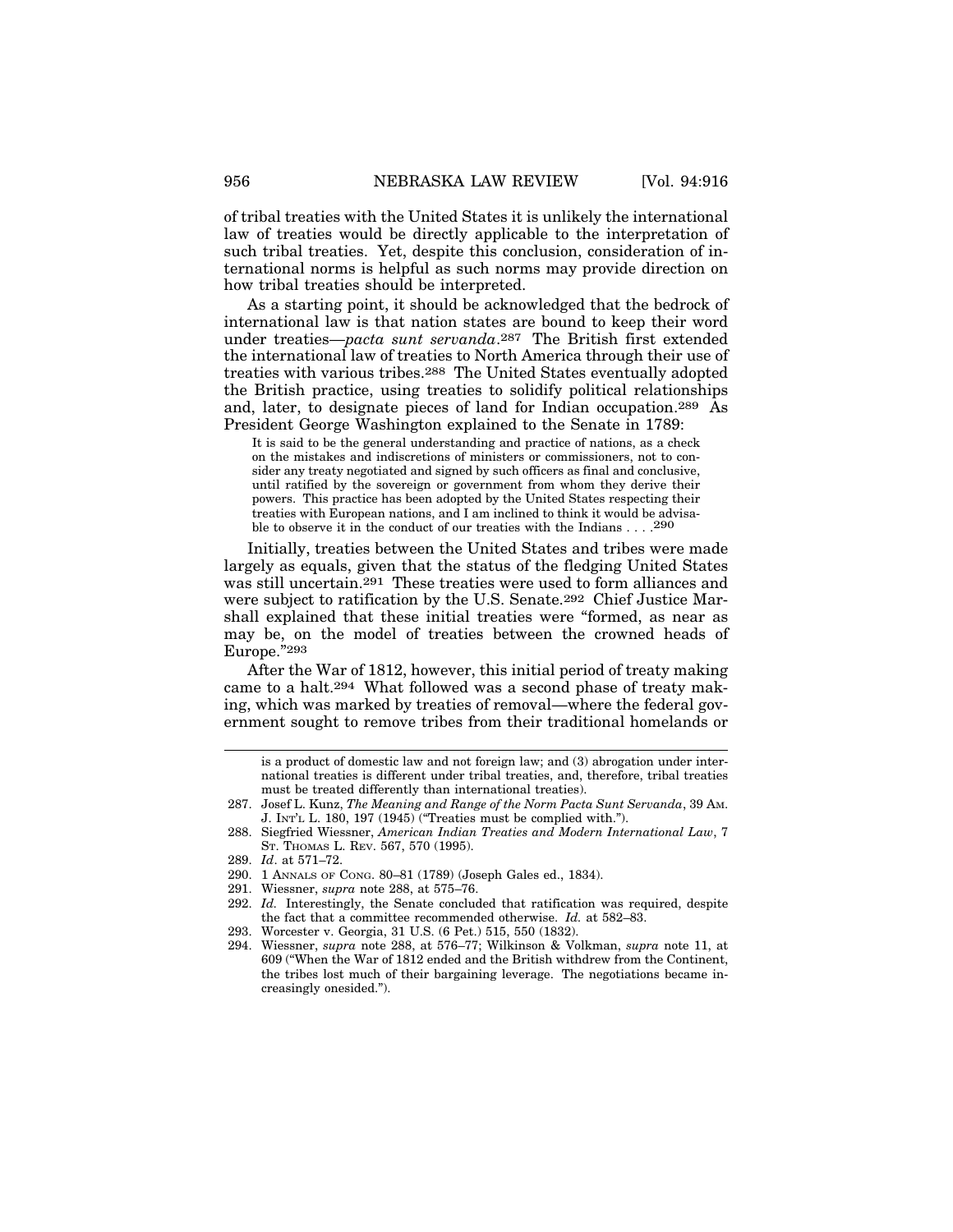to greatly constrain the size of tribal lands.295 One scholar explained that "[g]enerally speaking, treaties of removal appear to often have been imposed by force or fraud, tainted by corruption or lack of authority by Indian representatives. Many times they are reported to have been honored but in the breach . . . . . "296 In general, treaty negotiations during the second phase of treaty making suffered from significant language barriers, in addition to many allegations of threats brought by agents of the federal government against tribes.297 Given this history, a question then arises as to whether such treaties can be interpreted under international law.

It would appear that international law was originally intended to apply, as "[n]ot only the Indian Nations, the Executive and the Legislative Branches of the United States Government conducted themselves in full accordance with the formalities and contents of international and domestic law when entering into and approving those compacts."298 This conclusion is consistent with Chief Justice Marshall's understanding, as he explained in *Worcester*:

The [C]onstitution, by declaring treaties already made, as well as those to be made to be the supreme law of the land, has adopted and sanctioned the previous treaties with the Indian nations and consequently admits their rank among those powers who are capable of making treaties. The words "treaty" and "nation" are words of our own language, selected in our diplomatic and legislative proceedings, by ourselves, having each a definite and well understood meaning. We have applied them to Indians, as we have applied them to the other nations of the earth. They are applied to all in the same sense.299

Accordingly, it would seem that the intention at the time treaties were entered into in the 18th and 19th centuries was that international law should apply.300 As Professor Tsosie explained, "[A]s an historical matter, treaties with Indian nations and treaties with foreign nations share a common status: They are negotiated accords be-

<sup>295.</sup> Wiessner, *supra* note 288, at 577–79.

<sup>296.</sup> *Id.* at 578–79.

<sup>297.</sup> Wilkinson & Volkman, *supra* note 11, at 610. Further, the authors go on to explain that "Indian Nations did not seek out the United States and agree upon an exchange of lands in an arm's-length transaction. Rather, treaties were imposed upon them and they had no choice but to consent." *Id.* at 611 (citing Choctaw Nation v. Oklahoma, 397 U.S. 620, 630–31 (1970)).

<sup>298.</sup> Wiessner, *supra* note 288, at 582.

<sup>299.</sup> Worcester v. Georgia, 31 U.S. (6 Pet.) 515, 559–60 (1832). Professor Wiessner explains that "[l]ater case law and administrative judgment confirmed this understanding." Wiessner, *supra* note 288, at 583 (citation omitted).

<sup>300.</sup> Notably, Professor Wiessner goes on to explain that treaties between tribes and the federal government may qualify as international contracts of adhesion, in which case the treaties would be outside the Vienna Convention on the Law of Treaties and customary international law would apply. Wiessner, *supra* note 288, at 597–98. This argument is beyond the scope of this Article. *See also* Tsosie, *supra* note 8, at 1621 (discussing the differences between international treaties and treaties between the tribes and the federal government).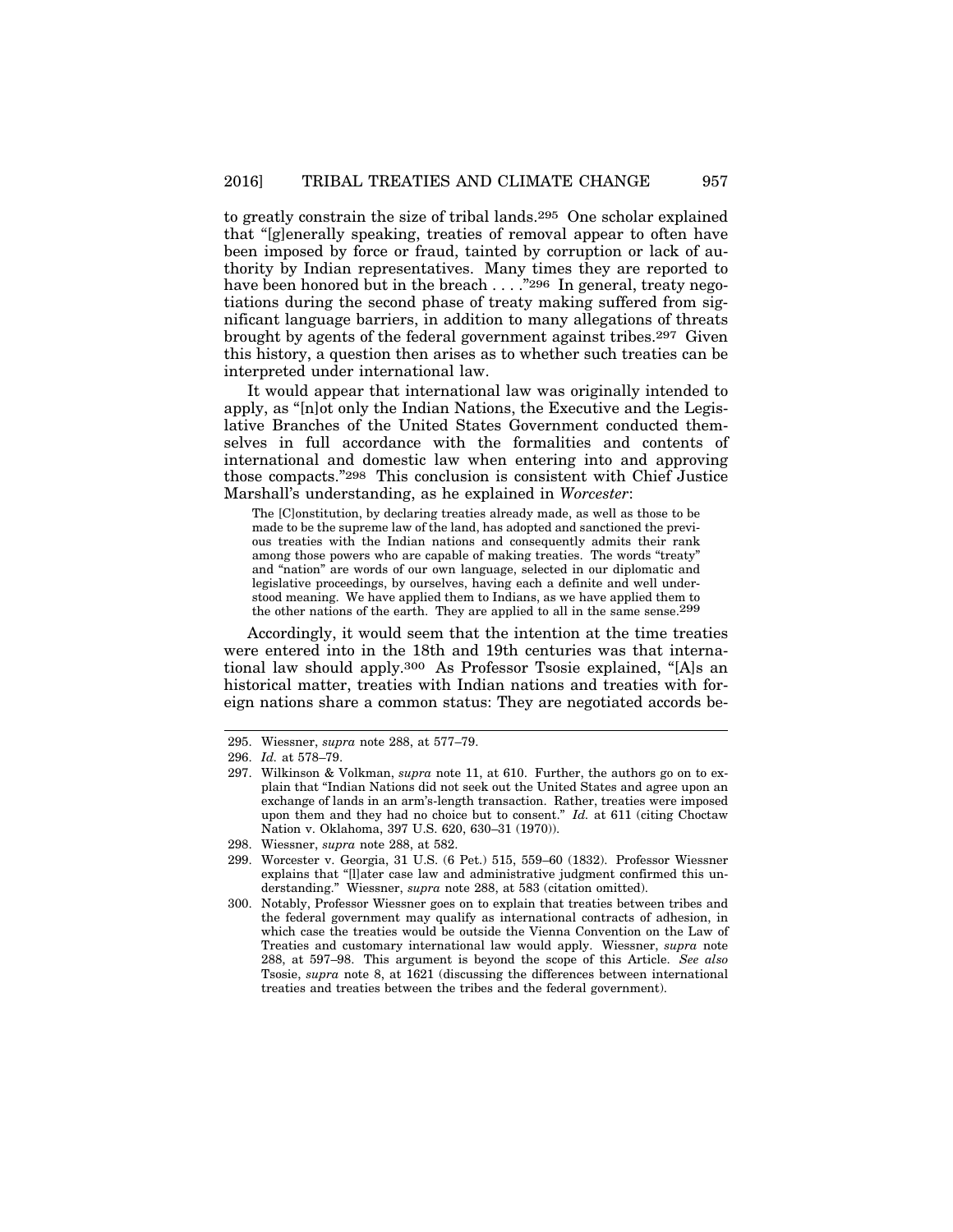tween separate political sovereigns designed to secure the mutual advantage of both parties."301

Some contemporary commentators, however, have argued that treaties between tribes and the federal government should be treated differently because Congress has the ability to abrogate treaties with tribes.302 But the United States can also abrogate international treaties it enters into with subsequent statutes that negate the treaty, as treaties and statutes have the same normative force under federal law.303 Accordingly, tribal treaties are no different from international treaties in this regard. In fact the U.S. Supreme Court made this point in its decision in *Cherokee Tobacco*, when the Court stated:

A treaty may supersede a prior act of Congress, and an act of Congress may supersede a prior treaty. In the cases referred to these principles were applied to treaties with foreign nations. Treaties with Indian nations within the jurisdiction of the United States, whatever considerations of humanity and good faith may be involved and require their faithful observance, cannot be more obligatory. They have no higher sanctity; and no greater inviolability or immunity from legislative invasion can be claimed for them.304

Additionally, it may be argued that Congress's plenary power undermines the idea of treaties between the United States and tribes being subject to international law. However, one scholar rejects such assertions because Congress has used its plenary power in a limited fashion and applying international law to treaty interpretation is consistent with self-determination.305 Federal courts also treat tribal treaties differently from international treaties, as is evident from the development of the Indian canons of construction discussed above.306

As a result, it seems reasonable to conclude that international law applies in interpreting treaties entered into between the United States and tribes.307 Given the unique circumstances that gave rise to the formation of such tribal treaties, the federal courts deemed it necessary to develop a set of rules specifically applicable to the interpretation of such treaties. The development of such rules, combined with their continued usage today, is strong evidence that the international law of treaties does not directly apply to the interpretation of tribal treaties.

<sup>301.</sup> Tsosie, *supra* note 8, at 1620.

<sup>302.</sup> *See*, *e.g.*, Lone Wolf v. Hitchcock, 187 U.S. 553 (1903).

<sup>303.</sup> Wiessner, *supra* note 288, at 584

<sup>304.</sup> The Cherokee Tobacco, 78 U.S. (11 Wall.) 616, 621 (1870).

<sup>305.</sup> Wiessner, *supra* note 288, at 588–90.

<sup>306.</sup> For a discussion of the content and origin of the Indian Canons of Construction, see COHEN, *supra* note 76, § 2.02.

<sup>307.</sup> *But cf.* Wilkinson & Volkman, *supra* note 11 (arguing that tribes may be treated better under domestic law than under international law). However, this discussion of the possible application of international law to tribal treaties is made as an alternative to the application of domestic law. Should a tribe not prevail under domestic law, then it may wish to avail itself of international protections.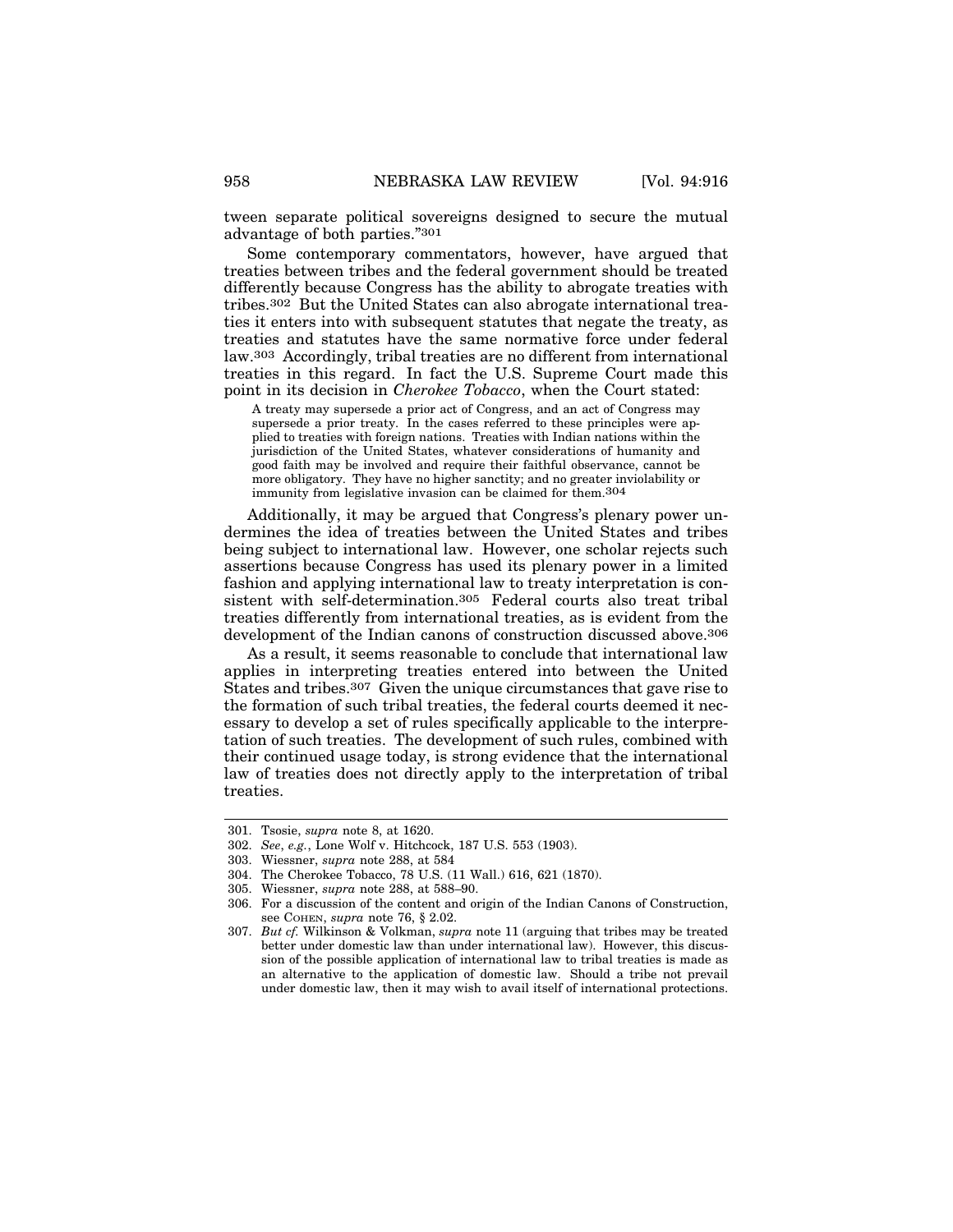It does not, however, mean that international law has no role in interpreting tribal treaties. Accordingly, one may look to human rights for some guidance. Discussion of tribes' treaty rights "intersects with the human rights discourse of international law, which addresses the rights of minority and ethnic groups within the dominant society."308 In fact, "Indigenous groups in the United States and Canada have begun to use their treaties in international forums as a means to call attention to the human rights abuses they have suffered and also to define their political rights vis-à-vis the nation-states that colonized their lands."309

A full discussion of indigenous rights under international law is beyond the scope of this Article. However, as a starting point for how international law views indigenous rights, the United Nations Declaration on the Rights of Indigenous Peoples provides guidance on how international law should apply to indigenous peoples across the globe.310 Notably, several Articles of the Declaration provide that nation-states must provide mechanisms and recourse for indigenous people seeking to right wrongs. Accordingly, tribes may find the Declaration a useful starting point in determining how their treaty provisions may be applied under international law. Moreover, there is a strong connection between tribes' assertion of treaty rights and the right to self-determination.311 The ability to exist as a separate entity, and therefore possess the right to self-determination, is intimately connected to a unique physical space. Therefore, if space or land is lost, the right to self-determination may be limited. The Declaration, as well as other international documents, recognizes the indigenous right to self-determination.312 This may be helpful for tribes looking to effectuate their treaty rights as part of their self-determination. Although not the only relevant international document, the Declaration is a helpful place for tribes to start when determining the scope of their treaty rights under international law.

When considering tribal treaties within the climate change context the question may arise as to whether the doctrine of *rebus sic stantibus* or Article 62 of the Vienna Convention on the Law of Treaties applies. The international law doctrine of *rebus sic stantibus* provides that a party may terminate a treaty due to a fundamental change in circumstances.313 The Vienna Convention on the Law of Treaties is

<sup>308.</sup> Tsosie, *supra* note 8, at 1639 (citation omitted).

<sup>309.</sup> *Id.* at 1649 (citation omitted).

<sup>310.</sup> United Nations Declaration on the Rights of Indigenous Peoples, G.A. Res. 61/ 295, U.N. Doc. A/RES/61/295 (Sept. 13, 2007), *archived at* http://perma.unl.edu/ CW2Z-AHFX.

<sup>311.</sup> Tsosie, *supra* note 8, at 1645.

<sup>312.</sup> United Nations Declaration on the Rights of Indigenous Peoples, *supra* note 310, at art. 3.

<sup>313.</sup> Lone Wolf v. Hitchcock, 187 U.S. 533, 566 (1903).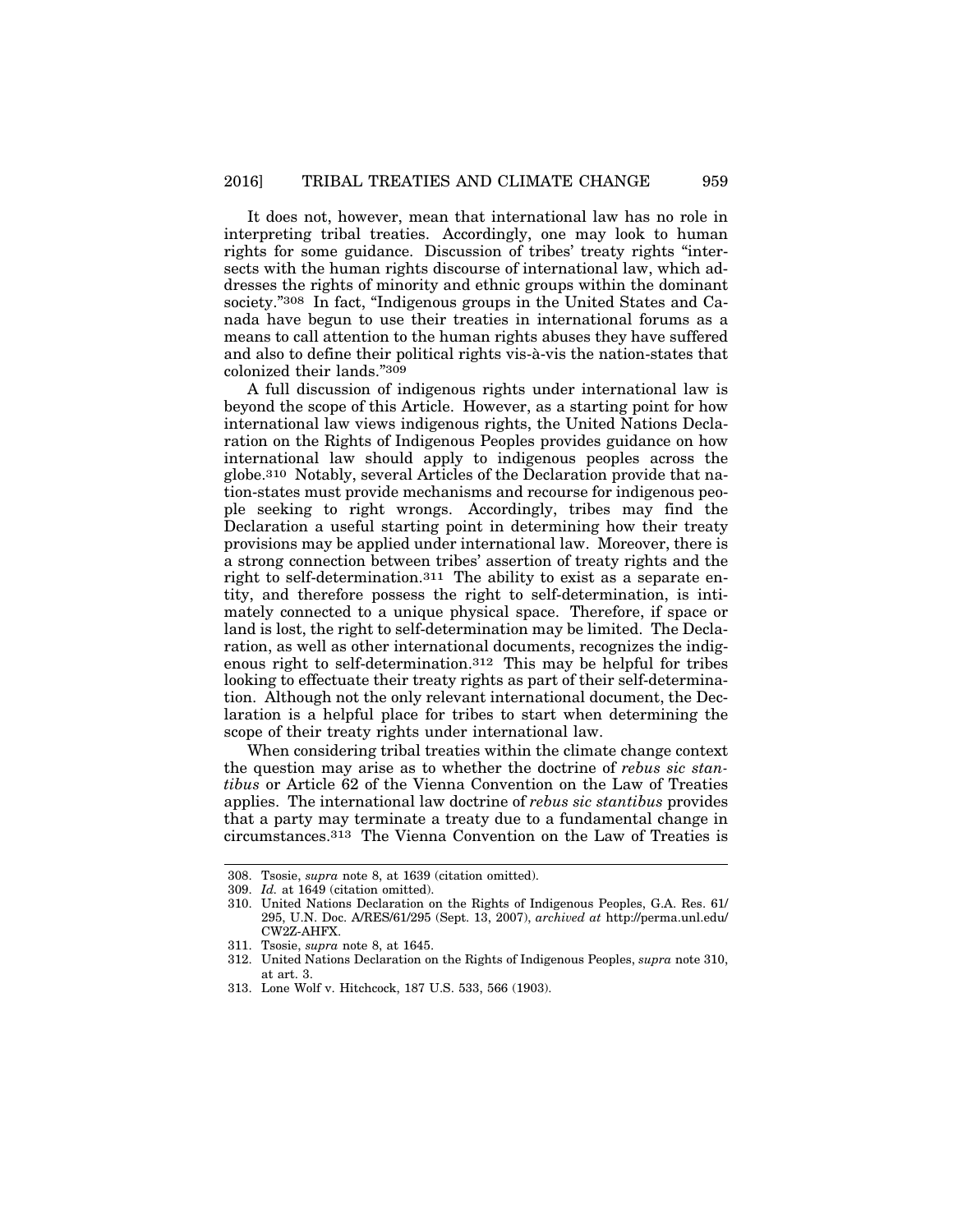generally deemed to be a codification of this principle of customary international law, and in Article 62, the Convention details when an international treaty may be abrogated on the basis of fundamentally changed circumstances.314 Within the context of this Article, the fact that an international treaty may be abrogated on the basis of fundamentally changed circumstances then raises two questions: Does the historical development of the relationship between tribes and the federal government constitute fundamentally changed circumstances allowing for the abrogation of treaties? Do the negative consequences of climate change constitute fundamentally changed circumstances allowing for such treaty abrogation?

As to the first question, the answer is likely no. Although federal courts have hinted at the application of *rebus sic stantibus* in prior decisions,315 no federal court has actually applied the doctrine or the Vienna Convention on the Law of Treaties to interpret a tribal treaty. Furthermore, federal courts have generally been less willing to allow abrogation of tribal treaties than of international treaties.316 Many federal courts require evidence that Congress explicitly considered the abrogation of the Indian treaty before such courts will find that it occurred.317 Further, as discussed previously, federal courts developed specific canons of construction to seemingly avoid the abrogation of tribal treaties and ensure that such treaties are given the effect understood by the Indians.318 Such "increased protection of Indian treaties is reasonable given the complex status and history of the Indians."319

Furthermore, the fundamental change in conditions required by both *rebus sic stantibus* and Article 62 of the Vienna Convention on the Law of Treaties is rarely met within the context of Indian treaties. Changing conditions between the tribes and the United States were foreseen, and, in fact, many of the tribal treaties were designed to encourage changed conditions.320 Further, the doctrine requires that "the effect of the change must be to transform radically the extent of [treaty] obligations," and such a high standard has yet to be met in the tribal treaty context.321 And, finally, in order to evoke the doctrine to escape its obligations to tribes, the United States must demonstrate

<sup>314.</sup> Vienna Convention on the Law of Treaties, art. 62, May 23, 1969, 1155 U.N.T.S. 331, *archived at* http://perma.unl.edu/45WE-PC6J.

<sup>315.</sup> *See, e.g.*, *Lone Wolf*, 187 U.S. 533.

<sup>316.</sup> Mike Townsend, *Congressional Abrogation of Indian Treaties: Reevaluation and Reform*, 98 YALE L.J. 793, 798 (1989).

<sup>317.</sup> *Id.*

<sup>318.</sup> *Id.*

<sup>319.</sup> *Id.* at 812.

<sup>320.</sup> *Id.* at 809–10.

<sup>321.</sup> *Id.*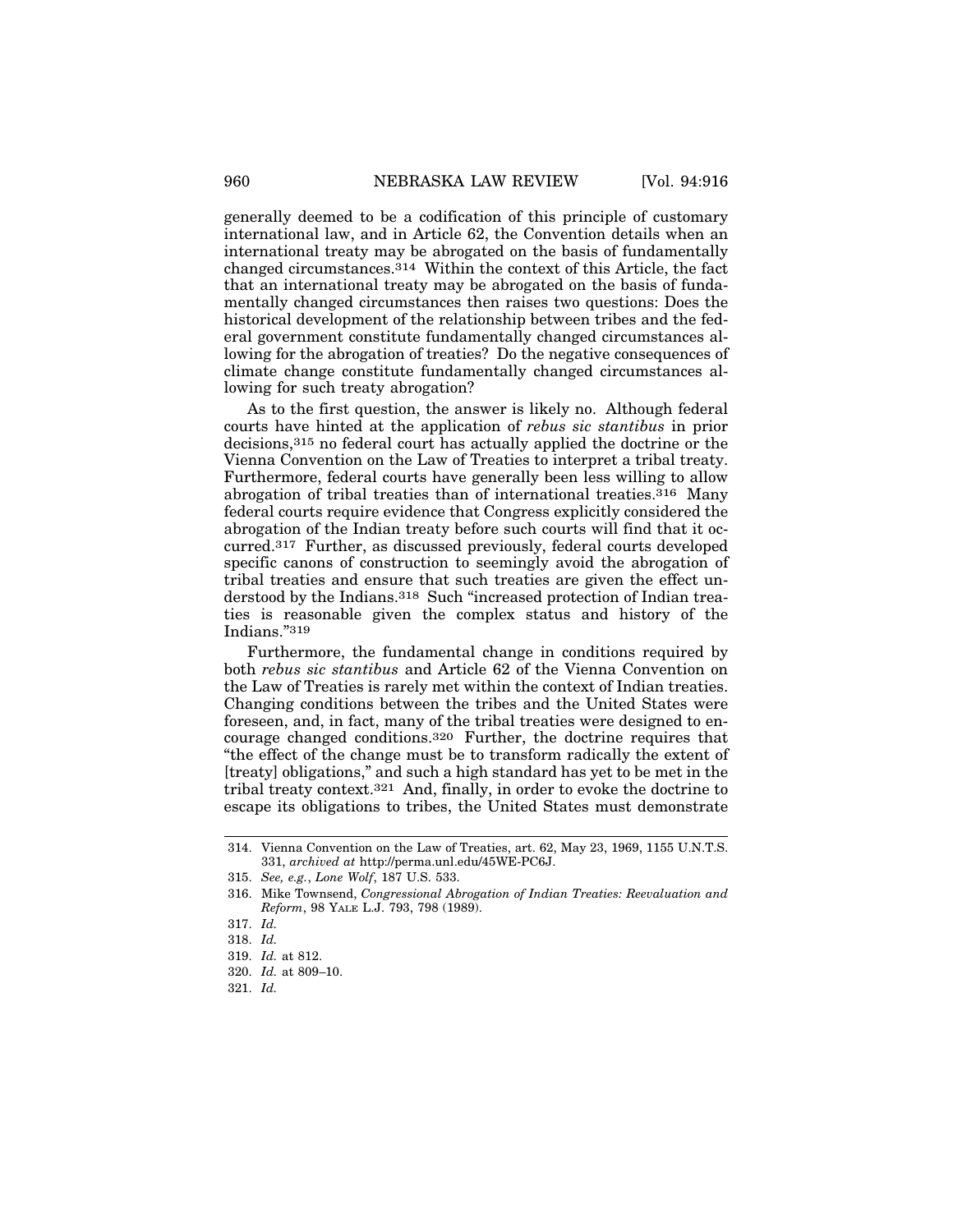that it has "clean hands,"322 and such a showing may be difficult given the tumultuous historical relationship between the United States and tribes.

The second question that may arise in relation to potential application of this international doctrine is whether the profound negative impacts of climate change might constitute fundamentally changed circumstances allowing for treaty abrogation. Again, the answer is likely "no." In other contexts, international scholars and advocates have determined that major physical changes only impacted the interpretation of the treaty and not the actual validity of the treaty.323 That is, even in instances where the physical change results in a coastline shift, it is the view that such dramatic shifts do not constitute fundamentally changed circumstances. Moreover, in order for the doctrine to apply in relation to the impacts of climate change, the United States would need to show that the duty that was impacted was fundamental to the consent given.324 The treaties focused on in this Article were negotiated during the second phase of the treatymaking period; a period when the federal government's focus was on removing Indians from settlement and placing them on designated reservations. Therefore, because even the most significant impacts of climate change will not undo such removal and establishment of reservations, it is unlikely that the United States could claim the change was fundamental to its consent to the treaty.

Ultimately, while international treaty law may not be applied by federal courts to interpret tribal treaties, it may still prove helpful in interpreting the scope of federal duties. Moreover, it is unlikely the international principles allowing for the abrogation of treaties due to fundamentally changed circumstances would preclude application of the treaties discussed above.

#### IV. CONCLUSION

In the United States, tribes are uniquely threatened by the negative impacts of climate change. Tribes and individual Indians are perhaps more vulnerable to such impacts because of legal, cultural, and spiritual connections to the land. Given such vulnerabilities, tribal advocates are increasingly looking for legal tools that may help diminish the threat to tribal resources from climate change. One potential legal tool may be consideration of a tribe's treaty rights based on treaties with the United States. Historically, such treaty rights proved to

<sup>322.</sup> *Id.* at 810.

<sup>323.</sup> *See, e.g.*, Julia Lisztwan, *Stability of Maritime Boundary Agreements*, 37 YALE J. INT'L L. 153, 189 (2012) (discussing how nation-states and international actors viewed Article 62 of the Vienna Convention on the Law of Treaties within the maritime context).

<sup>324.</sup> *Id.* at 190–91.